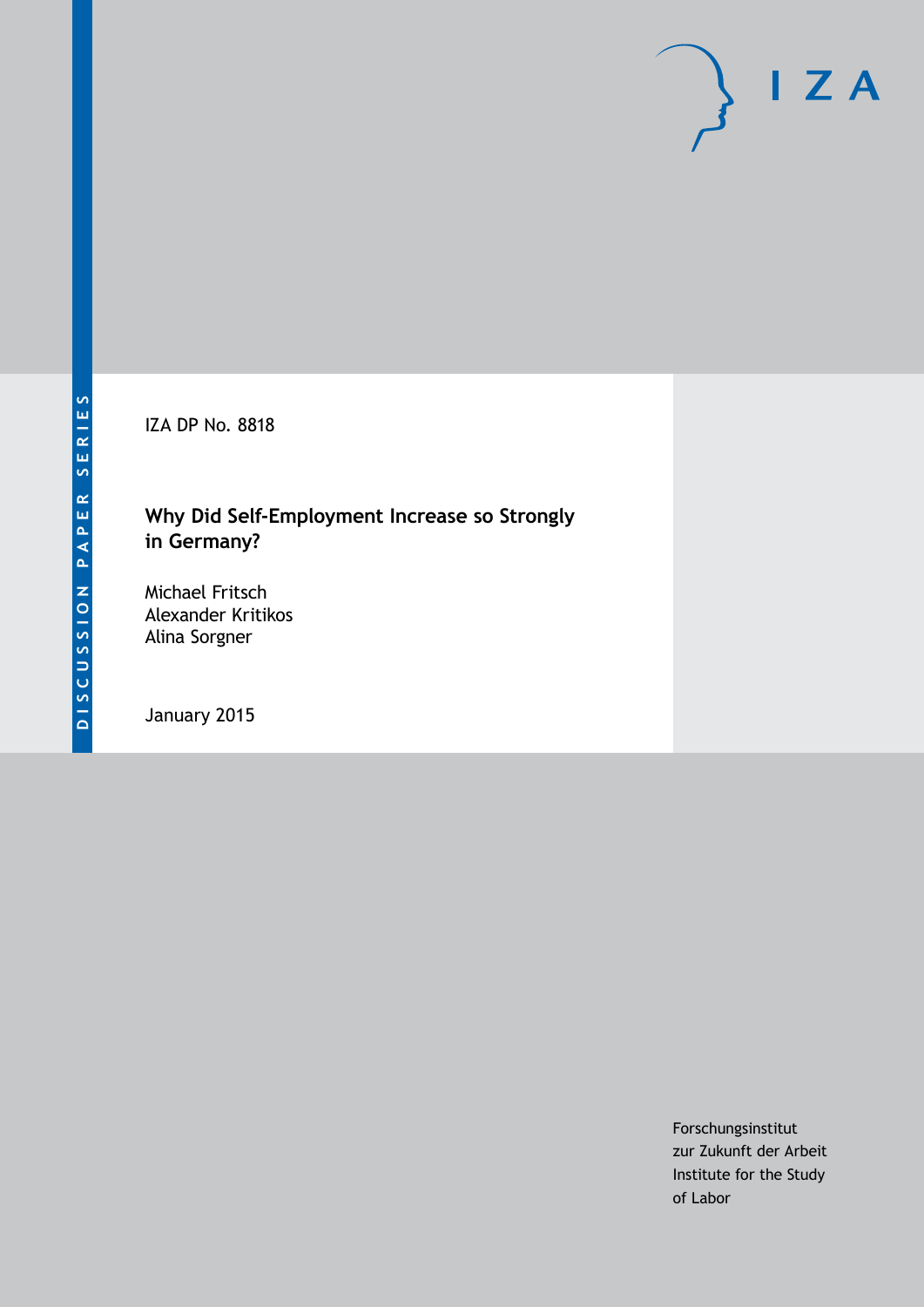# **Why Did Self-Employment Increase so Strongly in Germany?**

## **Michael Fritsch**

*Friedrich Schiller University Jena and DIW Berlin*

### **Alexander Kritikos**

*DIW Berlin, University of Potsdam, IZA and IAB*

#### **Alina Sorgner**

*Friedrich Schiller University Jena*

Discussion Paper No. 8818 January 2015

IZA

P.O. Box 7240 53072 Bonn **Germany** 

Phone: +49-228-3894-0 Fax: +49-228-3894-180 E-mail: [iza@iza.org](mailto:iza@iza.org)

Any opinions expressed here are those of the author(s) and not those of IZA. Research published in this series may include views on policy, but the institute itself takes no institutional policy positions. The IZA research network is committed to the IZA Guiding Principles of Research Integrity.

The Institute for the Study of Labor (IZA) in Bonn is a local and virtual international research center and a place of communication between science, politics and business. IZA is an independent nonprofit organization supported by Deutsche Post Foundation. The center is associated with the University of Bonn and offers a stimulating research environment through its international network, workshops and conferences, data service, project support, research visits and doctoral program. IZA engages in (i) original and internationally competitive research in all fields of labor economics, (ii) development of policy concepts, and (iii) dissemination of research results and concepts to the interested public.

<span id="page-1-0"></span>IZA Discussion Papers often represent preliminary work and are circulated to encourage discussion. Citation of such a paper should account for its provisional character. A revised version may be available directly from the author.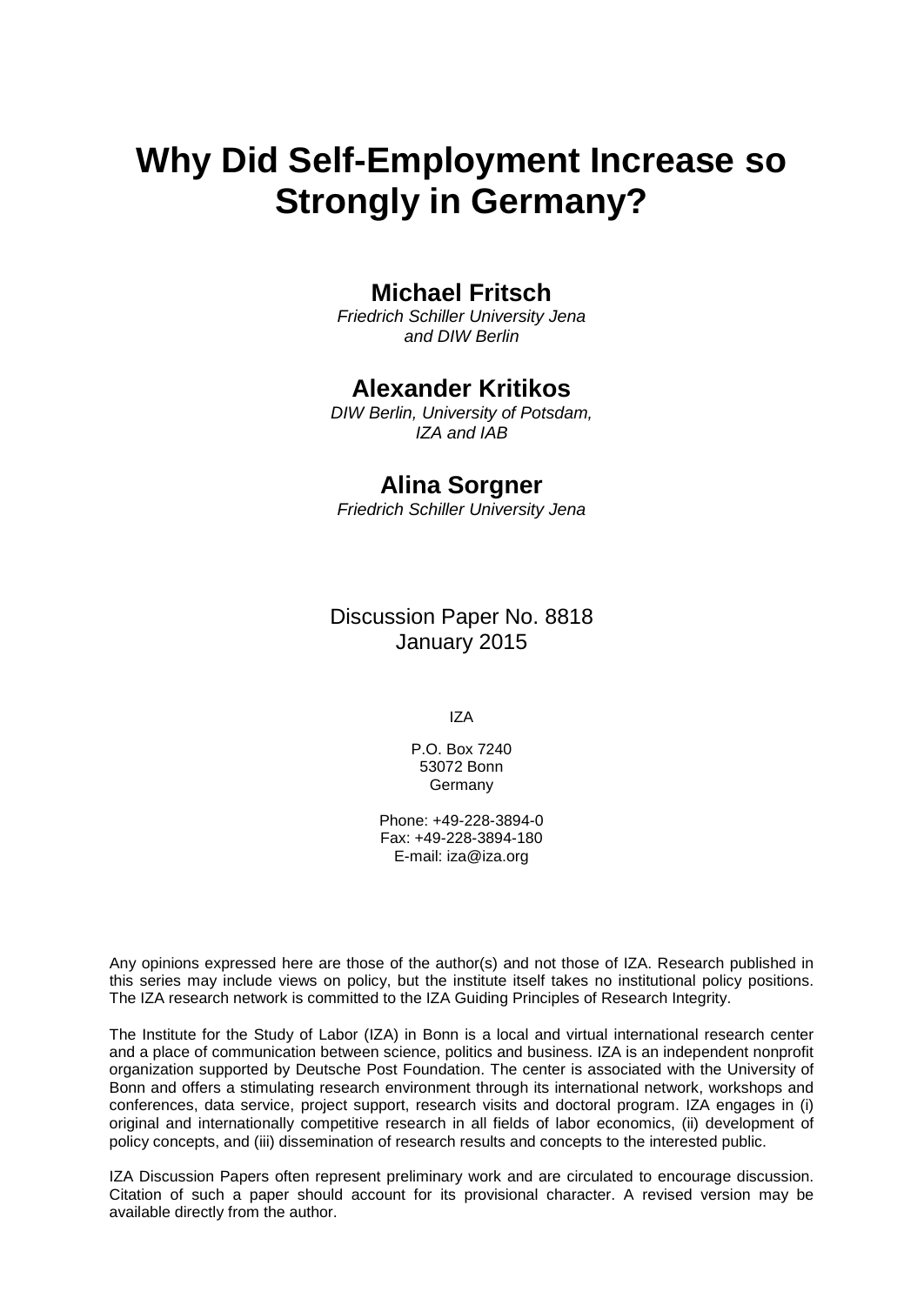IZA Discussion Paper No. 8818 January 2015

# **ABSTRACT**

# **Why Did Self-Employment Increase so Strongly in Germany?[\\*](#page-1-0)**

Germany experienced a unique rise in the level of self-employment in the first two decades following unification. Applying the non-linear Blinder-Oaxaca decomposition technique, we find that the main factors driving these changes in the overall level of self-employment are demographic developments, the shift towards service sector employment, and a larger share of population holding a tertiary degree. While these factors explain most of the development in self-employment with employees and the overall level of self-employment in West Germany, their explanatory power is much lower for the stronger increase of solo selfemployment and of self-employment in former socialist East Germany.

JEL Classification: L26, D22

Keywords: self-employment, non-linear Blinder-Oaxaca decomposition technique, entrepreneurship, Germany

Corresponding author:

Alexander Kritikos DIW Berlin Mohrenstr. 58 10117 Berlin Germany E-mail: [akritikos@diw.de](mailto:akritikos@diw.de)

We are indebted to Adam Lederer, Simon Parker, Alexander Schiersch, and Michael Wyrwich for helpful comments on earlier versions of this paper, as well as to two anonymous referees who made valuable suggestions that helped improving the paper. We are also grateful to the Research Data Centre of the Regional Statistical Office of Berlin and of Thuringia in Erfurt for on-site data access and for their support and cooperation.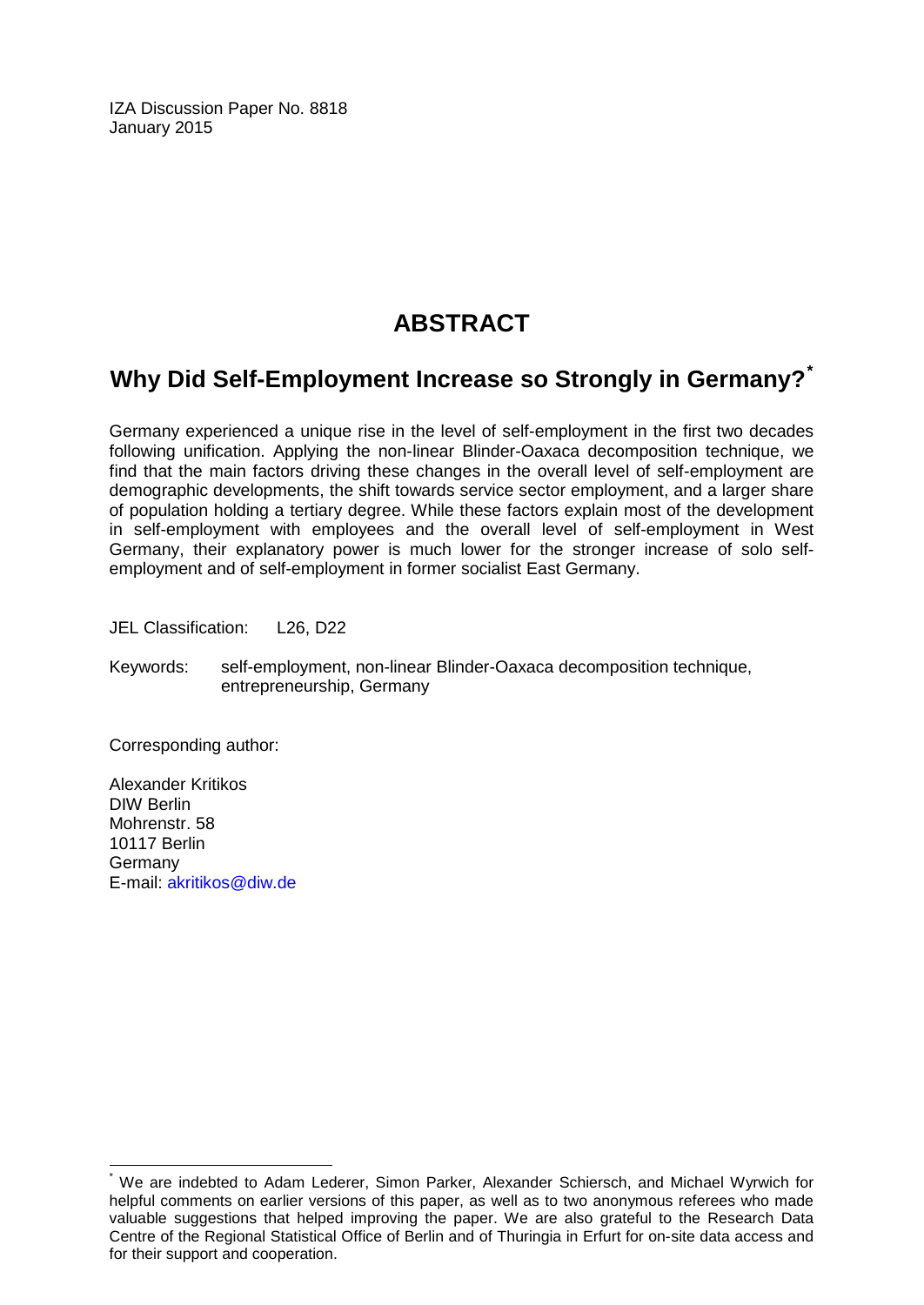#### **1. Introduction**

Between 1991 and 2009, the number of self-employed people in Germany increased by 40 percent from 3 to 4.2 Million (Fritsch, Kritikos and Rusakova 2012). Accordingly, the self-employment rate rose from 8 to 11 percent while remaining stagnant or even declining in many other established, innovation-driven, economies. [1](#page-3-0) This is remarkable given that Germany is often described as of having "a rather low level of entrepreneurial activity" (Bosma, Wennekers and Amorós 2012, 124). Although the development coincides with the pronounced expansion of self-employment in the former socialist eastern part of the country after reunification (see Fritsch, et al. 2014), the development in East Germany can explain a small portion of the total increase. Revealing the causes for the rising self-employment is of major interest for researchers and policy makers, as entrepreneurship has long been identified as a crucial driver of growth (Audretsch, Keilbach and Lehmann 2007; Fritsch 2013) and not much is known about the *relative* importance of the different determinants of entrepreneurship with few empirical studies investigating *changes* in the level of entrepreneurship.<sup>[2](#page-3-1)</sup>

This paper identifies the most important determinants of the unusual increase in German self-employment that occurred over the first two decades following unification. Our empirical strategy consists of two steps, identifying, firstly, key characteristics of self-employed people that determine their probabilities of running an own business. Based on these

<span id="page-3-0"></span> $<sup>1</sup>$  According to OECD (2010), the share of self-employed persons in the economically</sup> active population decreased between 1991 and 2009 in countries such as the USA (from nine to seven percent), France (from 13 to 9 percent), the United Kingdom (from 15 to 13 percent), Australia (from 15 to 12 percent), Norway (from 11 to 8 percent), and Japan (from 22 to 13 percent). In Canada, the share of self-employed stagnated around nine percent. The self-employment rate rose to a lower degree in the Netherlands (from 11.6 to 13.2 percent) and in Sweden (from 9.2 to 10.4 percent).

<span id="page-3-1"></span> $2$  Some studies such as Anderson and Koster (2011), Fotopoulos (2013), Fritsch and Mueller (2007), and Fritsch and Wyrwich (2014) investigate the development of regional start-up rates in established market economies such as Sweden, West Germany, and the UK at an aggregate level. Some work investigates the emerging self-employment in former socialist countries of Central and Eastern Europe; see, e.g., Alesina and Fuchs-Schuendeln (2007), Fritsch et al. (2014), Johnson and Loveman (1995), Smallbone and Welter (2001, 2009) and McMillan and Woodruff (2002). For an analysis of selfemployment in West Germany over the 1984-1998 period, on the basis of micro-data from the German Socio-Economic Panel, see Lohmann and Luber (2004).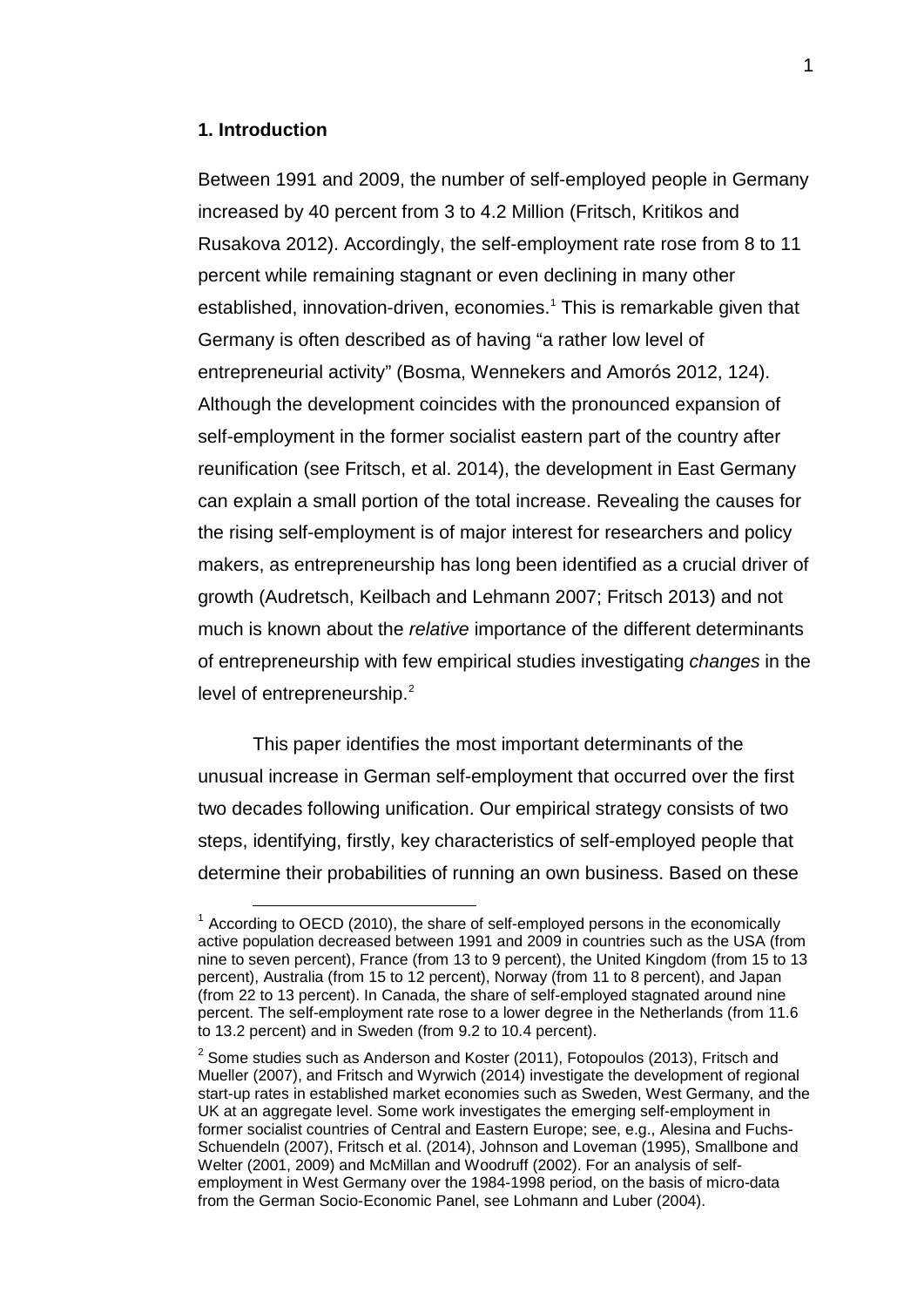results, we apply, in the second step, a non-linear version of the Blinder-Oaxaca decomposition technique (Oaxaca and Ransom 1994; Fairlie 2005). This method allows us to assess the extent of change in the level of self-employment that is due to changes in the observable characteristics of the economy. As data source we use the publicly accessible German Micro-Census (waves 1991-2009), the largest representative household survey in Germany, which comprises of one percent of the German population and contains information at the personal level, including sociodemographic characteristics, labor market participation, and human capital, among others. Two idiosyncrasies of the development of selfemployment in Germany after unification are taken into account in order to ensure that the results are not biased in this respect. Firstly, German unification in 1990 triggered the opening of the East German economy to markets that had been suppressed by its socialist regime for 40 years. This resulted in a sharp increase in self-employment in the new, formerly East German, federal states. Hence, we perform separate analyses for the eastern and western parts of the country. Secondly, in Germany there was a particularly pronounced increase in solo-entrepreneurs – those without dependent employees (see e.g. Bögenhold and Fachinger 2007)<sup>[3](#page-4-0)</sup>. Since the rise of solo self-employment may have had its particular reasons, the drivers of solo self-employment and of self-employment with dependent employees ("employers") are analyzed separately.

We begin our investigation with a brief review of different factors that may explain the changes in the level of self-employment in the German context (Section 2). We then describe the data set we use and the development of self-employment in Germany between 1991 and 2009 (Section 3). Section 4 identifies the determinants of self-employment at the individual level during the first and last year of the period under study. Section 5 introduces the non-linear Blinder-Oaxaca decomposition technique to analyze the contribution of the different factors that shape self-employment in Germany. Section 6 discusses the results.

<span id="page-4-0"></span><sup>&</sup>lt;sup>3</sup> Comparing the development of self-employment over the 1992-2008 period in 26 OECD countries, van Stel, Scholman and Wennekers (2012) find that Germany experienced the greatest increase of solo self-employment among the countries in the sample.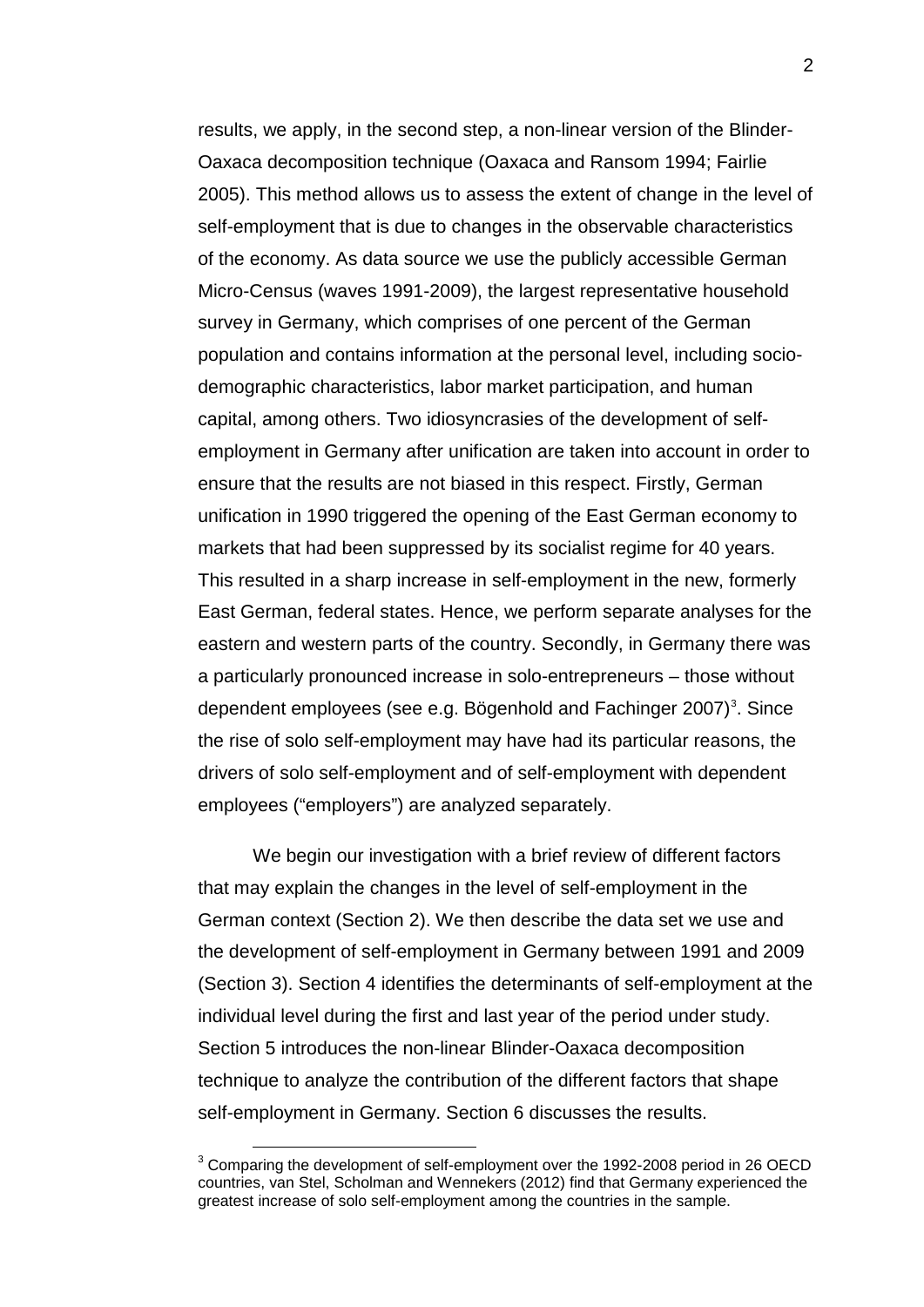#### **2. Theoretical background and previous empirical evidence**

Literature suggests three types of explanations for changing *levels* of selfemployment that we will discuss in the context of Germany. [4](#page-5-0) These three types of explanations comprise, first, variations in the socio-demographic characteristics of the population, such as age structure, different rates of participation of males and females in the labor market, and level of education - and Germany faced substantial changes in all three areas. Second, changes in the economic environment that may also trace back to specific German entrepreneurship-relevant policies, may influence the costs and benefits of running a business, and, hence, influence the level of self-employment in the society. Third, changing attitudes of people toward entrepreneurship may modify their own willingness of being self-employed.

Previous research for developed countries, including Germany, provides compelling evidence that a person's propensity to start and run an own business is strongly influenced by a number of socio-demographic characteristics (see e.g. Parker 2009). According to the available empirical evidence, the propensity of being self-employed is higher for middle aged persons (Bergmann and Sternberg 2007; Caliendo, Fossen, Kritikos 2014a) with a relatively high level of formal education (Block et al. 2011, Hundt and Sternberg, 2014), [5](#page-5-1) as well as for persons who are male (Welter 200[6](#page-5-2); Koellinger et al. 2013) $^{\circ}$ , are married and have a foreign nationality (Fritsch, Kritikos and Rusakova 2012). Hence, changes of these sociodemographic characteristics, such as aging of the population, an increasing education level, or a change in the labor market participation rate can be expected to affect the level of self-employment in a society.

One main factor in the economic environment that may affect the level of self-employment is the minimum efficient size of production, which

<span id="page-5-0"></span> <sup>4</sup> Focusing on *changes in the level* of self-employment activities, we do not analyze entries into self-employment. Entry is a rather different concept.

<span id="page-5-1"></span> $<sup>5</sup>$  The importance of being well educated as a crucial factor for entrepreneurship has been</sup> intensively discussed. See *inter alia* Dunn and Holtz-Eakin (2000), Delmar and Davidsson (2000), Davidsson and Honig (2003), Bosma, et al. (2004), van der Sluis, et al. (2008).

<span id="page-5-2"></span> $6$  See also Georgellis and Wall (2005), Rosti and Chelli (2005), and Fairlie and Robb (2009) on the analysis and discussion of gender differences in self-employment.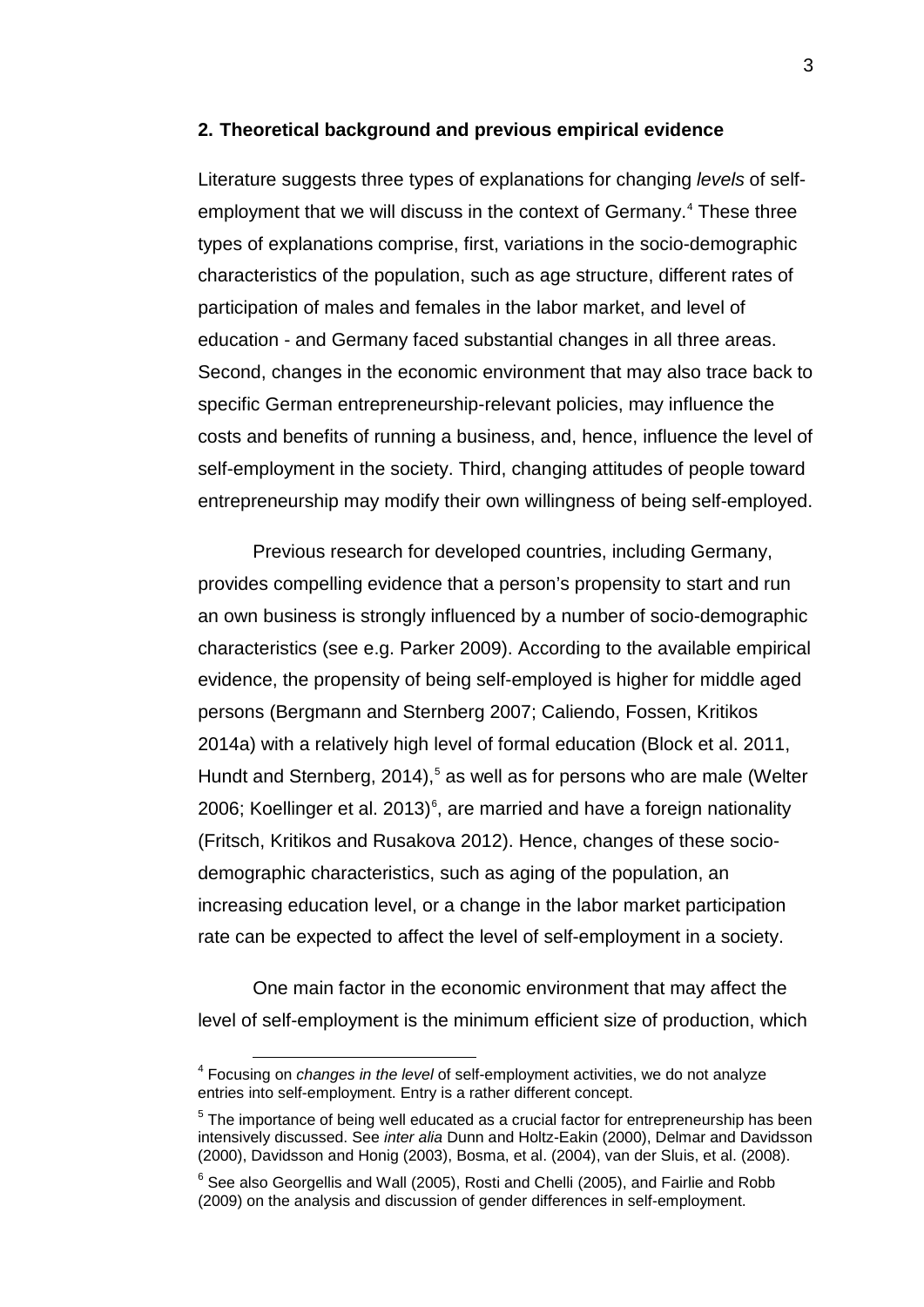constitutes an important entry barrier. For several decades, the minimum efficient size in many countries has decreased considerably, thereby creating various new entrepreneurial opportunities. The reasons behind such a reduction of minimum efficient size are manifold. They include a demand shift away from standardized mass production toward more individual products (Piore and Sabel 1984), the increasing importance of knowledge as an input factor (Audretsch 2007), technological developments in fields such as information and communication that facilitate the coordination of labor division and allows for flexible small scale production units (Thurik, Audretsch and Stam 2013), as well as ongoing globalization that creates larger markets with new opportunities for a division of labor (Audretsch, Grilo and Thurik 2011). In industrialized economies, such as Germany, these developments induced a growing share of small firm employment and a shift to service sector activities, many of which can be competitively operated at rather small scales (see e.g. Bergmann and Sternberg 2007).

The most important change in socio-economic conditions, relevant for entrepreneurship, occurred in the former East Germany, where a rapid transformation to a market economic system took place. [7](#page-6-0) In addition, the increased market size due to the fall of the Iron Curtain created new entrepreneurial opportunities in both the East and the West. The development of entrepreneurship in Germany also needs to be seen in the policy context, in particular as a radical change with respect to public support of entrepreneurship took place. A rather considerable number of policy measures were initiated and launched at the federal as well as at the state and local level during this period (see e.g. Bergmann and Sternberg 2007, Welter 2009), all seeking to stimulate entrepreneurship and business start-ups. Some of the measures were also accompanied by media campaigns. Most prominent among these programs are those

<span id="page-6-0"></span> $<sup>7</sup>$  The change of the institutional environment in East Germany can be regarded as a test</sup> of Baumol's (1990) claim that the level of potential entrepreneurs is approximately the same in all societies but the proportion of those people who make productive use of their talent by running their own business depends on the ruling institutions. See Fritsch et al. (2014) for a detailed analysis of self-employment in East Germany.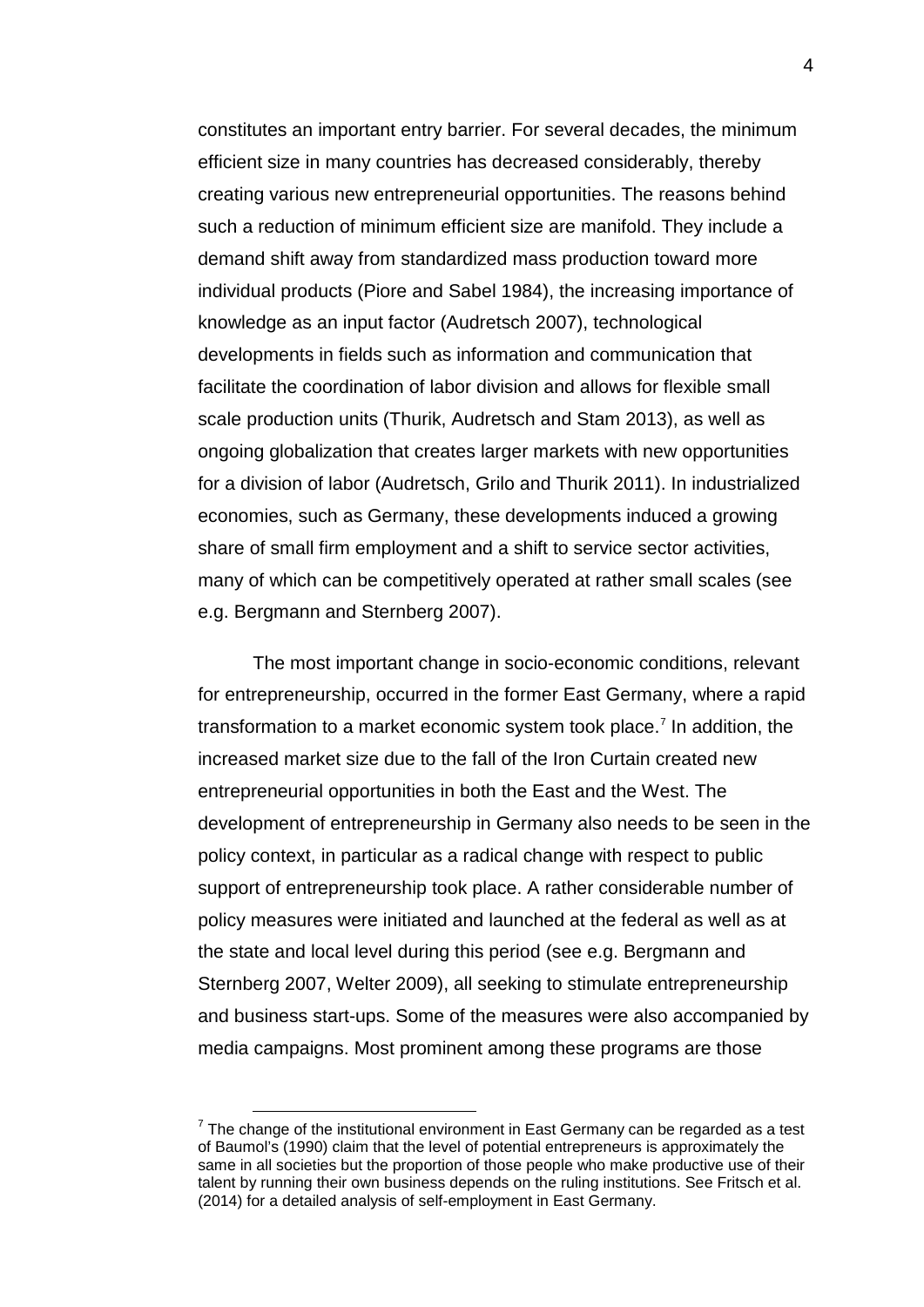supporting start-ups by unemployed persons like the "bridging allowance"<sup>[8](#page-7-0)</sup> or the "start-up subsidy" that supported about 1 million persons between 2003 and 2006 (Caliendo and Kritikos 2010). Another prominent policy program that demonstrates the policy shift towards entrepreneurship in Germany is "EXIST." Introduced in the late 1990s, this program seeks to promote a culture of entrepreneurship at universities and other public research institutes, including the provision of support to start-ups and spin-offs by students and faculty members.<sup>[9](#page-7-1)</sup>

In addition, regulatory changes – made between 1991 and 2009 – sought to create or improve a business-friendly environment in German regions (see also Welter, 2009), lowering the hurdles to become selfemployed. For instance, the requirement to be a "master craftsman" for establishing a business in a number of occupations was eliminated in 2004, [10](#page-7-2) the minimum capital requirements for setting up a limited liability company were reduced, and the possibility of personal bankruptcy that limits private debts in case of business failure was introduced in 1999 (see Fossen 2011). On the other end, in 2003, access to support from social security was made more restrictive during the so-called "Hartz-Reforms," thus also encouraging the unemployed to opt into self-employment (see Bergmann and Sternberg 2007). Last, but not least, fostering female entrepreneurship has gained attention as a means of increasing the overall rate of self-employment. The corresponding governmental programs have primarily focused on eliminating individual barriers that women face on their way to self-employment, such as lack of necessary human and financial capital (Welter, 2009).<sup>[11](#page-7-3)</sup>

<span id="page-7-0"></span><sup>&</sup>lt;sup>8</sup> For an earlier analysis of the bridging allowance program see Hinz und Jungbauer-Gans (1999).

<span id="page-7-1"></span> $9$  For a comprehensive overview of the manifold policy initiatives to promote entrepreneurship in Germany see Welter (2009)

<span id="page-7-2"></span> $10$  In Germany, setting up a business in the regulated crafts requires that the founder has a master craftsman' certificate (*Meisterbrief*). This requirement was abolished for 52 crafts occupations in 2004.

<span id="page-7-3"></span> $11$  Most programs, however, have led only to a few start-ups being directly supported. The only exception is the financial support of female start-ups out of unemployment, in particular the so called "start-up-subsidy," which induced a higher share of women to start an own business. In contrast to many other programs, this subsidy was used on equal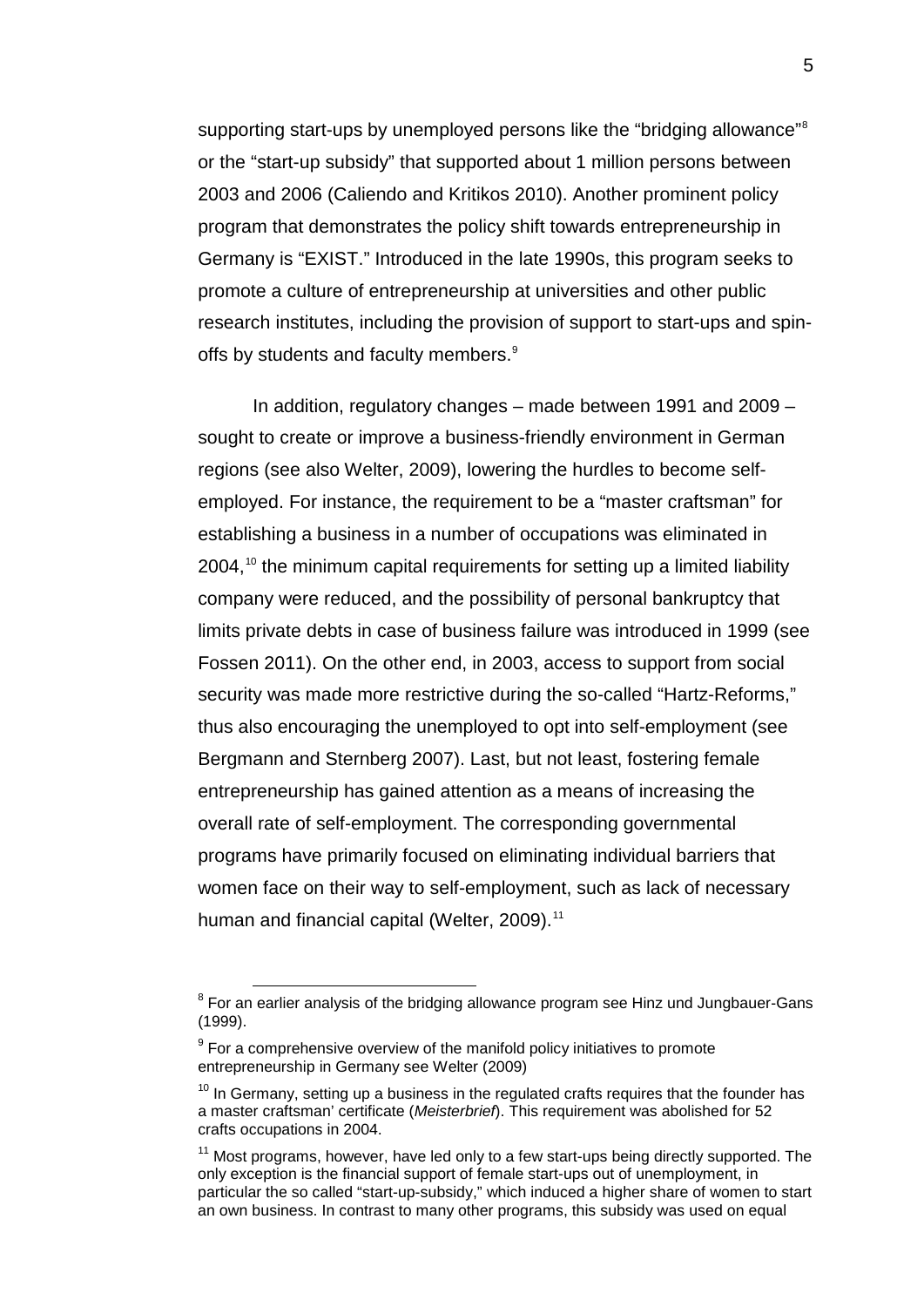Another factor that may have contributed to the increasing level of entrepreneurship in Germany is the increasing wealth level. Comparisons of the self-employment levels across countries find a u-shaped relationship between the share of self-employed workforce and the national wealth level, thus indicating relatively high self-employment rates for both the poorest and richest countries (Wennekers et al. 2010). It is argued that increasing levels of self-employment in highly developed economies may come from a more entrepreneurial attitude of the population, particularly from a growing desire of people for self-realization and independence (see also Freytag and Thurik 2007).<sup>[12](#page-8-0)</sup> According to this argument, one may expect increasing levels of opportunity entrepreneurship with rising wealth levels in countries such as Germany.<sup>[13](#page-8-1)</sup>

#### **3. Data on the evolution of self-employment in Germany 1991-2009**

Our investigation is based on the publicly accessible German Micro-Census data, a representative survey containing information about the socio-economic situation of 820,000 persons living in 380,000 households across Germany.[14](#page-8-2) The analysis draws on 19 waves of the Micro-Census, starting with 1991, when the sample was substantially enlarged with the inclusion of East German respondents, and concluding with the 2009 wave. The classification of individuals as self-employed is based on a survey question about the occupational status of the respondents. Selfemployment applies to individuals who own and manage a business, including craftsmen, people working in liberal professions and freelancers. We include only those individuals who are self-employed in their main occupation and calculate the self-employment rate as the share of self-

 $\overline{a}$ 

share by women and men (see Caliendo and Kritikos 2010) and impacted female entrepreneurship (see Caliendo and Künn forthcoming).

<span id="page-8-0"></span><sup>&</sup>lt;sup>12</sup> Global Entrepreneurship Monitor (GEM) data indicates that much of the selfemployment observed in poorer countries is probably motivated by necessity; see Bosma, Wennekers and Amoros (2012) for details.

<span id="page-8-1"></span> $13$  According to GEM data, the level, as well as the share, of opportunity entrepreneurship in Germany showed, however, no clear trend over the 2001-2011 period (Brixy, Sternberg and Vorderwülbecke 2012).

<span id="page-8-2"></span><sup>&</sup>lt;sup>14</sup> For more detailed information on the current Micro-Census program, see Micro-Census Law 2005 of 24 June 2004 (Federal Law Gazette I, p. 1350).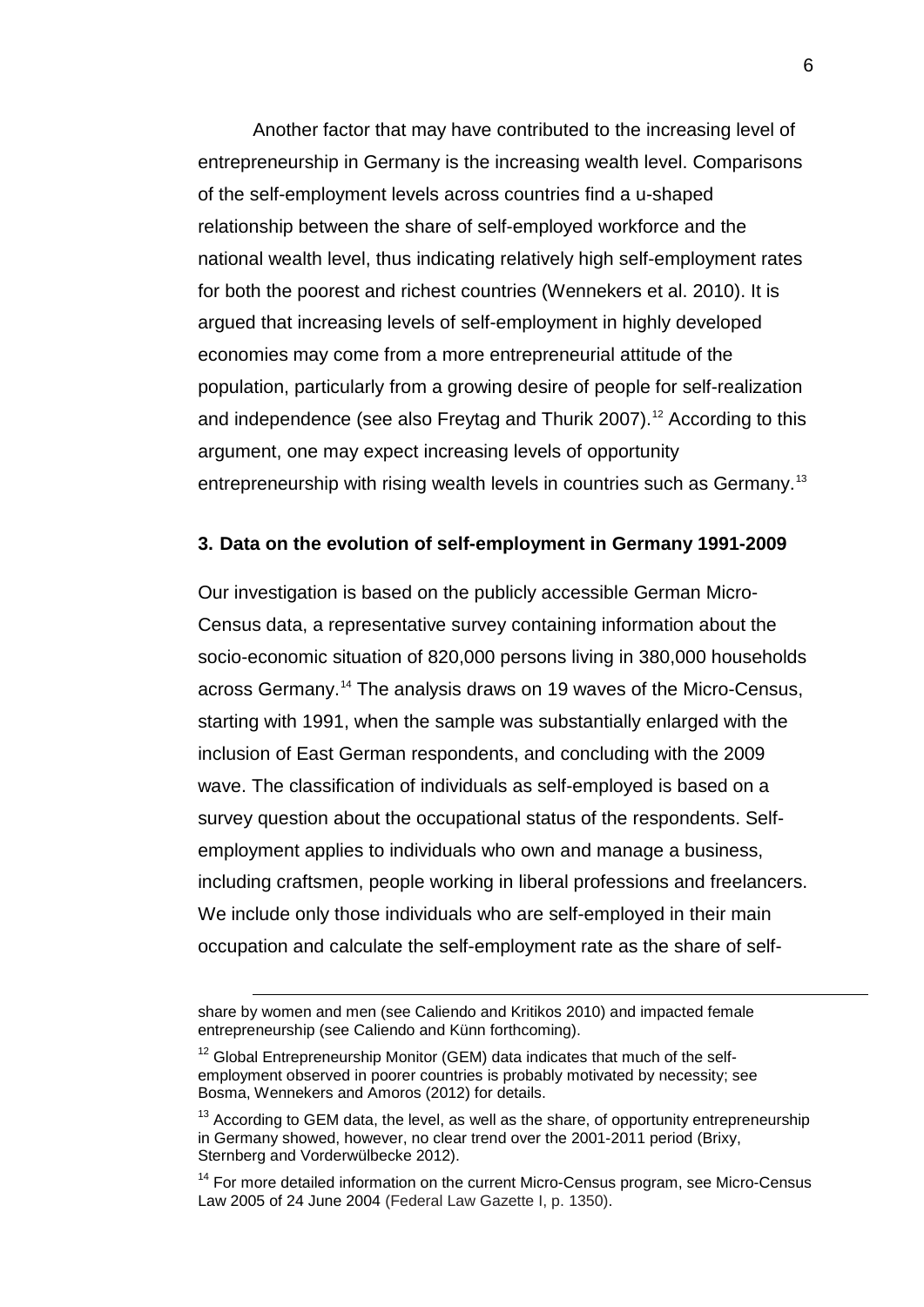employed persons in the employed population between 18 and 65 years old. Civil servants and members of the military are excluded.

Between 1991 and 2009, the number of self-employed persons in the German population rose almost constantly from 3.037 million in 1991 to 4.2[15](#page-9-0) million in 2009 (see Figure 1).<sup>15</sup> This increase is more pronounced in East Germany where, until the breakdown of the socialist GDR regime in 1989/90, an anti-entrepreneurship policy was in place (see Brezinski 1987; Pickel 1992). In the fall of 1989, before the regime change, the selfemployment rate in East Germany was at 1.8 percent (Kawka 2007). With the regime-change, East Germans started perceiving entrepreneurship as an opportunity to generate income, while also with increasing unemployment rates necessity motives, such as escaping unemployment or overcoming economic problems, underlay many entrepreneurial career choices. As early as 1991, the self-employment rate in East Germany was at 5.1 percent, with a particular focus on the service and the construction sectors. In 2004, only 14 years after unification self-employment in East Germany matched that of West German areas (Figure 1).

Distinguishing between self-employed persons with and without employees (Figure 2a and 2b) reveals that the number of solo selfemployed increased over the entire observation period in both parts of the country, but this rise was more pronounced in the East than in the West. With respect to the self-employed with employees, we observe rather different developments. In West Germany there is a small, but constant expansion of this group, while in East Germany the number of selfemployed persons with employees increased from 2.7 percent in 1991 to 4.7 percent in 1999 and since then has declined slightly.<sup>[16](#page-9-1)</sup>

<span id="page-9-0"></span> $15$  It is quite remarkable that the Total Early-Stage Entrepreneurial Activity (TEA) Index, which constitutes the main measure for the level of entrepreneurship in the GEM study, does not show an increasing trend for Germany between 2001 and 2009 (Brixy, Sternberg, Vorderwülbecke 2012), while the Micro-Census recorded an increase of the self-employment rate of about 11 percent (from 9.8 to 10.9) over this period.

<span id="page-9-1"></span> $16$  The rise of the number and the level of self-employed with employees in East Germany was particularly pronounced in the first ten years following German unification. Over this relatively short period of time, East Germany caught up to the level of West Germany, thus indicating that the change to a market system created sufficient demand for products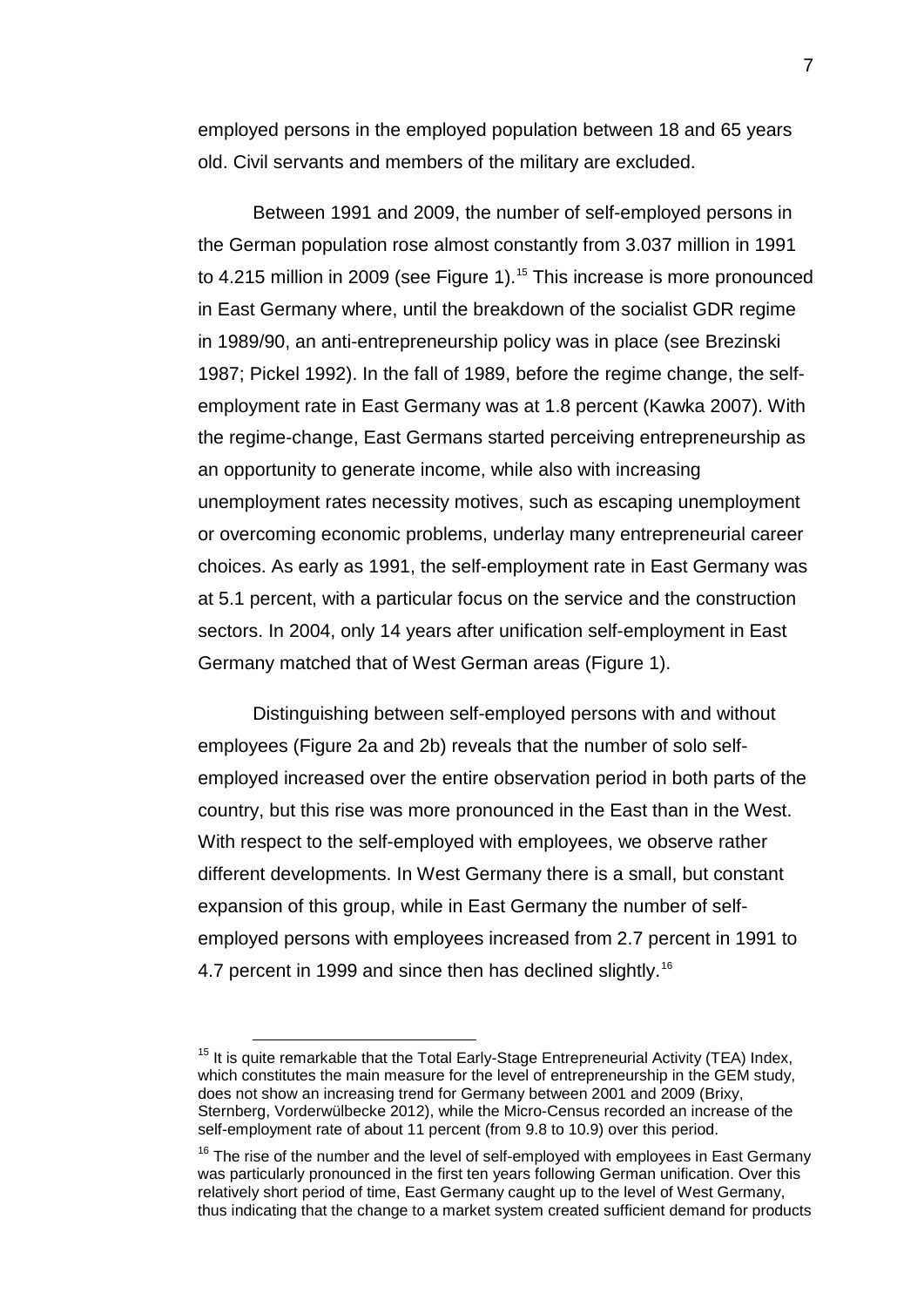

Figure 1: Self-employed individuals, absolute numbers and ratios (in %), 1991-2009



Figure 2a: Self-employed individuals with and without employees in West Germany, absolute numbers and ratios (in %), 1991-2009

offered by small firms. In the following years the level of self-employment with employees remained comparable in both parts of the country while there is clear evidence that the quality and size of businesses in East Germany is still below the level in West Germany.

 $\overline{a}$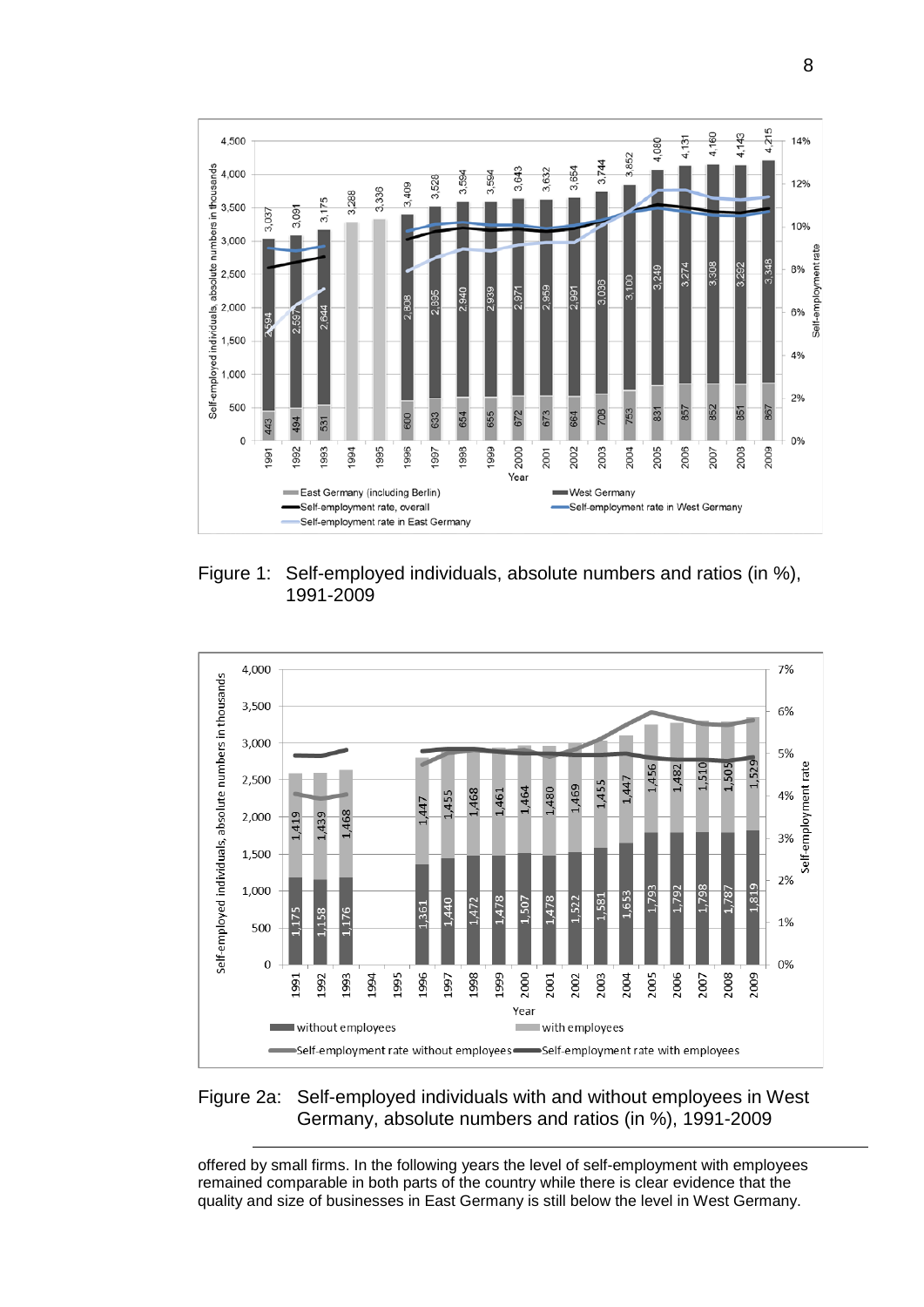

#### Figure 2b: Self-employed individuals with and without employees in East Germany, absolute numbers and ratios (in %), 1991-2009

With regard to the differences in individual characteristics by employment status, the descriptive statistics are in line with previous research. We find that, on average, self-employed people significantly differ from their dependently employed counterparts in a number of characteristics, including age, gender, marital status, nationality, level of education, and industry sector affiliation (Table 1). [17](#page-11-0) The German population has experienced major changes with regard to these characteristics over the period under observation (see Table A2 in the Appendix). The average age of population has increased from 38.3 years in 1991 to 41.8 years in 2009. There are more females actively participating in the labor market, leading to an increase in the share of women among paid employees as well as among self-employed with and

<span id="page-11-0"></span> $17$  A number of indicators that are often used for explaining the propensity of a transition into self-employment are not suited for an analysis of the stock in self-employment and have, therefore, not been included in the analysis. This pertains to income, the personal wealth level, the number of children, and the size of the community where a person lives.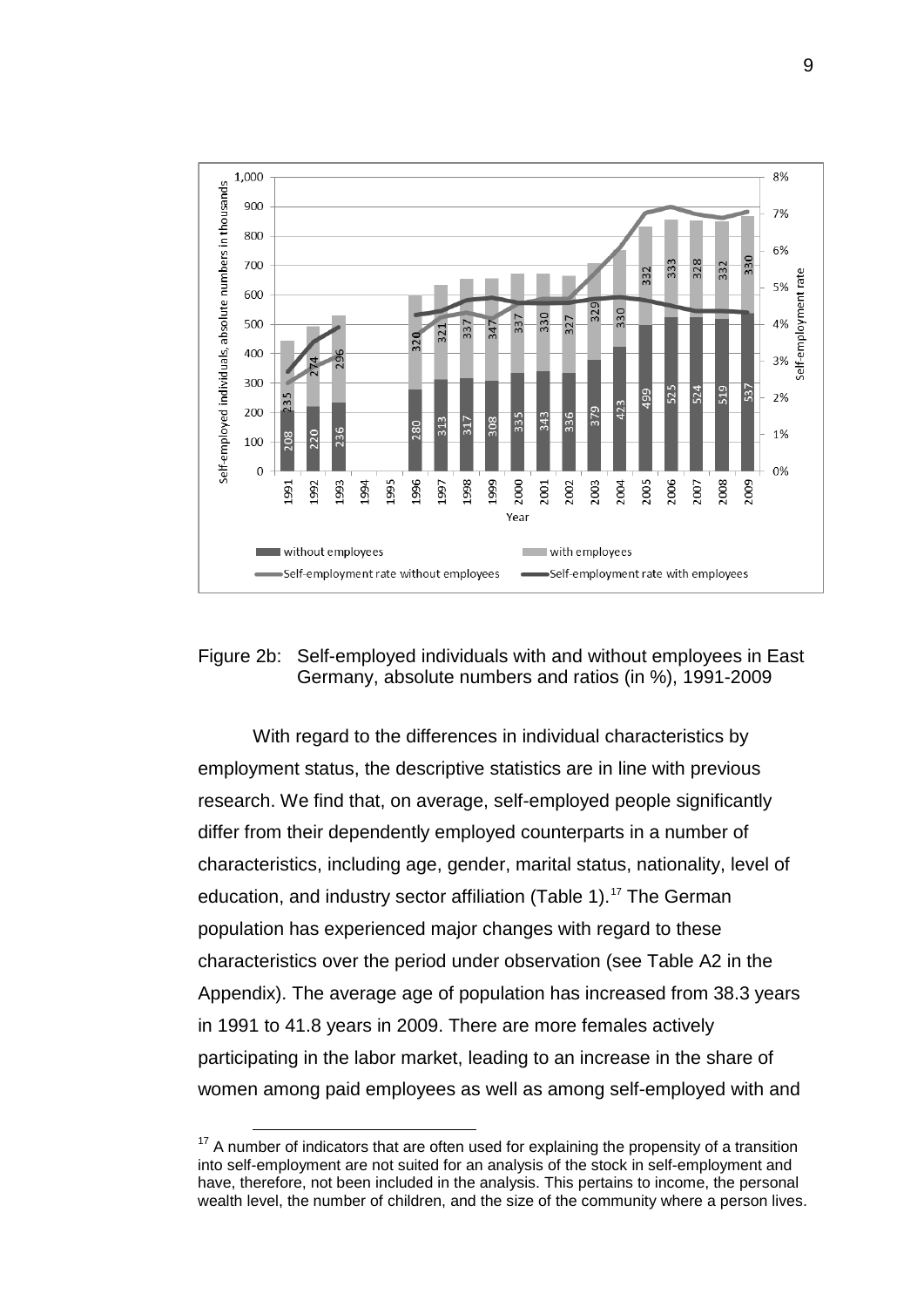without employees.<sup>[18](#page-12-0)</sup> We also observe a higher percentage of people holding a tertiary degree. Remarkably, the increase of highly educated was more pronounced among self-employed people (from 18.4 to 30.1 percent) than among employees (from 11.1 to 16.1 percent). Moreover, the service sector expanded between 1991 and 2009. The Micro-Census data show a substantial shift in the industry structure of self-employment towards the service sector during this period (Figure 3). The share of selfemployed persons who were affiliated to the service sector increased from 35.8 percent in 1991 to 52.9 percent in 2009, reflecting the structural change observed in innovation-driven economies.[19](#page-12-1) Other sectors, with the exception of construction, faced negative trends with regard to numbers and shares of all self-employed persons. For instance, in "mining, manufacturing, energy and water supply," the number of self-employed fell by about 27 percent.

As the deregulation of several crafts occupations may have fostered self-employment, we take a closer look at the development of selfemployment in these occupations over time. Indeed, we find that the share of self-employed that are active in those crafts occupations where the precondition of being a master craftsman for founding a business was abolished in 2004, rose from 3.3 percent in 1991 to 3.7 percent in 2009 (Table 1). This development was, however, accompanied by an even stronger increase in the share of paid employees that work in these occupations (from 2.2 percent to 3.8 percent). $20$ 

<span id="page-12-0"></span> $18$  A higher share of women among self-employed could be partly induced by various supporting programs by the German Federal Government devoted to fostering entrepreneurship among females. Those support measures were particularly focused on individual-level barriers that may prevent women to become entrepreneurs such as lack of human or financial capital (see Welter 2006, 2009). An increased share of women among paid employees may have resulted from an increased attractiveness or availability of labor market opportunities for women, in particular of part-time jobs that may meet the requirements for work-family balance.

<span id="page-12-1"></span><sup>19</sup> According to the German Labor Force Statistics (*Erwerbstätigenstatistik*), the share of service employment in Germany increased from 60.9 percent in 1991 to 73.4 percent in 2009, while the employment share of the manufacturing sector decreased from 36.1 percent to 24.9 over the same period. See Federal Statistical Office (2012).

<span id="page-12-2"></span><sup>20</sup> As a consequence, the overall *rate* of self-employment in this sector decreased from 11.57 percent to 10.75 percent. A more precise look at this development reveals that the rate of self-employment with employees in the deregulated crafts occupations decreased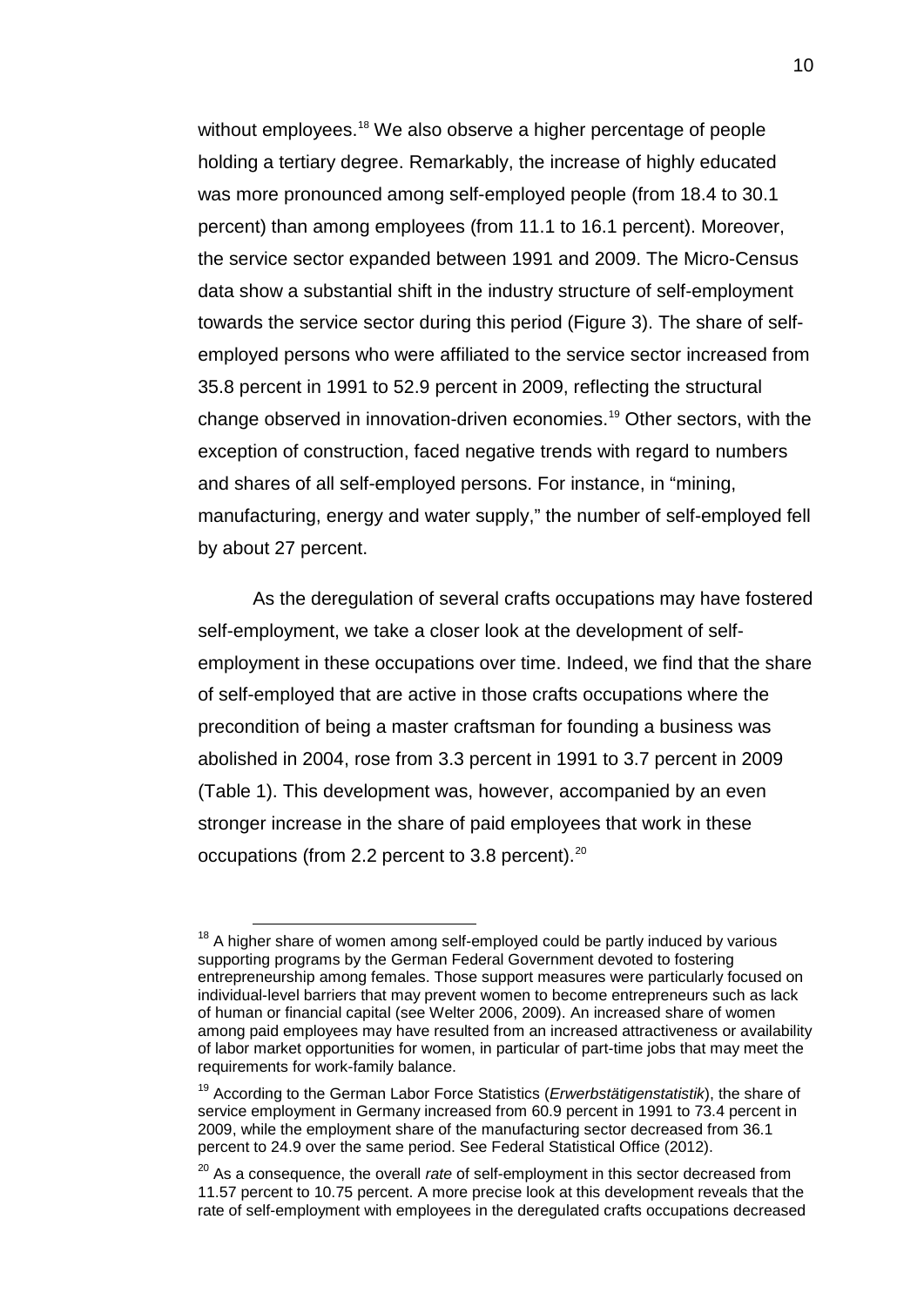

Figure 3: Self-employment by industrial sectors, absolute numbers and shares in percent, 1991-2009

In summary, this brief review shows four kinds of trends of selfemployment in Germany that have significantly contributed to its unique increase between 1991 and 2009: the growth of entrepreneurship in East Germany after the end of the socialist regime in 1990, the increase of solo entrepreneurship in both parts of the country, a shift of economic activity toward the service sector, which is characterized by relatively low entry barriers in terms of minimum efficient size, and, lastly, an increase in people holding a tertiary degree. The divergent developments of entrepreneurship with and without employees suggest that these types of self-employment are driven by different factors.<sup>[21](#page-13-0)</sup>

over time (from 5.41 percent to 3.66 percent); while – on contrary - the solo selfemployment rate has remarkably increased (from 6.17 percent to 7.10 percent).

<span id="page-13-0"></span> $21$  Lohmann and Luber (2004), in their analysis of the development of self-employment in West Germany over the 1984-1998 period, identify a structural shift to the service sector and high unemployment as important sources of an increase of self-employment, particularly of solo self-employment.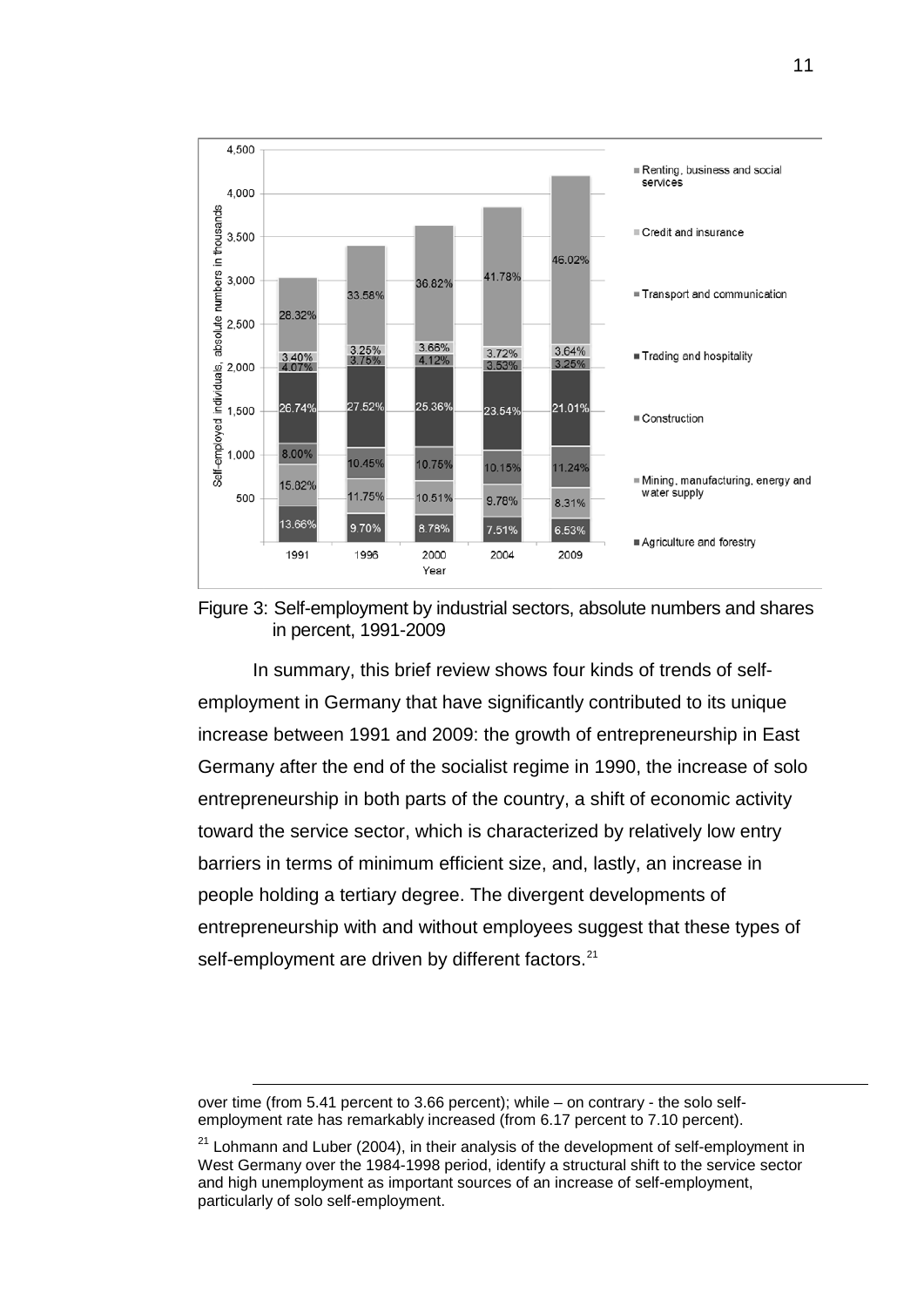|                                         |        | Paid employee | Self-employed |           | Solo self-employed |           | Self-employed with employees |           |
|-----------------------------------------|--------|---------------|---------------|-----------|--------------------|-----------|------------------------------|-----------|
|                                         |        |               |               |           | 1991               |           |                              |           |
|                                         | Mean   | <b>SD</b>     | Mean          | <b>SD</b> | Mean               | <b>SD</b> | Mean                         | <b>SD</b> |
| Age                                     | 37.729 | 12.213        | 45.138***     | 11.858    | 44.410***          | 12.560    | 45.747***                    | 11.200    |
| Married                                 | 0.629  | 0.483         | $0.755***$    | 0.430     | $0.691***$         | 0.462     | $0.808***$                   | 0.394     |
| Female                                  | 0.436  | 0.496         | $0.259***$    | 0.438     | $0.314***$         | 0.464     | $0.214***$                   | 0.410     |
| German                                  | 0.942  | 0.235         | $0.955***$    | 0.208     | $0.951***$         | 0.217     | $0.958***$                   | 0.200     |
| Vocational qualification                | 0.720  | 0.449         | $0.700***$    | 0.458     | $0.675***$         | 0.469     | 0.721                        | 0.449     |
| Tertiary degree                         | 0.111  | 0.314         | $0.184***$    | 0.387     | $0.156***$         | 0.363     | $0.206***$                   | 0.405     |
| Without vocational qualification        | 0.169  | 0.375         | $0.117***$    | 0.321     | 0.169              | 0.375     | $0.073***$                   | 0.260     |
| Service sector affiliation              | 0.542  | 0.498         | $0.623***$    | 0.485     | $0.626***$         | 0.484     | $0.621***$                   | 0.485     |
| Construction sector affiliation         | 0.072  | 0.258         | $0.080***$    | 0.271     | $0.045***$         | 0.208     | $0.109***$                   | 0.312     |
| Crafts occupation (deregulated in 2004) | 0.022  | 0.147         | $0.033***$    | 0.177     | $0.038***$         | 0.191     | $0.028***$                   | 0.165     |
| <b>East Germany</b>                     | 0.246  | 0.431         | $0.147***$    | 0.355     | $0.151***$         | 0.358     | $0.144***$                   | 0.351     |
|                                         |        |               |               |           | 2009               |           |                              |           |
| Age                                     | 41.201 | 12.397        | 47.318***     | 11.165    | 46.506***          | 11.722    | 48.329***                    | 10.341    |
| Married                                 | 0.550  | 0.497         | $0.647***$    | 0.478     | $0.579***$         | 0.494     | $0.733***$                   | 0.442     |
| Female                                  | 0.483  | 0.500         | $0.317***$    | 0.465     | $0.375***$         | 0.484     | $0.244***$                   | 0.429     |
| German                                  | 0.934  | 0.248         | $0.928***$    | 0.258     | $0.918***$         | 0.274     | $0.941***$                   | 0.236     |
| Vocational qualification                | 0.662  | 0.473         | $0.606***$    | 0.489     | $0.593***$         | 0.491     | $0.623***$                   | 0.485     |
| Tertiary degree                         | 0.161  | 0.368         | $0.301***$    | 0.459     | $0.298***$         | 0.457     | $0.305***$                   | 0.461     |
| Without vocational qualification        | 0.176  | 0.381         | $0.092***$    | 0.289     | $0.109***$         | 0.312     | $0.072***$                   | 0.258     |
| Service sector affiliation              | 0.597  | 0.491         | $0.735***$    | 0.441     | $0.765***$         | 0.424     | $0.699***$                   | 0.459     |
| Construction sector affiliation         | 0.060  | 0.237         | $0.111***$    | 0.314     | $0.096***$         | 0.295     | $0.128***$                   | 0.335     |
| Crafts occupation (deregulated in 2004) | 0.038  | 0.191         | 0.037         | 0.188     | $0.044***$         | 0.205     | $0.028***$                   | 0.165     |
| East Germany                            | 0.198  | 0.399         | $0.203**$     | 0.403     | $0.224***$         | 0.417     | $0.178***$                   | 0.383     |

Table 1: Differences in individual characteristics of self-employed and paid employees over time

Notes: t-test of equal means for individual characteristics of self-employed, as compared to paid employees. \*\*\*: statistically significant at the 1 percent level; \*\*: statistically significant at the 5 percent level; \*: statistically significant at the 10 percent level.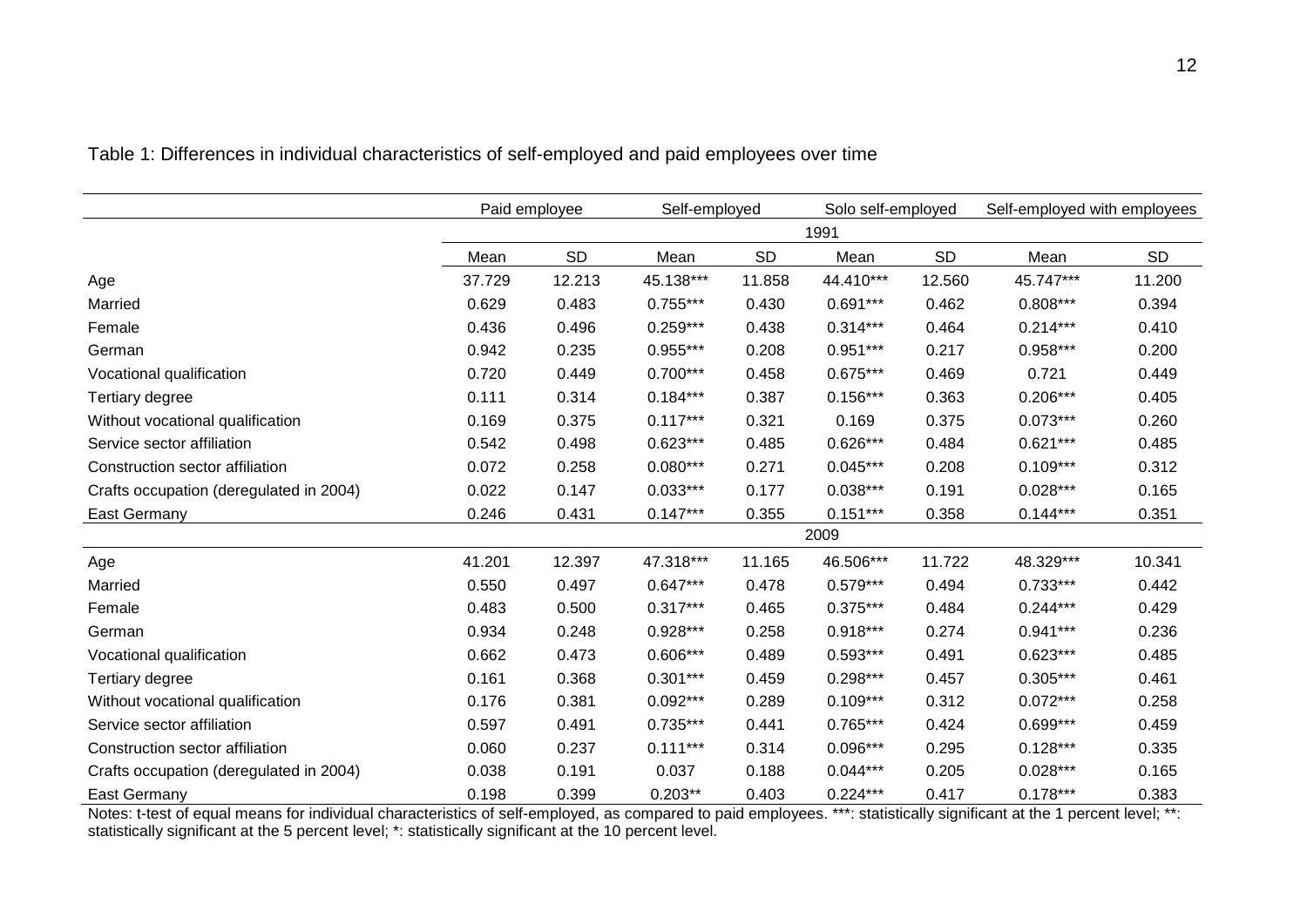#### **4. Factors related to changes of self-employment in Germany**

In the first step of our analysis, we estimate the influence of certain individual characteristics on the probability of being self-employed<sup>[22](#page-15-0)</sup> in the first (1991) and the last year (2009) of the observation period, to determine the variables influencing individual self-employment in different points of time. By doing so we can identify whether the major determinants of selfemployment changed over time, thus providing information about possible drivers of change in the level of self-employment. In order to account for differences in behavior, economic and demographic structure, we perform the analysis for the whole country (Table 2), separately for East and West Germany (Table A3 of the Appendix), as well as for the solo self-employed and those with employees (Table A4 of the Appendix).

Starting with the analysis for the whole country, we observe that throughout the observation period the determinants of self-employment in Germany remained largely unchanged, whereas the impact of specific factors changed (Table 2). In more detail, the relationship between a person's age and the probability of being self-employed is inversely ushaped. While the increasing proclivity for self-employment during early ages can be explained by growing experience and an improved access to resources, the declining part may be induced by decreasing risk tolerance.<sup>[23](#page-15-1)</sup> Females have a lower propensity of self-employment than males, which may be explained by gender-specific role models and a difference in the willingness to take risks.<sup>[24](#page-15-2)</sup> There is a positive relationship between self-employment and working in the service sector, which reflects

<span id="page-15-0"></span> $22$  The dependent variable is a respondent's self-reported occupational status as being self-employed. This includes all self-employed persons with and without employees, as well as freelancers and owners of family businesses.

<span id="page-15-1"></span> $23$  It is remarkable that in the estimations for 1991, the coefficient for age-squared is only statistically significant for East Germany but not for West Germany (Table A3). This means that the decline in the propensity for self-employment after a certain age is only relevant for East Germans and not West Germans. An explanation for this finding could be that older East Germans, having lived under a socialist regime for a relatively long time, maintained stronger anti-capitalistic values and attitudes than their younger counterparts (Wyrwich, 2013). In the estimations for 2009 the coefficient for age squared is statistically significant in both parts of the country.

<span id="page-15-2"></span> $24$  For further explanations of this evidence, see Caliendo et al. (2009, 2014a), Verheul et al. (2012) and Marlow and Swail (2014).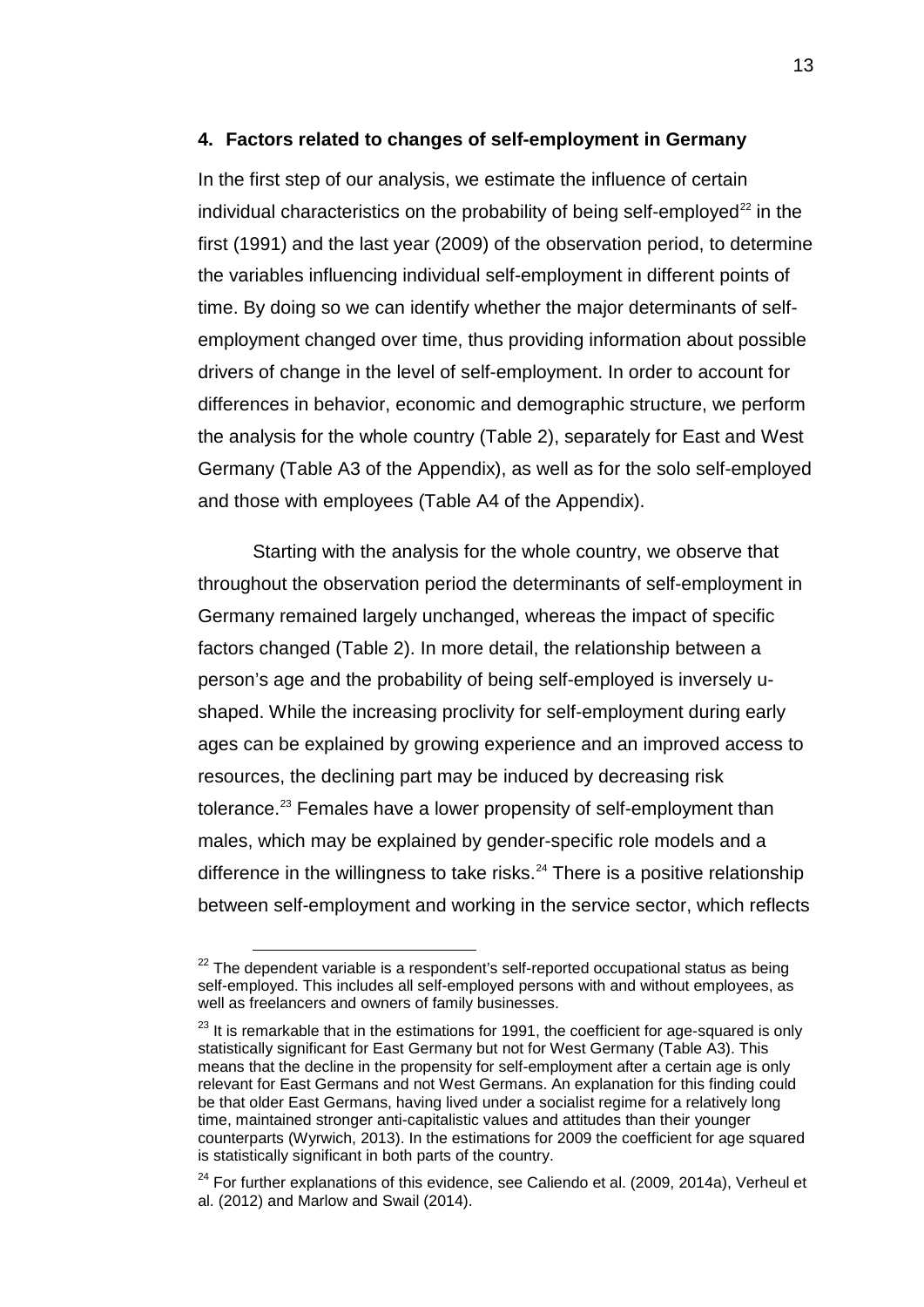the lower barriers to entry in many parts of this sector. A positive effect is also observed for those who are affiliated with the construction sector. Notably, the positive impact of being affiliated with one of the both mentioned sectors did become stronger over time suggesting an increased propensity of self-employment in those industries. Having earned higher formal qualifications leads to a significantly higher propensity of self-employment and this impact on the likelihood of selfemployment has increased over time, as well. However, for affiliation to those craft occupations that once required "Master" status but were deregulated in 2004, we find a statistically significant and positive influence on the probability of self-employment.

|                                               |              |                | 1991 and       |
|-----------------------------------------------|--------------|----------------|----------------|
|                                               | 1991         | 2009           | 2009           |
| Age                                           | 0.00268***   | 0.00631***     | 0.00484***     |
|                                               | (0.000)      | (0.000)        | (0.000)        |
| Age squared                                   | $-3.18e-07$  | $-3.51e-05***$ | $-2.04e-05***$ |
|                                               | (0.000)      | (0.000)        | (0.000)        |
| Married (1=yes; 0=no)                         | 0.00588***   | $-0.000943$    | $-0.00119*$    |
|                                               | (0.001)      | (0.001)        | (0.001)        |
| Female (1=yes; 0=no)                          | $-0.0428***$ | $-0.0625***$   | $-0.0530***$   |
|                                               | (0.001)      | (0.001)        | (0.001)        |
| German (1=yes; 0=no)                          | 0.00957***   | $-0.0156***$   | $-0.00637***$  |
|                                               | (0.002)      | (0.002)        | (0.001)        |
| Without vocational qualification              |              | Reference      |                |
| Vocational training (1=yes; 0=no)             | $0.0170***$  | $0.0229***$    | $0.0193***$    |
|                                               | (0.001)      | (0.002)        | (0.001)        |
| Tertiary education $(1 = yes; 0 = no)$        | $0.0405***$  | $0.0853***$    | $0.0654***$    |
|                                               | (0.002)      | (0.003)        | (0.002)        |
| Service sector affiliation (1=yes; 0=no)      | $0.0318***$  | $0.0849***$    | 0.0576***      |
|                                               | (0.001)      | (0.001)        | (0.001)        |
| Construction sector affiliation (1=yes; 0=no) | $0.0228***$  | $0.179***$     | 0.0878***      |
|                                               | (0.002)      | (0.004)        | (0.002)        |
| Crafts occupation, deregulated in 2004        | $0.0444***$  | $0.0106***$    | 0.0284***      |
| $(1 = yes; 0 = no)$                           | (0.004)      | (0.003)        | (0.002)        |
| <b>Dummies for Federal States</b>             | Yes***       | Yes***         | Yes***         |
| Number of observations                        | 306,204      | 316,686        | 622,890        |
| McFadden Pseudo R2                            | 0.0813       | 0.1027         | 0.0892         |
| Log Likelihood                                | -78,927.80   | $-98,372.92$   | $-178,806.51$  |
| Wald Chi <sub>2</sub>                         | 14,133.67*** | 20,373.61***   | 33,546.56***   |

Table 2: Determinants of self-employment – Full sample

*Notes:* marginal effects after logit regression with robust standard errors (in parentheses). \*\*\*: statistically significant at the 1 percent level; \*\*: statistically significant at the 5 percent level; \*: statistically significant at the 10 percent level.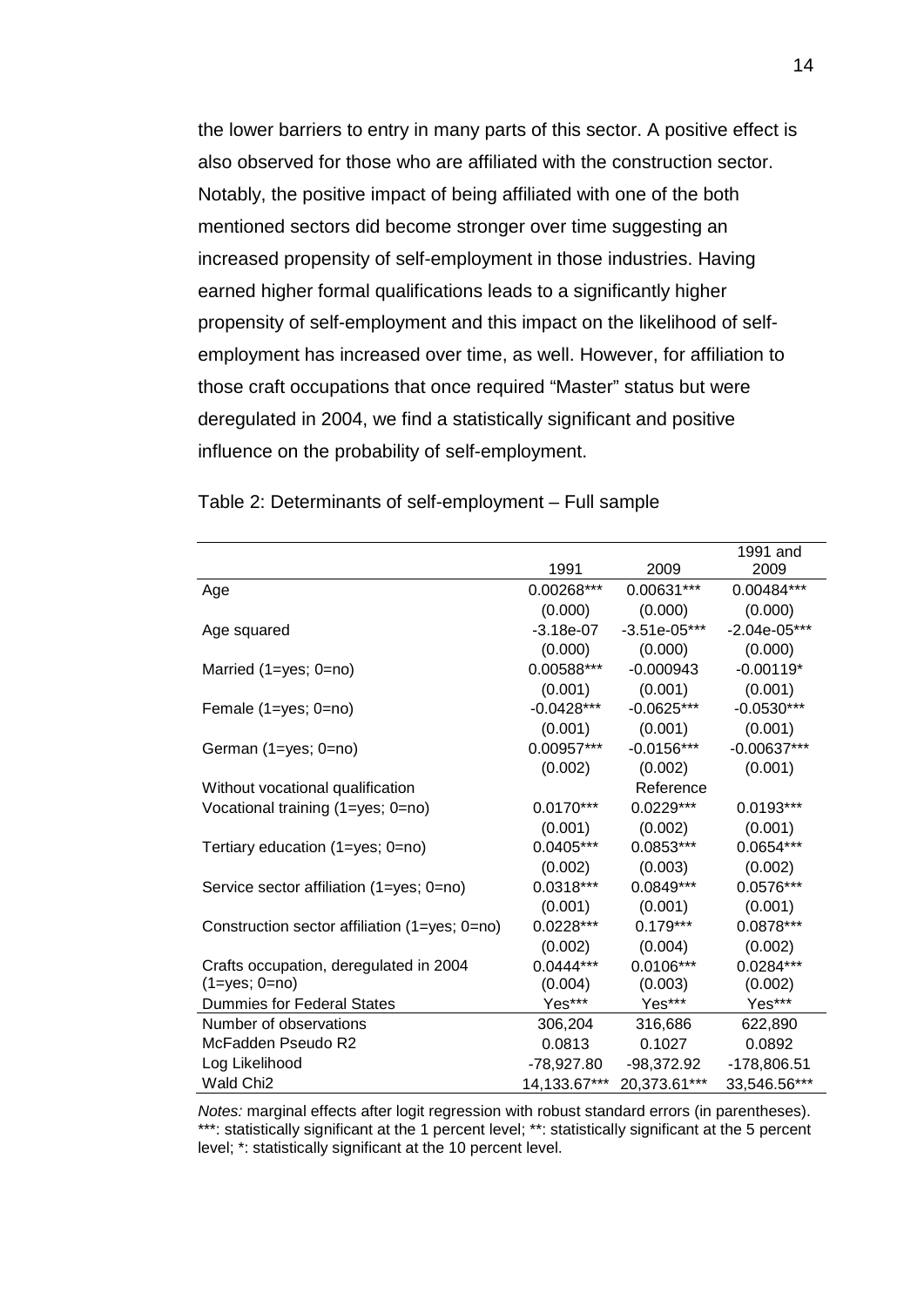The results for East and West Germany largely replicate the results for the full sample (see Table A3 in Appendix). The only remarkable difference between the two regions is that in the Eastern part, German nationals showed throughout the observation period a *lower* propensity of being self-employed than non-Germans while the effect of German nationality turned from significantly positive to significantly negative for persons living in the Western part of Germany. Beyond this observation, there seems to be no further evidence of any strong behavioral idiosyncrasies for East Germans that may have resulted from living under the socialist regime.<sup>[25](#page-17-0)</sup> All in all, the results are consistent with previous research (see, for instance, Parker 2009).

The determinants of solo-entrepreneurship seem to have changed considerably over the period under observation (Table A4 in Appendix). While persons with a German nationality were significantly more likely to be solo self-employed in 1991, they showed a significantly lower propensity to make this occupational choice in 2009. Two differences with regard to the educational level are remarkable. On the one hand, the relationship between having a vocational degree and being a solo entrepreneur has changed from non-significant and negative in 1991 to significant and positive in 2009. On the other hand, the positive role of tertiary education for the propensity of being solo self-employed increased considerably over the observation period.

In contrast to this, most of the determinants of self-employment with employees did not change over the period under study. One exception in this respect is that the significant difference between Germans and non-Germans concerning the likelihood of being an employer disappeared over time. Another exception is that affiliation with one of the craft occupations deregulated in 2004 had a significantly positive effect on the probability of being an employer in 1991 but not in 2009.

<span id="page-17-0"></span> $25$  Interestingly, Pistrui et al. (2000), in their study of family businesses from a West German and an East German region in the late 1990s, find considerable differences with regard to entrepreneurial orientation. The study indicates that, on average, East German entrepreneurs show greater commitment to their venture. The representativeness of the underlying sample is, however, largely unclear.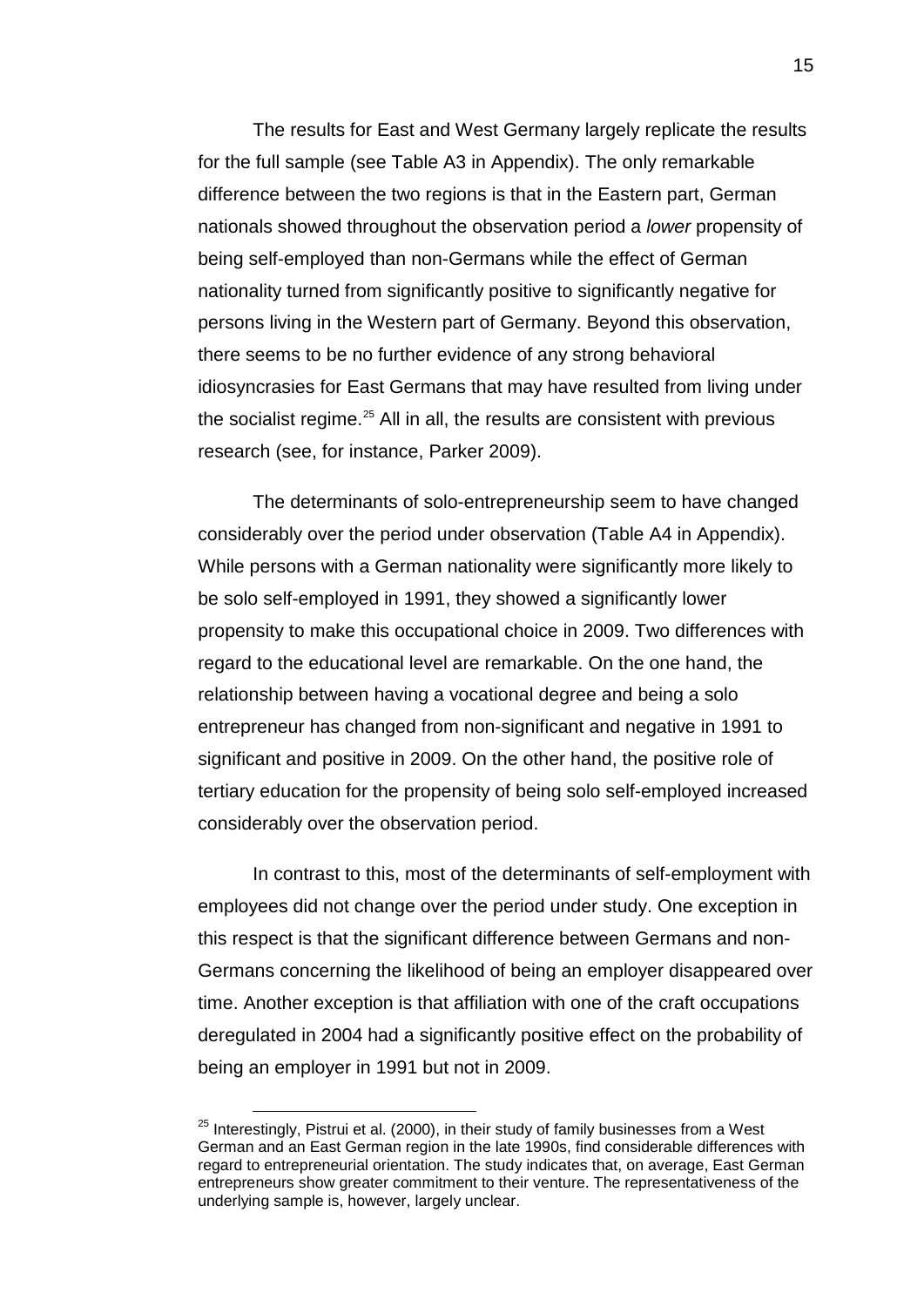#### **5. Decomposition Analysis**

#### **5.1 The non-linear Blinder-Oaxaca technique**

As outlined in Section 2, the large increase in the level of self-employment that we observed in Germany may have various reasons. Besides directly observable factors there may also be "soft factors" at work, such as changing attitudes of the population towards entrepreneurship, which are difficult to measure. By applying now, as a second step of our empirical strategy, the Blinder-Oaxaca decomposition technique adapted for nonlinear models (Fairlie 2005), we distinguish and quantitatively assess the influence of both observable and unobservable factors on the development of self-employment in Germany. This approach is widely used for the analysis of behavioral differences between groups and is common in studies of racial or gender gaps in the labor market literature. The Blinder-Oaxaca decomposition has also been applied to investigate the differences in self-employment rates of minorities and disadvantaged groups (see, e.g., Fairlie 1999, 2006).<sup>[26](#page-18-0)</sup> However, we are not aware of any previous study that has used this method to explore changes in the level of self-employment over time.

For a nonlinear equation  $Y = F(X\hat{\beta})$ , the Blinder-Oaxaca decomposition of the average value of the dependent variable *Y* between 1991 and 2009 can be expressed as:

$$
\overline{Y}^{2009} - \overline{Y}^{1991} = \left[ \sum_{i=1}^{N^{2009}} \frac{F(X_i^{2009} \widehat{\beta}^{1991})}{N^{2009}} - \sum_{i=1}^{N^{2991}} \frac{F(X_i^{1991} \widehat{\beta}^{1991})}{N^{1991}} \right] + \left[ \sum_{i=1}^{N^{2009}} \frac{F(X_i^{2009} \widehat{\beta}^{2009})}{N^{2009}} - \sum_{i=1}^{N^{2009}} \frac{F(X_i^{2009} \widehat{\beta}^{1991})}{N^{2009}} \right],
$$
(1)

with  $\overline{Y}^j$  denoting the average self-employment probability of group *j*,  $j \Box$  1991, 2009, and  $N^{j}$  denoting the sample size of group *j.*  $X^{j}$  represents the average values of the independent variables and  $\hat{\beta}^j$  are the estimated

<span id="page-18-0"></span> $26$  For other applications of this technique, see e.g. Fitzenberger, Kohn and Wang (2011).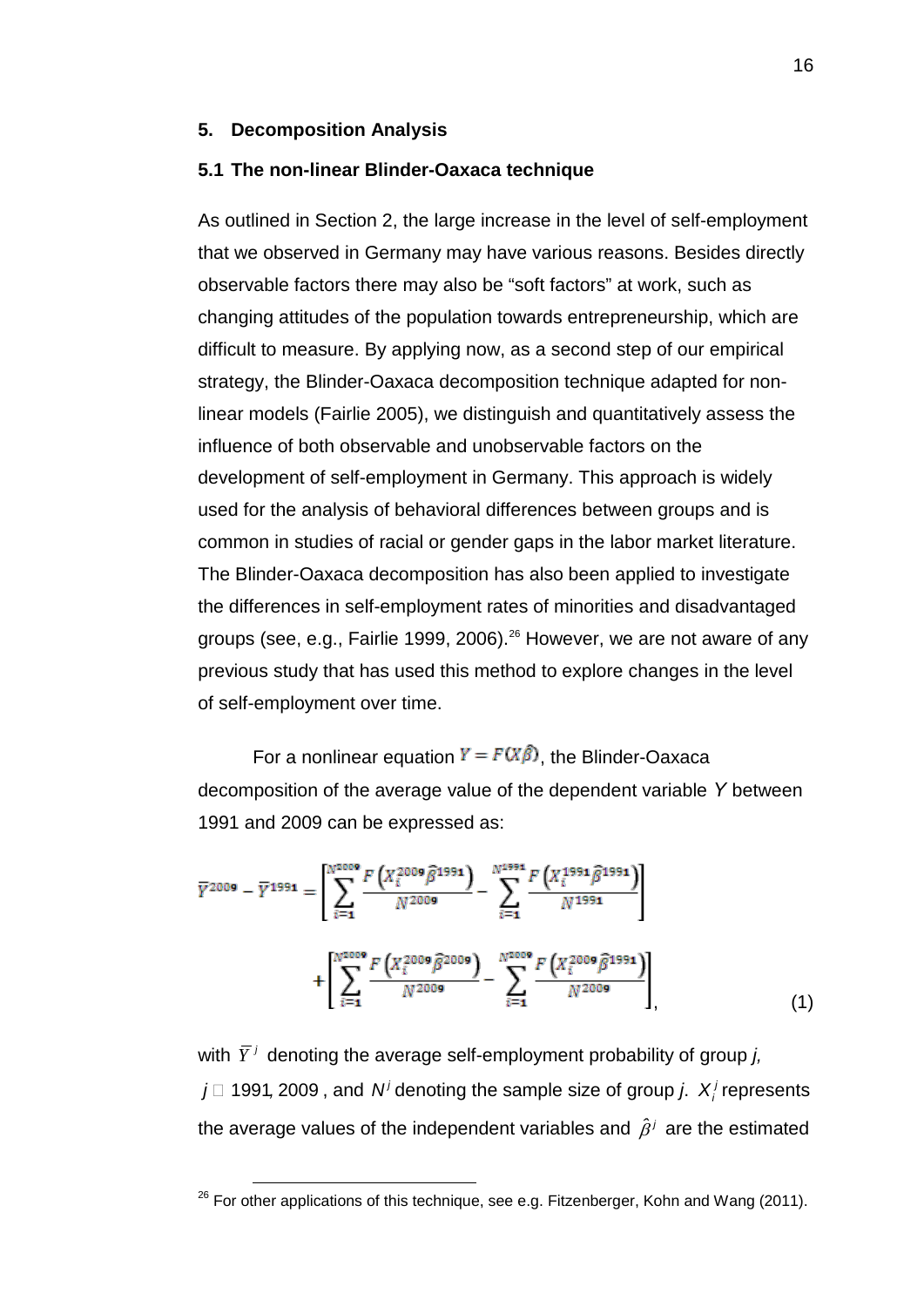coefficients for the respective probabilities of being self-employed. The first term in equation (1) estimates the contribution of changes of the independent variables  $X_i^j$  (economic and demographic structure) to the difference of the level of self-employment between 1991 and 2009 (difference in characteristics). As independent variables, we use those indicators in our data for which we find a theoretically plausible and statistically significant relationship with the employment status (see Table 2). In model specification (1), the coefficient estimates β*ˆ* for 1991 are used as the weights for individual characteristics of being self-employed. Hence, the first term in (1) represents the part of the change of the level of self-employment that can be attributed to changes in the economic and demographic structure as measured by the variables that have been included in the analysis.

The second term in (1) represents the part of the difference in selfemployment that cannot be explained by the variables that represent changes in the economic and demographic structure (difference in coefficients). This component could be interpreted as changes in formal and informal institutions that affect people's behavior, i.e. with regard to their willingness to start an own business. It indicates to what extent the German population has developed a more positive attitude toward entrepreneurship in the 20 years since reunification.<sup>[27](#page-19-0)</sup>

An alternative and equally valid expression for the decomposition of the self-employment gap is:

$$
\overline{Y}^{2009} - \overline{Y}^{1991} = \left[ \sum_{i=1}^{N^{2009}} \frac{F(X_i^{2009} \widehat{\beta}^{2009})}{N^{2009}} - \sum_{i=1}^{N^{2991}} \frac{F(X_i^{1991} \widehat{\beta}^{2009})}{N^{1991}} \right] + \left[ \sum_{i=1}^{N^{2991}} \frac{F(X_i^{1991} \widehat{\beta}^{2009})}{N^{1991}} - \sum_{i=1}^{N^{2991}} \frac{F(X_i^{1991} \widehat{\beta}^{1991})}{N^{1991}} \right], \tag{2}
$$

<span id="page-19-0"></span> $27$  This interpretation does, however, require that all relevant variables for structural change are included in the analysis. See Section 7 for a discussion of this issue.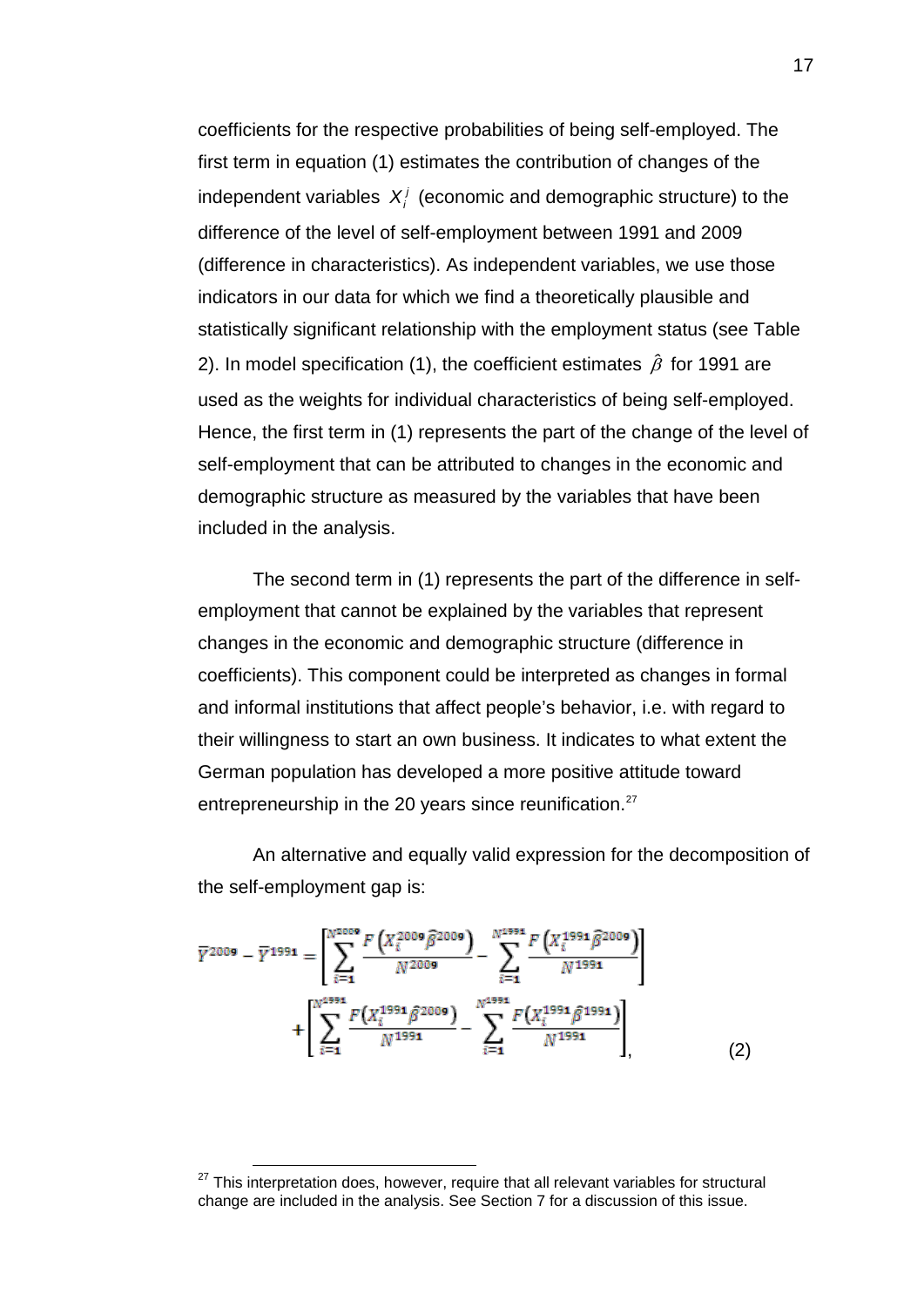In this case, the coefficient estimates for the population in 2009 ( $\hat{\beta}^{\text{2009}}$ ) are used as weights for the differences in characteristics, and the 1991 distributions of the independent variables are weights for the differences in coefficients. The use of different weights in (1) and (2) can lead to different results, particularly for East Germany, where entrepreneurship can be assumed to have been different in 2009 when compared to 1991. As a sensitivity check of the decomposition results, we also use coefficient estimates from the pooled model of all individuals in 1991 and 2009, as proposed by Oaxaca and Ransom (1994).

Hence, we estimate three alternative model specifications: (1) using the estimated coefficients for the first year (1991) of the observation period; (2) based on the estimated coefficients for the last year (2009) of the observation period; as well as (3) for a pooled sample. Each model is run for the whole country, and separately for East and West Germany as well as for solo entrepreneurs and for employers.

Furthermore, we extend the non-linear decomposition analysis by directly attributing the changing levels of self-employment to certain characteristics represented by independent variables. A particular advantage of this extended analysis is that it quantifies the contribution of each independent variable to the change in the level of self-employment over time. These variable-specific contributions can be estimated as the change in the average predicted probability by replacing the distribution of the variable of interest from the year 1991 with the distribution of the same variable from the year 2009 while keeping the distribution of the other variables constant $28$ 

#### **5.2 Empirical Results**

Table 3 reports the regression-based decomposition results for the different samples. The total change in the level of self-employment over the observation period is reported in the second column. The third column presents the proportion of change that can be attributed to the differences

<span id="page-20-0"></span> $28$  See Fairlie (2005) for a more detailed description of this procedure.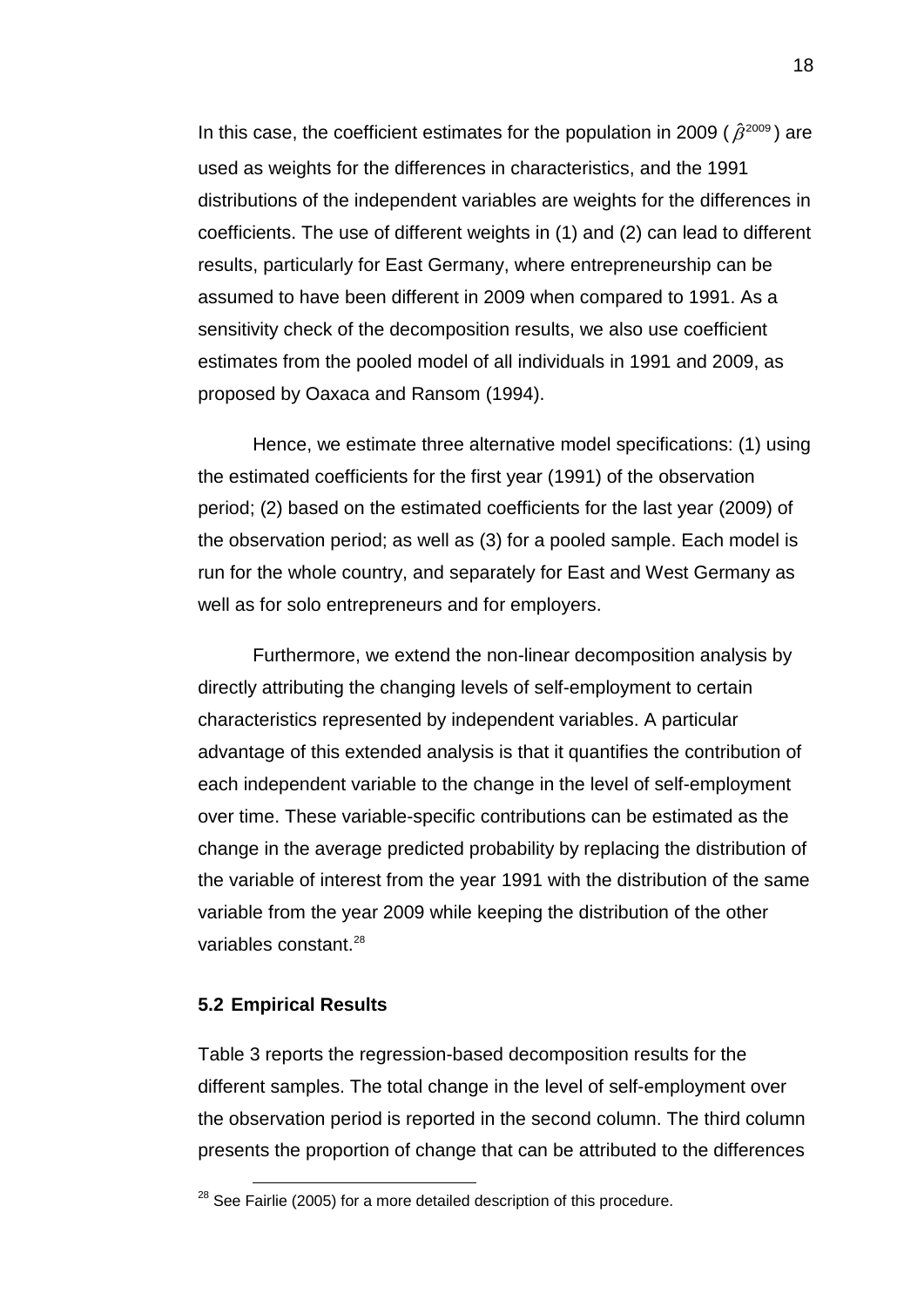in the structure of the population between 1991 and 2009, while the fourth column shows the part of changes that might be due to changes in behavior. These figures should be regarded as an upper limit for the magnitude of such behavioral changes because they might be caused by other unobserved factors for which our data does not provide information. Taking East and West Germany together, the decomposition procedure indicates that between 44.6 and 53.6 percent of the change in the level of self-employment can be attributed to the independent variables included in the analysis.

|                                                     | Total<br>difference | Difference in<br>characteristics     | Difference in coefficients         |
|-----------------------------------------------------|---------------------|--------------------------------------|------------------------------------|
| Full sample                                         |                     |                                      |                                    |
| $6^{1991}$<br>$\hat{B}^{2009}$                      | 0.0291              | 0.0135(46.39%)                       | 0.0156(53.61%)                     |
| Rpooled                                             | 0.0291<br>0.0291    | 0.0161(55.33%)<br>0.0161(55.33%)     | 0.013(44.67%)<br>0.013 (44.67%)    |
| <b>East Germany</b>                                 |                     |                                      |                                    |
| $\widehat{\beta}^{199}$ 1 $\widehat{\beta}^{200}$ 9 | 0.0628              | 0.00875 (13.93%)                     | 0.05405 (86.07%)                   |
| <i>B</i> pooled                                     | 0.0628              | 0.023(36.62%)                        | 0.0398 (63.38%)                    |
| <b>West Germany</b>                                 | 0.0628              | $0.0201(32.01\%)$                    | 0.0427 (67.99%)                    |
| $6^{1991}$<br>$\hat{B}^{2009}$                      | 0.0183              | 0.0124(67.76%)                       | 0.0059(32.24%)                     |
| <i>Bpooled</i>                                      | 0.0183              | $0.014(76.50\%)$                     | $0.0043(23.50\%)$                  |
| Solo self-employed                                  | 0.0183              | 0.0137(74.86%)                       | 0.0046(25.14%)                     |
| $\widehat{\beta}^{199}$ 1 $\widehat{\beta}^{200}$ 9 | 0.0258              | 0.00771 (29.88%)                     | 0.01809 (70.12%)                   |
| <i>Rpooled</i>                                      | 0.0258<br>0.0258    | 0.0114(44.19%)<br>0.0113(43.8%)      | 0.0144(55.81%)<br>0.0145(56.2%)    |
| <b>Employers</b>                                    |                     |                                      |                                    |
| $6^{1991}$<br>၉<br>၉<br>8 <sup>2009</sup>           | 0.0063              | 0.00628(99.68%)                      | 0.00002(0.32%)                     |
| Rpooled                                             | 0.0063<br>0.0063    | 0.00522 (82.86%)<br>0.00575 (91.27%) | 0.00108 (17.14%)<br>0.00055(8.73%) |

Table 3: Decomposition of the change of self-employment between 1991 and 2009

*Notes:* \*\*\*: statistically significant at the 1 percent level; \*\*: statistically significant at the 5 percent level; \*: statistically significant at the 10 percent level. Bootstrapped standard errors with 50 replications.  $\widehat{\beta}^{1991}$  and  $\widehat{\beta}^{2009}$  correspond to equations (1) and (2), respectively.  $\widehat{\beta}_1^{\text{product}}$  are weights for the pooled sample of the years 1991 and 2009.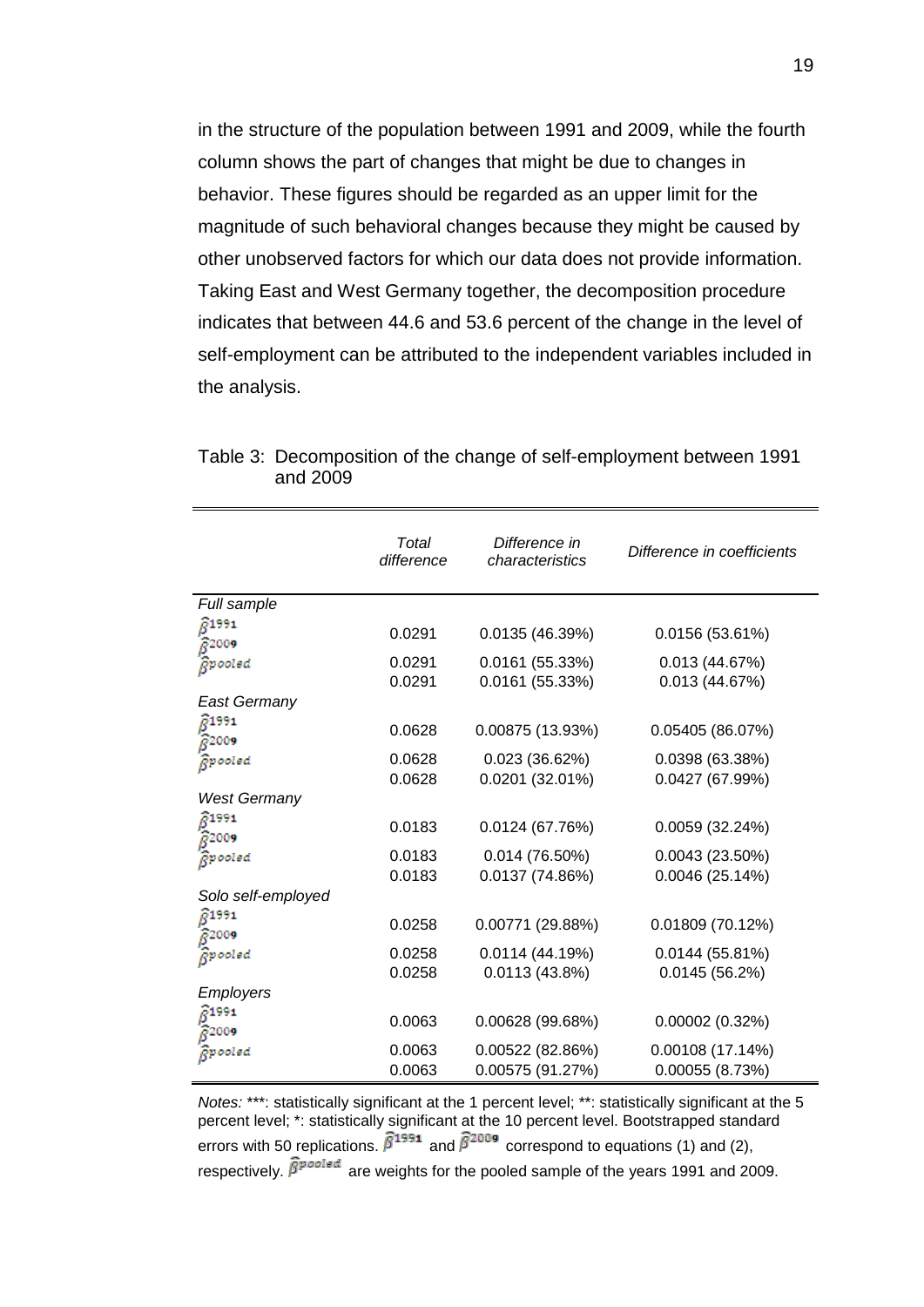The results of the separate estimations for East and West Germany further suggest significant differences in the factors that induced changing levels of self-employment activities in both parts of the country. In fact, the unexplained non-structural changes are considerably larger in East Germany (between 63.4 percent and 86.1 percent) than in West Germany (between 23.5 percent and 32.2 percent).

One reason for the relatively large unexplained gap in East Germany is most probably the introduction of the formal institutions of a market economy in 1990 that unleashed formerly repressed private initiative, thereby positively affecting the inherent entrepreneurial spirit and propensity of self-employment. In fact, if the attitudes and abilities of the East German population with regard to entrepreneurship would have remained at 1991 levels, and controlling for structural changes through 2009, the East German self-employment rate should have only reached 5.8 percent in 2009, not the 11.2 percent it actually reached.<sup>[29](#page-22-0)</sup> If, in 1991, the East German population would have had the same propensity for selfemployment as 2009, the East German self-employment rate in 1991 would have amounted to about 8.9 percent. Noteworthy, our results also suggest that if the entrepreneurial attitudes of the West German population would have remained at 1991 levels, the 2009 self-employment rates in West Germany would have only reached 10.3 percent; not the actual achieved rate of 10.9 percent.

Furthermore, it is striking that the part of the development that is explained by the observable characteristics of the economy is much higher for the employers than for the solo entrepreneurs. Taking the behavioral parameters estimated for 1991, we find that these variables may explain 99.6 percent—virtually all—of the changes in self-employment of employers, but only 29.8 of the dynamics of solo entrepreneurship.

<span id="page-22-0"></span> $29$  This figure is the sum of the East German self-employment rate in the year 1991 and the increase of self-employment in East Germany that can be attributed to changes in the economic structure between 1991 and 2009, based on the behavioral coefficients estimated for 1991.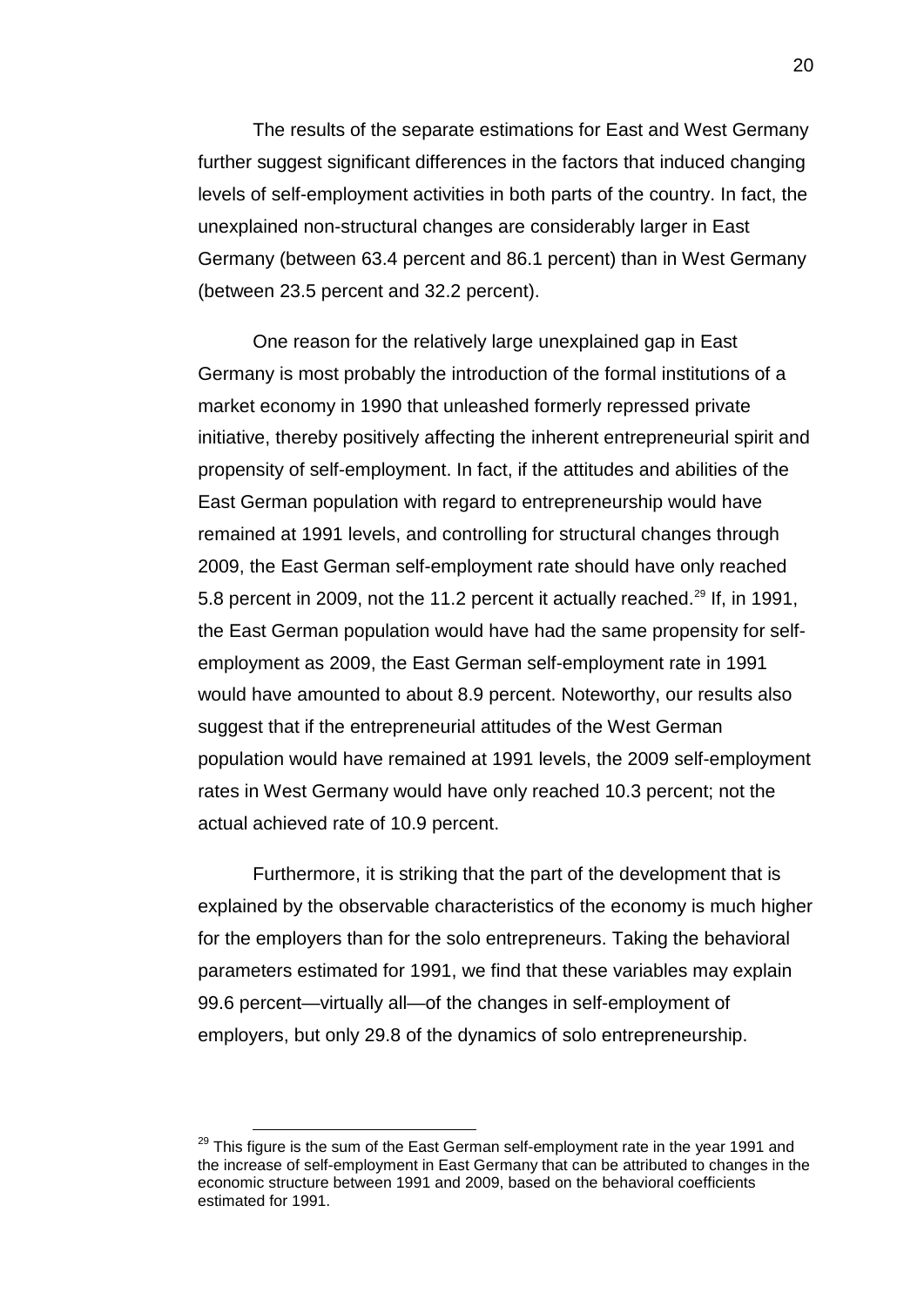Table 4 shows estimates for the contribution of individual characteristics to the explained change of self-employment in the whole of Germany as well as for East and West separately. The results of the decomposition are sensitive to the choice of coefficients that were estimated for the first (1991) and final (2009) years of the observation period. A solution to this index problem is provided by Oaxaca and Ransom (1994), who suggest using the coefficients estimated on the basis of the pooled sample. Thus, we base our interpretation on these pooled coefficients. According to the estimates for the pooled sample, there are two structural characteristics of the economy that had, by far, the strongest positive effect on the increase of self-employment in Germany. These are the increasing share of service sector employment (26.5 percent)  $30$  and the growing share of persons with a tertiary degree (27.9 percent). The increasing average age of the population also had a noteworthy impact, contributing 13.2 percent to the explanation, indicating that a large part of the population entered age categories that are characterized by a relatively high propensity to be self-employed.

Given the significantly lower propensity of females to be selfemployed, the increased female participation in the labor market results in a negative effect on the level of self-employment (minus 16 percent) (see Caliendo et al. 2014b, for a more detailed analysis). The declining share of people with vocational training also contributes negatively to the level of self-employment (minus 13.4 percent). The impact of the marital status, nationality (thus of migrants), and being in a deregulated crafts occupation to the explanation of changing self-employment levels is rather small. For example, only 2.9 percent of the change can be explained by marital status, 0.66 percent is due to the increasing share of people with non-German nationality, and 4.6 percent can be assigned to affiliation to a deregulated crafts occupation.

<span id="page-23-0"></span> $30$  For ease of interpretation, the contributions of independent variables can be expressed in percent by dividing the corresponding coefficient over the gap of the dependent variable, i.e., the change of the self-employment rate between 1991 and 2009.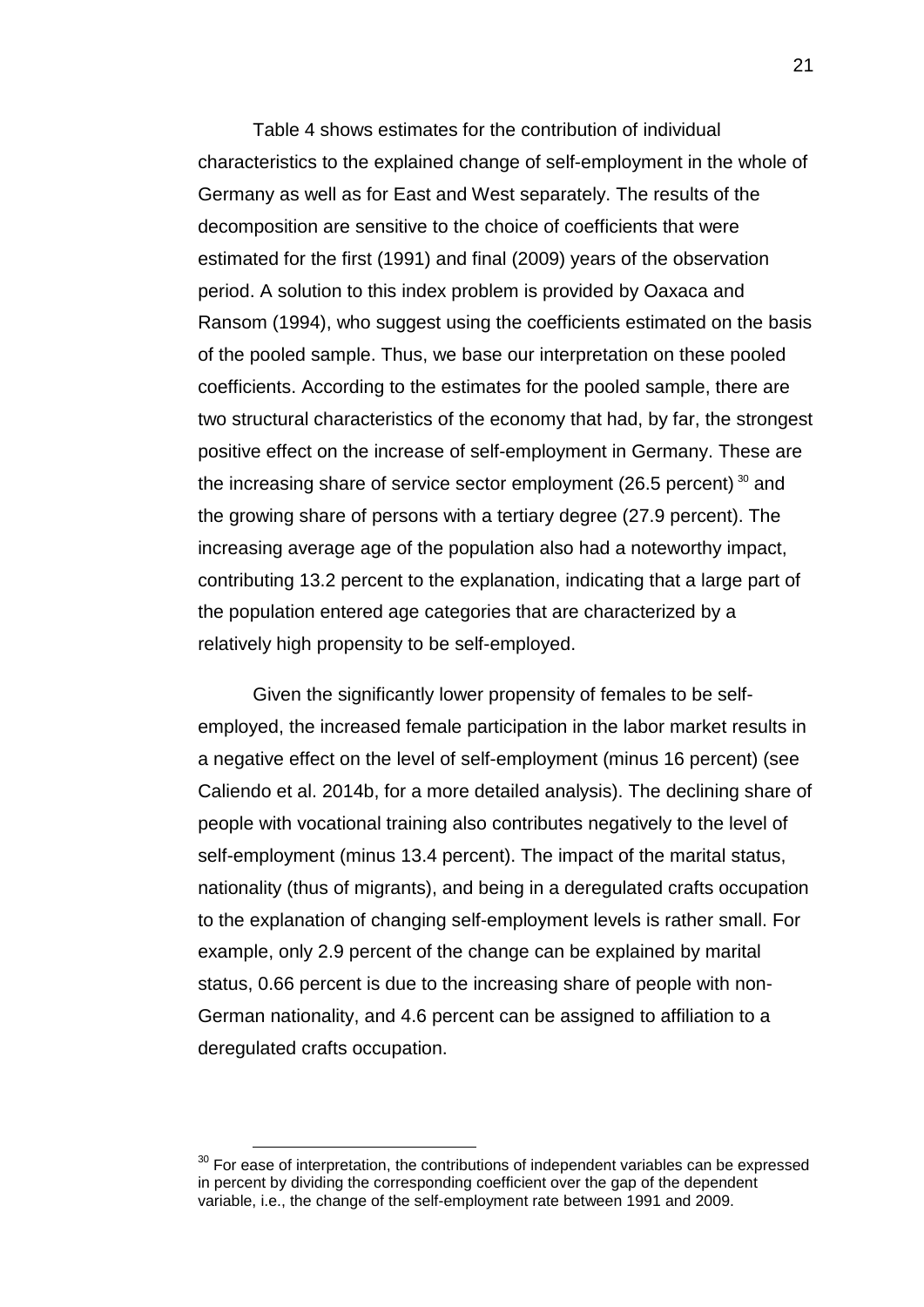That only about 4.8 percent of the increasing self-employment rate in Germany can be attributed to the rather pronounced rise of entrepreneurship in the Eastern part is due to the fact that East Germans make up only about 20 percent of the overall German population. Thus, changes in East Germany had only a relatively small effect on increased self-employment rates across Germany as a whole. The main differences between East and West Germany with regard to the contribution of the different factors are a particularly strong positive contribution of the growing service sector and of the share of people with tertiary education to the increase of the self-employment rate in West Germany as compared to East Germany.

The decomposition results for the self-employment rates of solo entrepreneurs and employers (Table 5) reveal several pronounced differences. For instance, the increasing average age of the population explains about 15.9 percent of the increase in the employers' selfemployment rate but only about 3.8 percent of the rate of solo selfemployment. Also the increasing share of service sector employment makes a larger contribution to the growing self-employment rate for employers (42.8 percent) than to the corresponding increase for solo selfemployed (19.1 percent). The deregulation of self-employment in crafts occupations explains about 7.3 percent of increasing solo entrepreneurship but only 2.9 percent of the increase of employers. Overall, while we are able to explain changes among self-employed with employees and among self-employed in West Germany to a high degree by a changing structure, structural variables mattered little for the increase in solo-entrepreneurship and for the development of East Germany.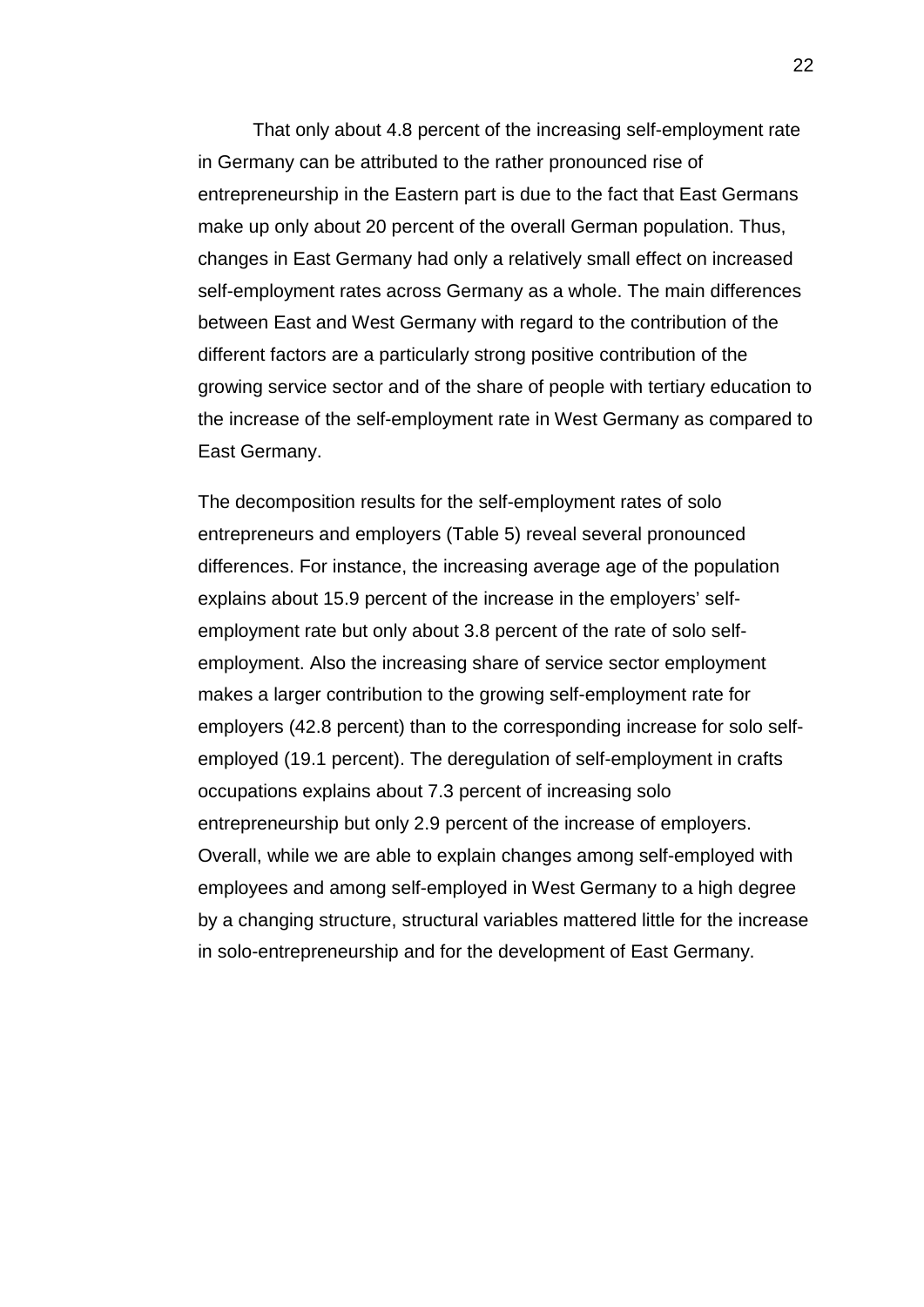|                                    |                | <b>East and West</b> |                     |              | East          |                     |               | West          |                     |
|------------------------------------|----------------|----------------------|---------------------|--------------|---------------|---------------------|---------------|---------------|---------------------|
|                                    | 1991           | 2009                 | 1991/2009<br>pooled | 1991         | 2009          | 1991/2009<br>pooled | 1991          | 2009          | 1991/2009<br>pooled |
| Self-employment rate in 1991       | 0.0807         | 0.0807               | 0.0807              | 0.0496       | 0.0496        | 0.0496              | 0.0909        | 0.0909        | 0.0909              |
| Self-employment rate in 2009       | 0.1098         | 0.1098               | 0.1098              | 0.1125       | 0.1125        | 0.1125              | 0.1092        | 0.1092        | 0.1092              |
| 1991/2009 change                   | 0.0291         | 0.0291               | 0.0291              | 0.0628       | 0.0628        | 0.0628              | 0.0183        | 0.0183        | 0.0183              |
| Age                                | 0.00452***     | $0.0027***$          | 0.00385***          | $0.0027***$  | $0.0050***$   | $0.00512***$        | $0.00601***$  | $0.0018***$   | 0.00360***          |
|                                    | (0.000)        | (0.000)              | (0.000)             | (0.000)      | (0.000)       | (0.000)             | (0.000)       | (0.000)       | (0.000)             |
| Married                            | $-0.0010***$   | $-0.000263$          | $-0.00046***$       | $-0.0013***$ | 9.10e-05      | $-0.000724$         | $-0.000819**$ | $-0.000394**$ | $-0.000566***$      |
|                                    | (0.000)        | (0.000)              | (0.000)             | (0.001)      | (0.001)       | (0.001)             | (0.000)       | (0.000)       | (0.000)             |
| Female                             | $-0.003***$    | $-0.00662***$        | $-0.00467***$       | $-0.0058***$ | $-0.00570***$ | $-0.00711***$       | $-0.00173***$ | $-0.00703***$ | $-0.00420***$       |
|                                    | (0.000)        | (0.000)              | (0.000)             | (0.000)      | (0.000)       | (0.000249)          | (0.000)       | (0.000)       | (0.000)             |
| German nationality                 | $-0.000129***$ | 0.00029 ***          | 0.000107***         | 0.000318**   | 0.00089***    | 0.000814***         | 3.17e-05***   | $0.00019***$  | 2.91e-05*           |
|                                    | (0.000)        | (0.000)              | (0.000)             | (0.000)      | (0.000)       | (0.000)             | (0.000)       | (0.000)       | (0.000)             |
| Vocational training                | $-0.00287***$  | $-0.00482***$        | $-0.00391***$       | $-0.007***$  | $-0.00462***$ | $-0.00719***$       | $-0.00253***$ | $-0.00463***$ | $-0.00338***$       |
|                                    | (0.000)        | (0.000)              | (0.000)             | (0.000)      | (0.001)       | (0.001)             | (0.000)       | (0.000)       | (0.000)             |
| Tertiary education                 | $0.00500***$   | 0.00938***           | 0.00811***          | 0.00734***   | $0.00901***$  | $0.0104***$         | $0.00573***$  | 0.00955***    | 0.00806***          |
|                                    | (0.000)        | (0.000)              | (0.000)             | (0.000)      | (0.001)       | (0.001)             | (0.000)       | (0.000)       | (0.000)             |
| Service sector affiliation         | 0.00466***     | 0.00761***           | 0.00772***          | 0.00807***   | 0.00285***    | 0.00856***          | $0.00371***$  | 0.00822***    | 0.00700***          |
|                                    | (0.000)        | (0.000)              | (0.000)             | (0.000)      | (0.001)       | (0.000)             | (0.000)       | (0.000)       | (0.000)             |
| Construction sector affiliation    | 8.79e-05***    | $0.00650***$         | 0.00247***          | $0.00127***$ | $0.0133***$   | $0.00770***$        | $0.0001***$   | $0.0054***$   | 0.00186***          |
|                                    | (0.000)        | (0.000)              | (0.000)             | (0.000)      | (0.001)       | (0.000)             | (0.000)       | (0.000)       | (0.000)             |
| Crafts occupations (deregulated in |                |                      |                     |              |               |                     |               |               |                     |
| 2004)                              | $0.00147***$   | $0.00024***$         | 0.000741***         | $0.00243***$ | 0.000280**    | 0.00104***          | $0.00127***$  | 0.00025***    | $0.001***$          |
|                                    | (0.000)        | (0.000)              | (0.000)             | (0.000)      | (0.000)       | (0.000)             | (0.000)       | (0.000)       | (0.000)             |
| <b>Dummies for Federal States</b>  | Yes***         | Yes***               | Yes***              | Yes***       | Yes***        | Yes***              | Yes***        | Yes***        | Yes***              |
| <b>Total explained</b>             | 0.0135         | 0.0161               | 0.0161              | 0.00875      | 0.0230        | 0.0201              | 0.0124        | 0.0140        | 0.0137              |
| Total explained (share)            | 46.39%         | 55.33%               | 55.33%              | 13.93%       | 36.62%        | 32.01%              | 67.76%        | 76.50%        | 74.86%              |

Table 4: Non-linear decompositions of the change of self-employment rates

*Notes:* Standard errors are reported in parentheses below contribution estimates. \*\*\*: statistically significant at the 1 percent level; \*\*: statistically significant at the 5 percent level; \*: statistically significant at the 10 percent level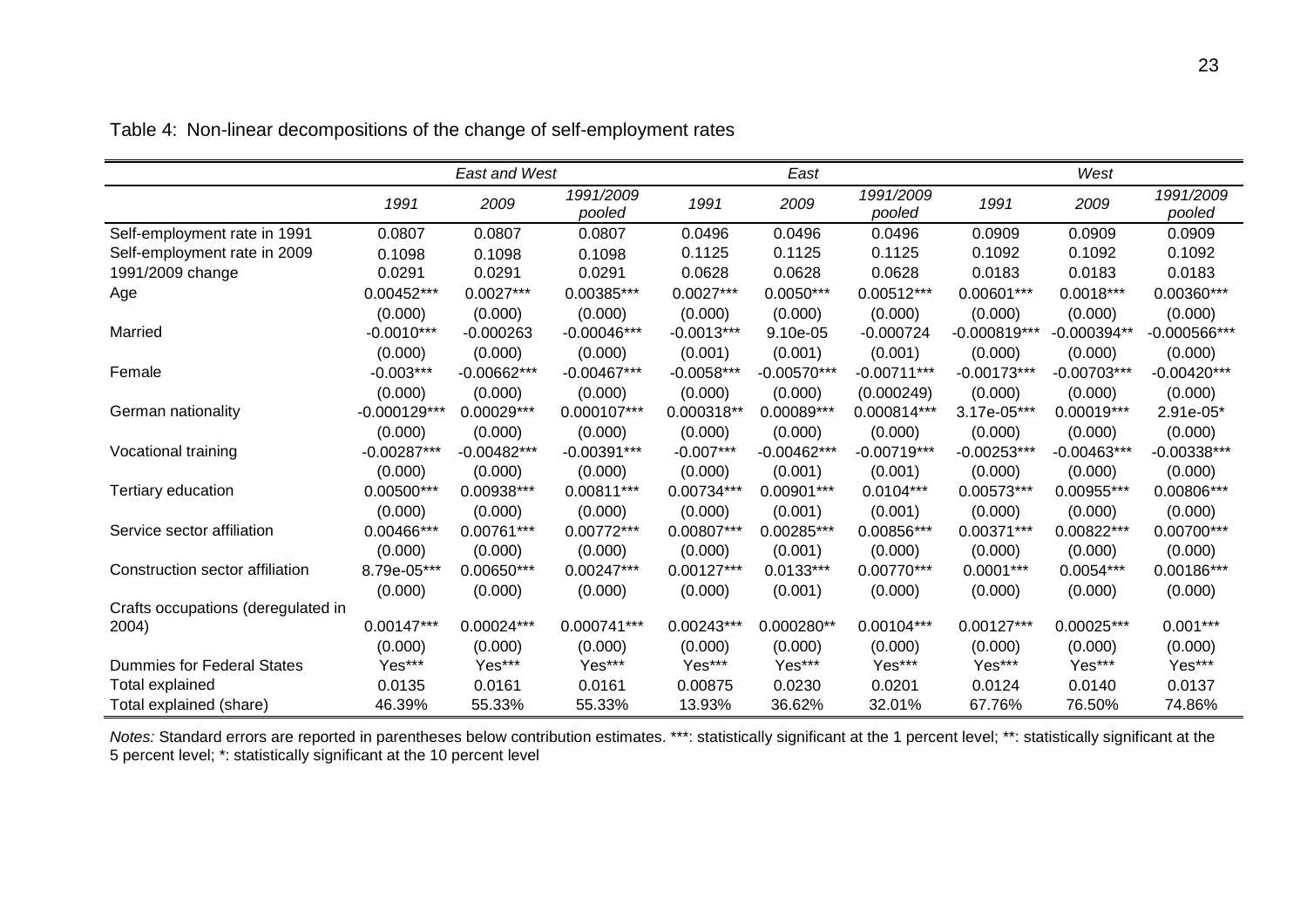|                                          |                | Solo self-employed |                  |                | <b>Employers</b> |                  |
|------------------------------------------|----------------|--------------------|------------------|----------------|------------------|------------------|
|                                          | 1991           | 2009               | 1991/2009 pooled | 1991           | 2009             | 1991/2009 pooled |
| Self-employment rate in 1991             | 0.0383         | 0.0383             | 0.0383           | 0.0458         | 0.0458           | 0.0458           |
| Self-employment rate in 2009             | 0.064          | 0.064              | 0.064            | 0.0521         | 0.0521           | 0.0521           |
| 1991/2009 change                         | 0.0258         | 0.0258             | 0.0258           | 0.0063         | 0.0063           | 0.0063           |
| Age                                      | $0.001***$     | 0.000433***        | 0.000973***      | $0.00171***$   | 0.000656***      | $0.00100***$     |
|                                          | (0.000102)     | $(8.16e-05)$       | $(7.71e-05)$     | $(8.48e-05)$   | $(6.80e-05)$     | $(5.49e-05)$     |
| Married                                  | 0.00105***     | $0.00219***$       | 0.00209***       | $-0.00208***$  | $-0.00275***$    | $-0.00239***$    |
|                                          | (0.000152)     | (0.000161)         | (0.000127)       | (0.000136)     | (0.000152)       | (0.000106)       |
| Female                                   | $-0.00165***$  | $-0.00372***$      | $-0.00262***$    | $-0.00197***$  | $-0.00429***$    | $-0.00264***$    |
|                                          | $(8.75e-05)$   | (0.000117)         | $(7.63e-05)$     | $(8.74e-05)$   | (0.000117)       | $(6.96e-05)$     |
| German nationality                       | $-0.000129***$ | 0.000375***        | 0.000240***      | $-1.92e-05***$ | 1.12e-05         | $-8.81e-06$      |
|                                          | $(3.66e-05)$   | $(3.72e-05)$       | $(3.42e-05)$     | $(6.24e-06)$   | $(1.27e-05)$     | $(7.14e-06)$     |
| Vocational training                      | 0.000107       | $-0.00232***$      | $-0.000775***$   | $-0.00646***$  | $-0.00490***$    | $-0.00562***$    |
|                                          | $(9.33e-05)$   | (0.000257)         | (0.000148)       | (0.000462)     | (0.000408)       | (0.000305)       |
| Tertiary education                       | 0.000317***    | 0.00490***         | 0.00304***       | 0.00873***     | 0.00788***       | 0.00840***       |
|                                          | (0.000102)     | (0.000262)         | (0.000163)       | (0.000523)     | (0.000440)       | (0.000339)       |
| Service sector affiliation               | $0.00225***$   | 0.00293***         | 0.00492***       | $0.00220***$   | 0.00234***       | 0.00270***       |
|                                          | (0.000117)     | (0.000173)         | (0.000104)       | $(8.92e-05)$   | (0.000143)       | $(7.86e-05)$     |
| Construction sector affiliation          | 0.000149***    | 0.00490***         | 0.000904***      | 0.000848***    | 0.00565***       | 0.00269***       |
|                                          | $(2.32e-05)$   | (0.000186)         | $(5.01e-05)$     | $(6.11e-05)$   | (0.000186)       | $(8.64e-05)$     |
| Crafts occupations (deregulated in 2004) | 0.00139***     | 0.000382***        | 0.000820***      | 0.000522***    | $-1.48e-06$      | 0.000169***      |
|                                          | (0.000125)     | $(6.33e-05)$       | $(6.70e-05)$     | $(7.68e-05)$   | $(2.70e-05)$     | $(3.23e-05)$     |
| Dummies for Federal States               | Yes***         | Yes***             | Yes***           | Yes***         | Yes***           | Yes***           |
| <b>Total explained</b>                   | 0.00771        | 0.0114             | 0.0113           | 0.00628        | 0.00522          | 0.00575          |
| Total explained (share)                  | 29.88%         | 44.19%             | 43.80%           | 99.68%         | 82.86%           | 91.27%           |

Table 5: Non-linear decompositions of the change of self-employment rates—Solo entrepreneurs and employers

*Notes:* Standard errors are reported in parentheses below contribution estimates. \*\*\*: statistically significant at the 1 percent level; \*\*: statistically significant at the 5 percent level; \*: statistically significant at the 10 percent level.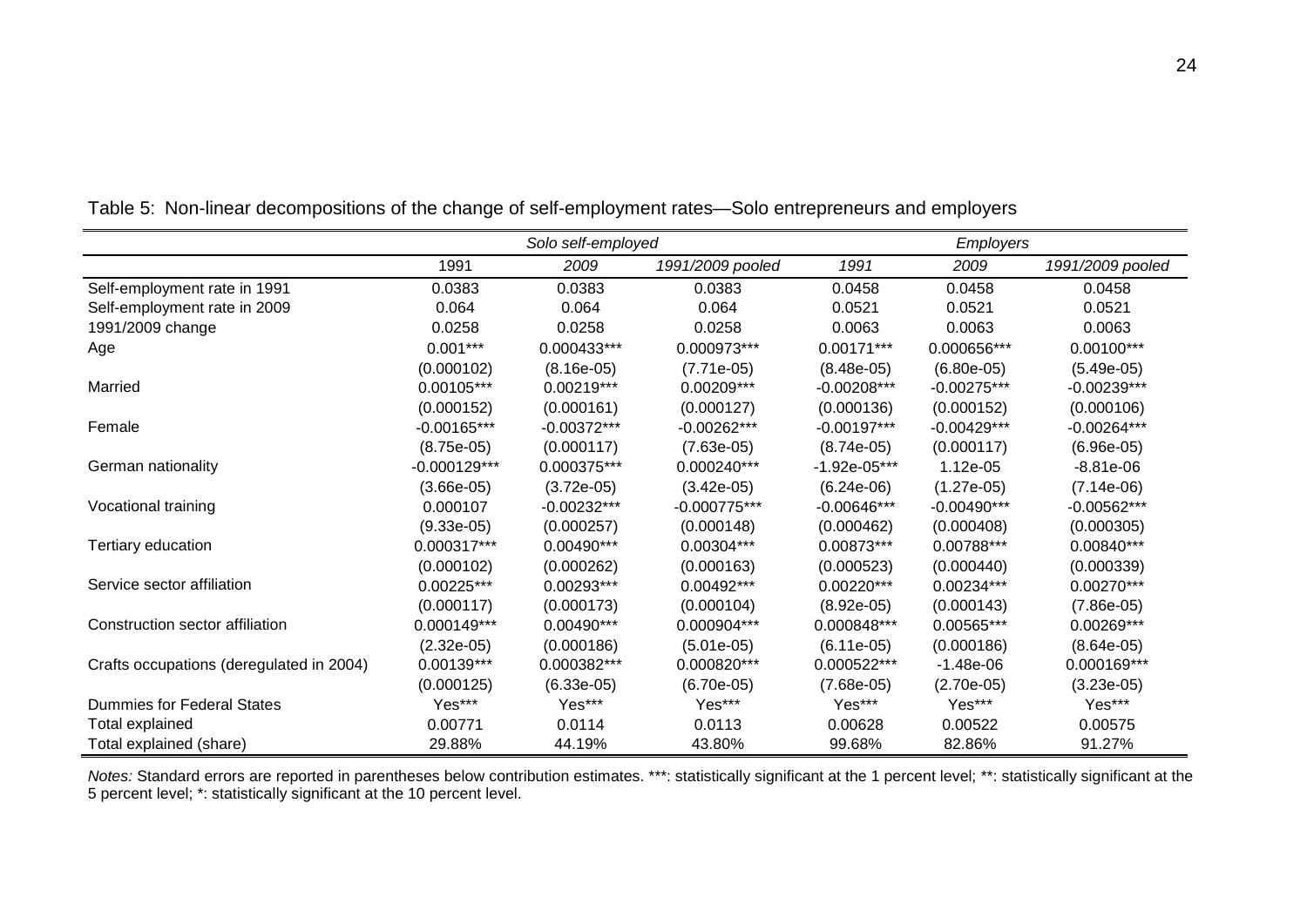#### **6. Discussion and Conclusion**

The rise of Germany's self-employment rates by 40 percent during the first two decades following unification is a unique case among innovationdriven economies. So far it was unclear which factors drove this development. Previous research revealed only single factors that were important explaining this development without clarifying there relative importance. To further uncover the underlying reasons for this increase, we employ the non-linear Blinder-Oaxaca decomposition technique that allows us to disclose the *relative* importance of the different determinants that have induced the *changes* in the level of entrepreneurship.

Three major changes of the socio-economic environment, which we discussed in section 2, contribute to this development: the shift of the sectoral structure toward the service economy, a higher share of people holding a tertiary degree, and population aging towards those age classes where individuals are particularly open for entrepreneurial activities. Thus, except for the easing of the entrance of new businesses into the service sector, these changes may not be attributed to entrepreneurship policies.

While these factors can explain half of the changing self-employment in Germany, the other half could be interpreted in the direction of a more positive attitude toward entrepreneurial activities among the population. One part of these behavioral changes may be attributed to entrepreneurial opportunities that resulted from globalization and from technological developments. Furthermore, regulatory changes and policy programs that propagated entrepreneurship and supported new business formation, thus, the sum of policy measures mentioned in section 2, may have influenced the change in attitudes. Interesting enough, it should also be emphasized that some of these measures, like the deregulation of entry in a number of crafts occupations, did not lead to an increase of selfemployment in this sector.

We were further interested in the reasons behind the rapid convergence of East German self-employment rates to those of West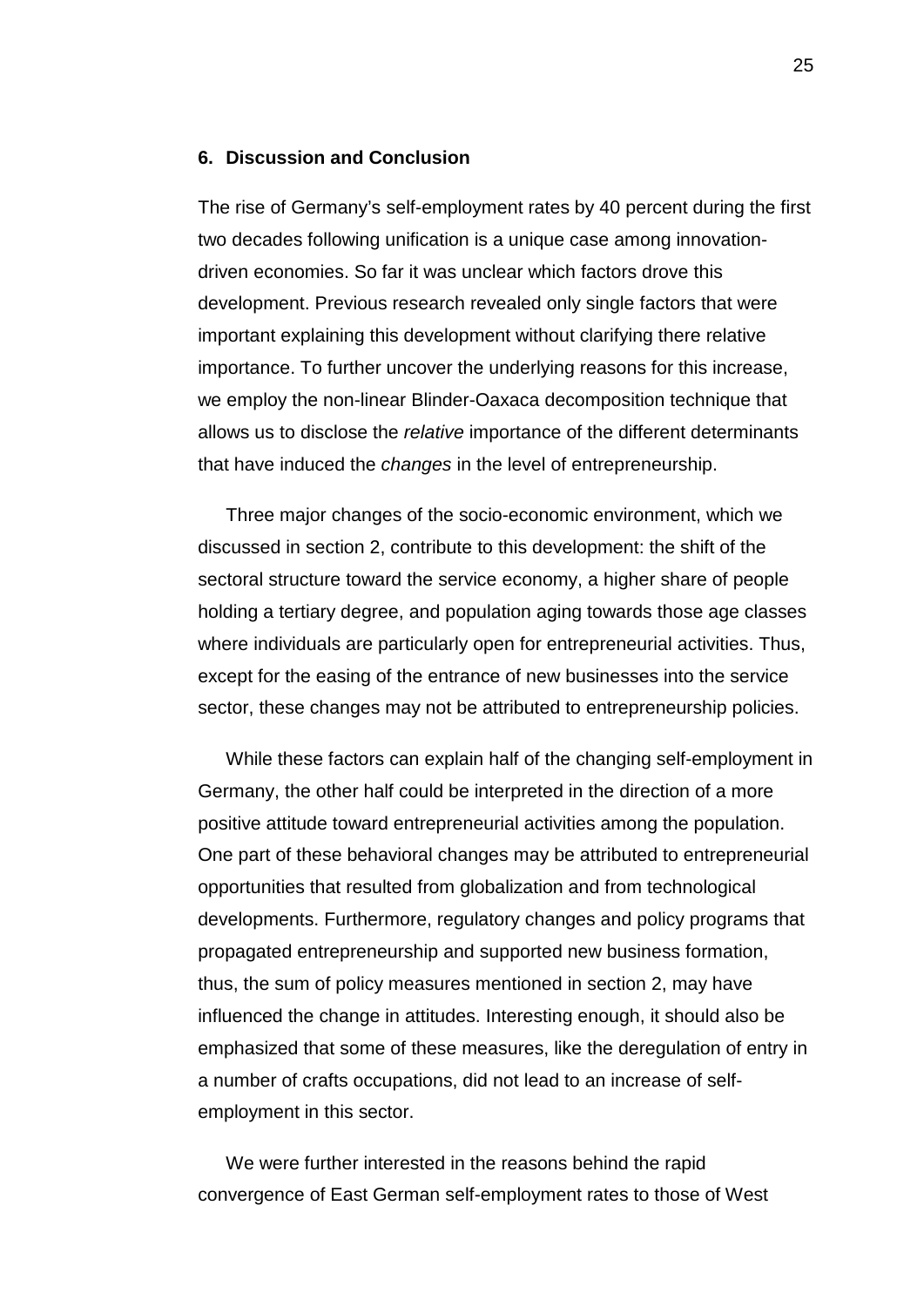Germany, which occurred only 14 years after unification. Considering that the radical shift to the institutions of a market economy system in East Germany unleashed private initiative (Wyrwich, 2013), it is reasonable to observe that a larger share of the development can be attributed to behavioral changes in the East (between 63 and 86 percent) than in the West (between 23 and 32 percent). As far as the behavioral change of East Germans has resulted from this liberalization, one may not only trace it back to a change of *attitudes* as these attitudes may have pre-existed. This interpretation would be consistent with Baumol's (1990) hypothesis that the allocation of people into productive entrepreneurship is strongly shaped by the ruling formal institutions. Moreover, the change may also be explained by the high unemployment rates in East Germany and the accompanying policy measures of promoting self-employment and of reducing the financial support through the social security system.

In contrast, the main drivers of increasing entrepreneurship in West Germany are the development of structural and demographic characteristics that explain up to 76 percent of the rise of self-employment; compared to 36 percent in East Germany. Still, we can conclude that over the observation period attitudes toward entrepreneurship among West Germans positively changed.

What has also been unclear so far and what our further analysis reveals is that the increasing solo entrepreneurship in Germany is to a much lesser degree induced by changes in the socio-economic structure. These variables can explain less than half of the increase in solo selfemployment, while in case of self-employment with employees virtually the complete increase can be explained by the change in structural variables.

Consistent with the analysis of Lohmann and Luber (2004) for West Germany over the 1984-1998 period, our analysis indicates that employers and solo entrepreneurs tend to be rather distinct types with different factors affecting the probability of self-employment.<sup>[31](#page-28-0)</sup> The

<span id="page-28-0"></span> $31$  Lohmann and Luber (2004, 67) conclude from their analysis that, "there are distinct forms of self-employment which differ considerably from each other in terms of their underlying determinants and outcomes."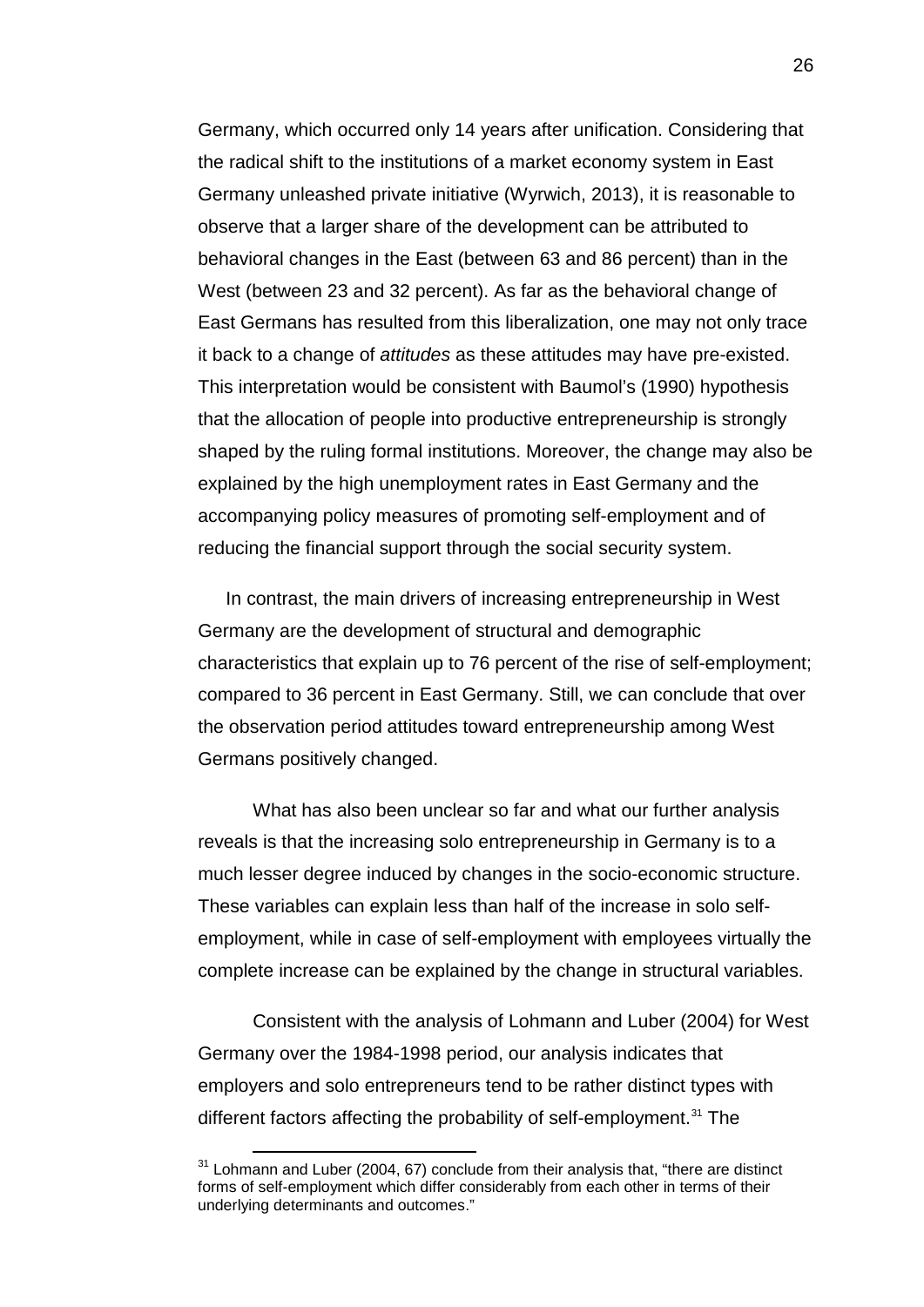conditions of the socio-economic environment in Germany (high unemployment or increasing preferences for independence and for selfrealization) may also have contributed considerably to the observed greater willingness to be self-employed. However, still little is known about the factors that determine entrepreneurial spirit, leaving room for further investigation. In particular, the increase of solo-entrepreneurship needs more attention in further research.

Our analysis has some limitations. For instance, the data do not allow us to control for all factors that might determine self-employment, such as previous working experience or the presence of self-employed parents or peers.[32](#page-29-0) However, the decomposition analysis clearly indicates the extent to which those variables that are included into the analysis have contributed to the change of self-employment. Another shortcoming of the method, which it shares with other types of empirical analyses, is that the underlying causalities are not entirely clear. We cannot, for example, disentangle to what extent the level of self-employment has been increasing due to the shift of the economy toward the service sector or to what extent the service sector has grown due to its attractiveness for new businesses. Nevertheless, the decomposition analysis is able to provide advice where to further investigate such potential causal relationships.

Our findings allow for three policy relevant conclusions: First, if there has been a change of behavior in Germany towards a more entrepreneurial society, it has led to more solo entrepreneurship but to virtually no increase of the number of entrepreneurs with dependent employees. This is simultaneously good news (in terms of entrepreneurial attitudes) and bad news (in terms of growth potential). It clarifies that future government policy – if it further aims to support entrepreneurial activities – needs to put greater focus on designing instruments that also take growth strategies for new businesses into account.

<span id="page-29-0"></span> $32$  This incomplete coverage of the determinants of entrepreneurship probably leads to an overestimation of the part of the increasing self-employment that could not be explained by characteristics of the economic structure. Since information about the complete set of all potential determinants of self-employment is rarely available this type of analysis will generally suffer from some vagueness of interpretation.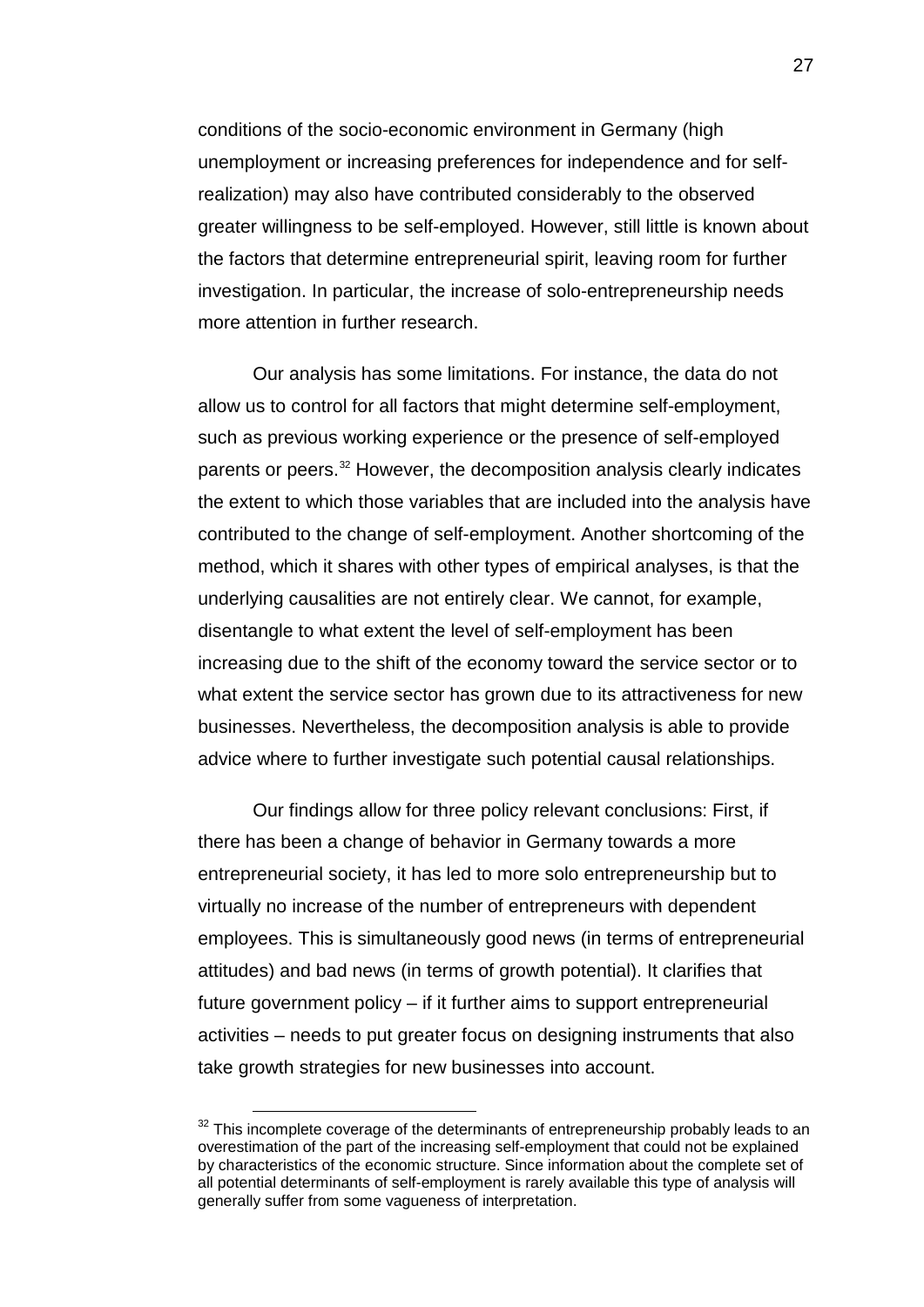Second, our observations also make clear how important other policy measures beyond direct policy interventions are. Improving the regulatory environment in a way that it does not involve unnecessary impediments for starting a firm remains challenging. Education policies also impact entrepreneurial entry as better educated individuals are more likely to enter into self-employment. Changes since German unification had a substantial positive effect on the rising number of self-employed, also with employees.

Third, the strong age-specific influence that we observed also has an important policy implication. Because the so called baby-boomer generation is now replaced by a generation with low birth rates, one can expect considerable changes in the development of self-employment in Germany. Therefore, German policy may need to seek for ways to avoid a decrease of entrepreneurial activities in the future.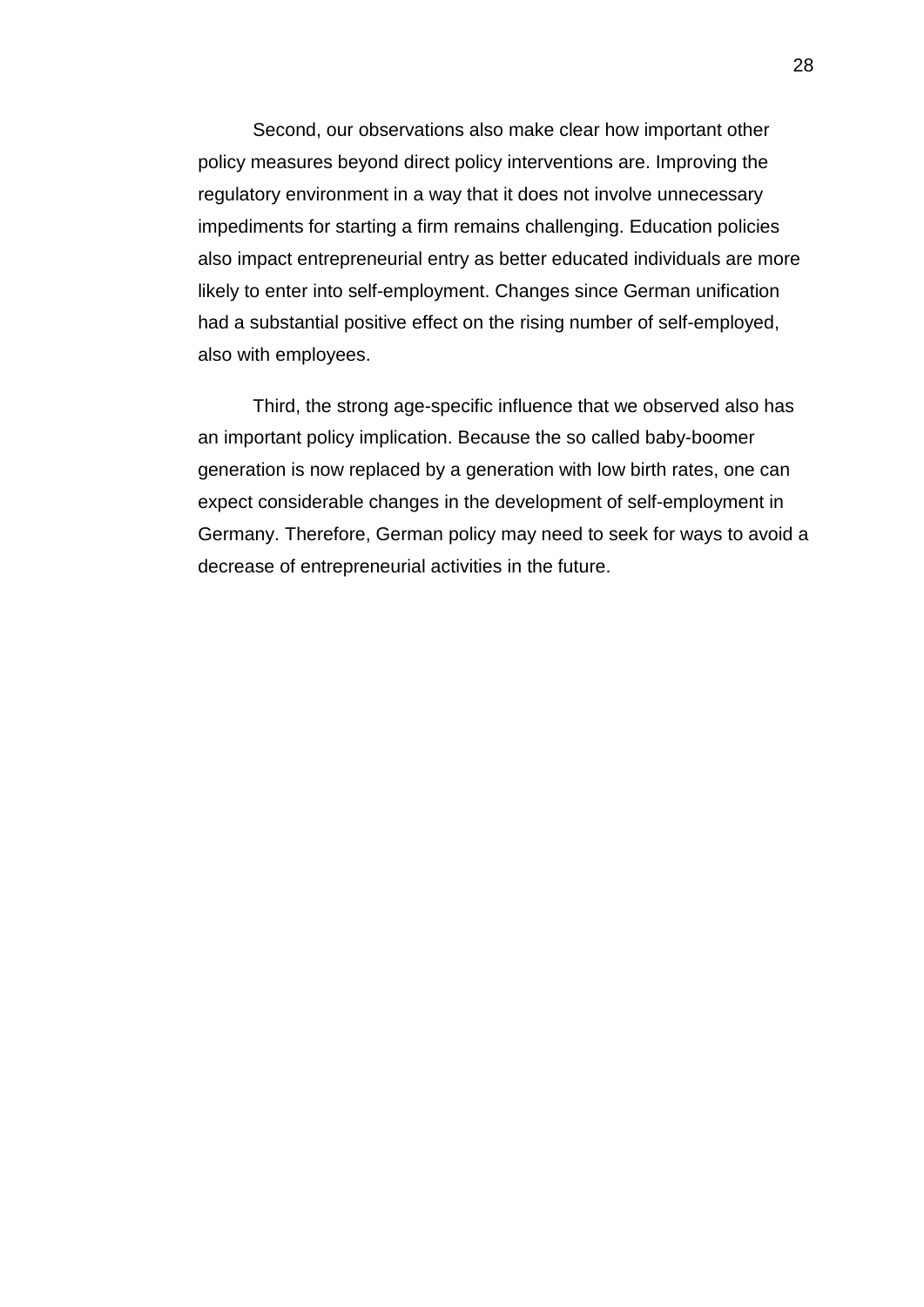#### **References**

Alesina, Alberto and Nicola Fuchs-Schuendeln (2007): Good-Bye Lenin (or Not?): The Effect of Communism of People's Preferences. *American Economic Review*, 97, 1507-1528.

Andersson Martin and Sijerdan Koster (2011) Sources of persistence in regional start-up rates—Evidence from Sweden. *Journal of Economic Geography*, 11, 179–201.

- Audretsch, David B., Max Keilbach and Erik Lehmann (2006): *Entrepreneurship and Economic Growth*. Oxford: Oxford University Press.
- Audretsch, David B. (2007): *The Entrepreneurial Society*. Oxford: Oxford University Press.
- Audretsch, David B, Isabel Grilo and Roy Thurik (2011): Globalization, Entrepreneurship and the Region. In Michael Fritsch (ed.), *Handbook of Research on Entrepreneurship and Regional Development*, Cheltenham: Edward Elgar, 11-32.
- Baumol, William J. (1990): Entrepreneurship: Productive, Unproductive and Destructive. *Journal of Political Economy*, 98, 893-921.
- Bergmann, Heiko and Rolf Sternberg (2007): The Changing Face of Entrepreneurship in Germany. *Small Business Economics*, 28, 205- 221.
- Block, Joern H., Lennart Hoogerheide and Roy Thurik (2011): Education and entrepreneurial choice: An instrumental variables analysis. *International Small Business Journal,* 31(1), 23-33*.*
- Bögenhold, Dieter and Uwe Fachinger (2007): Micro-firms and the margins of entrepreneurship: The restructuring of the labour market. *The International Journal of Entrepreneurship and Innovation*, 8, 281-292.
- Bosma, Niels, Mirjam van Praag, Roy Thurik and Gerrit de Wit (2004): The value of human and social capital investments for the business performance of start-ups. *Small Business Economics*, 227-236.
- Bosma, Niels, Sander Wennekers and José Ernesto Amorós (2012): *Global Entrepreneurship Monitor - 2011 Extended Report*. Babson College.
- Brezinski, Horst (1987): The second economy in the GDR—Pragmatism is gaining ground. *Studies in Comparative Communism,* 20, 85–101.
- Brixy, Udo, Rolf Sternberg and Arne Vorderwülbecke (2012): *Global Entrepreneurship Monitor – Länderbericht Deutschland 2011* (Global Entrepreneurhsip Monitor – Country Report Germany 2011). Hanover and Nuremberg.
- Caliendo, Marco, Frank Fossen and Alexander Kritikos (2009): Risk Attitudes of Nascent Entrepreneurs. *Small Business Economics,* 32, 153-167.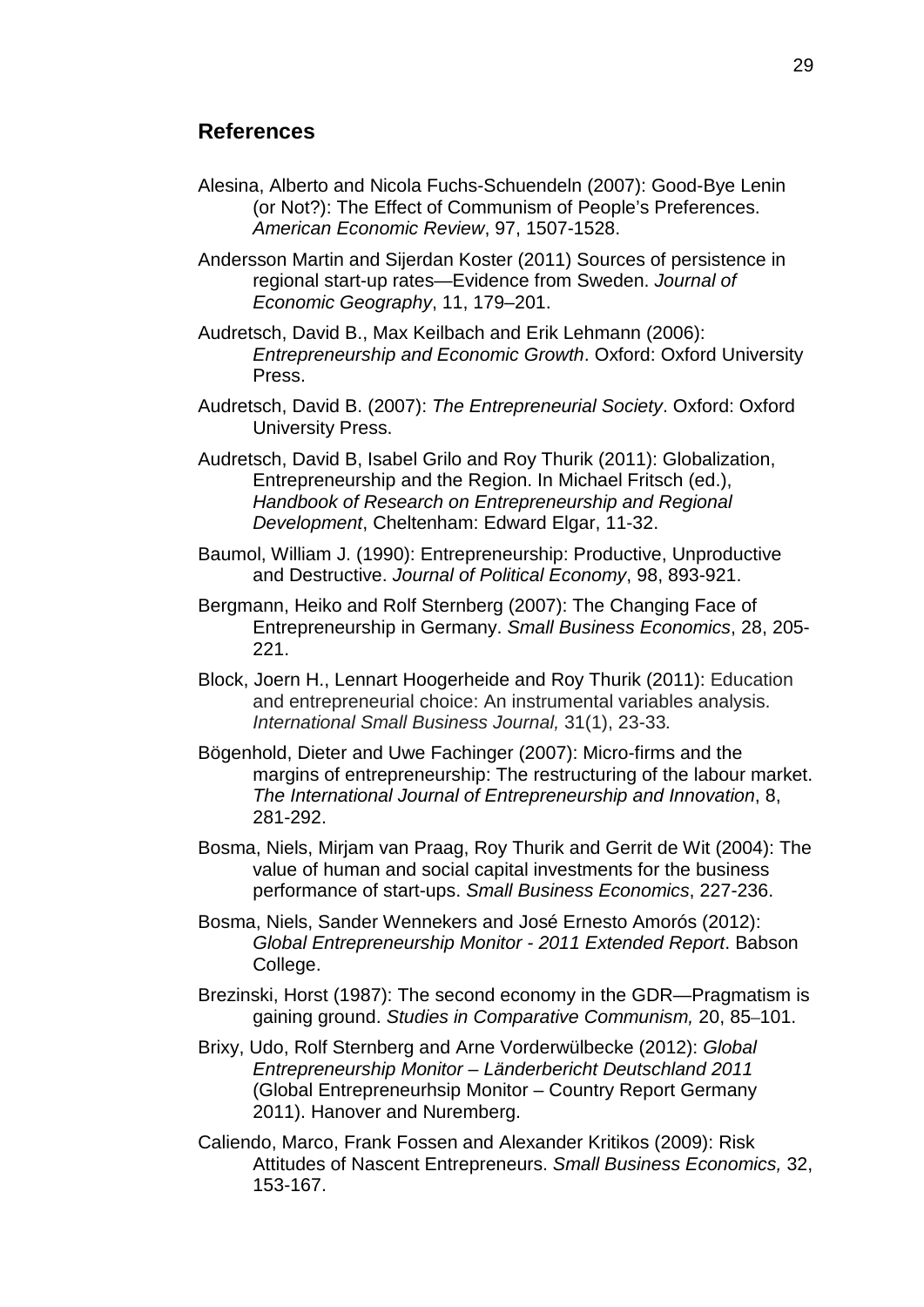- Caliendo, Marco, Frank M. Fossen and Alexander S. Kritikos (2014a): Personality Characteristics and the Decisions to Become and Stay Self-Employed. *Small Business Economics*, 42, 787–814.
- Caliendo, Marco, Frank Fossen, Alexander Kritikos and Miriam Wetter (2014b): The Gender Gap in Entrepreneurship: Not just a Matter of Personality. *CESifo Economic Studies*, published online: doi:10.1093/cesifo/ifu023.
- Caliendo, Marco and Alexander Kritikos (2010): Start-ups by the Unemployed: Characteristics, Survival and Direct Employment Effects. *Small Business Economics*, 35, 71-92.
- Caliendo, Marco and Steffen Künn (Forthcoming): Getting Back into the Labor Market: The Effects of Start-Up Subsidies for Unemployed Females. *Journal of Population Economics*.
- Davidsson, Per and Benson L. Honig (2003): The role of social and human capital among nascent entrepreneurs. *Journal of Business Venturing*, 18 (3), 301-331.
- Delmer, Frederic and Per Davidsson (2000): Where do they come from? Prevalence and characteristics of nascent entrepreneurs. *Entrepreneurship and Regional Development*, 12, 1–23.
- Dunn, Thomas.and Douglas Holtz-Eakin (2000): Financial capital, human capital, and the transition to self-employment: evidence from intergenerational links. *Journal of Labor Economics*, 18, 282–305.
- Fairlie, Robert W. (1999): The Absence of the African-American Owned Business: An Analysis of the Dynamics of Self-Employment. *Journal of Labor Economics* 17, 80-108.
- Fairlie, Robert W. (2005): An extension of the Blinder-Oaxaca decomposition technique to logit and probit models. *Journal of Economic and Social Measurement*, 30, 305-316.
- Fairlie, Robert W. (2006): Entrepreneurship among disadvantaged groups: An analysis of the dynamics of self-employment by gender, race and education, Vol. 2. In S. C. Parker, Z.J. Acs, & D. R. Audretsch (Eds.), Handbook of entrepreneurship. Dordrecht: Kluwer Academic Publishers.
- Fairlie, Robert W. and Alicia Robb (2009): Gender Differences in Business Performance: Evidence from the Characteristics of Business Owners Survey. *Small Business Economics*, 33, 375- 395.
- Federal Statistical Office (Statistisches Bundesamt) (2012): Erwerbstätige im Inland nach Wirtschaftssektoren, [https://www.destatis.de/DE/ZahlenFakten/Indikatoren/LangeReihen/](https://www.destatis.de/DE/ZahlenFakten/Indikatoren/LangeReihen/Arbeitsmarkt/lrerw013.html) [Arbeitsmarkt/lrerw013.html](https://www.destatis.de/DE/ZahlenFakten/Indikatoren/LangeReihen/Arbeitsmarkt/lrerw013.html) (as of June 7 2012).
- Fitzenberger, Bernd, Karsten Kohn, and Qingwei Wang (2011): The erosion of union membership in Germany: determinants, densities, decompositions. *Journal of Population Economics*, 24, 141-165.
- Fossen, Frank (2011): Personal Bankruptcy Law, Wealth and Entrepreneurship: Theory and Evidence from the Introduction of a "Fresh Start". Bonn: IZA Discussion Paper No. 5459.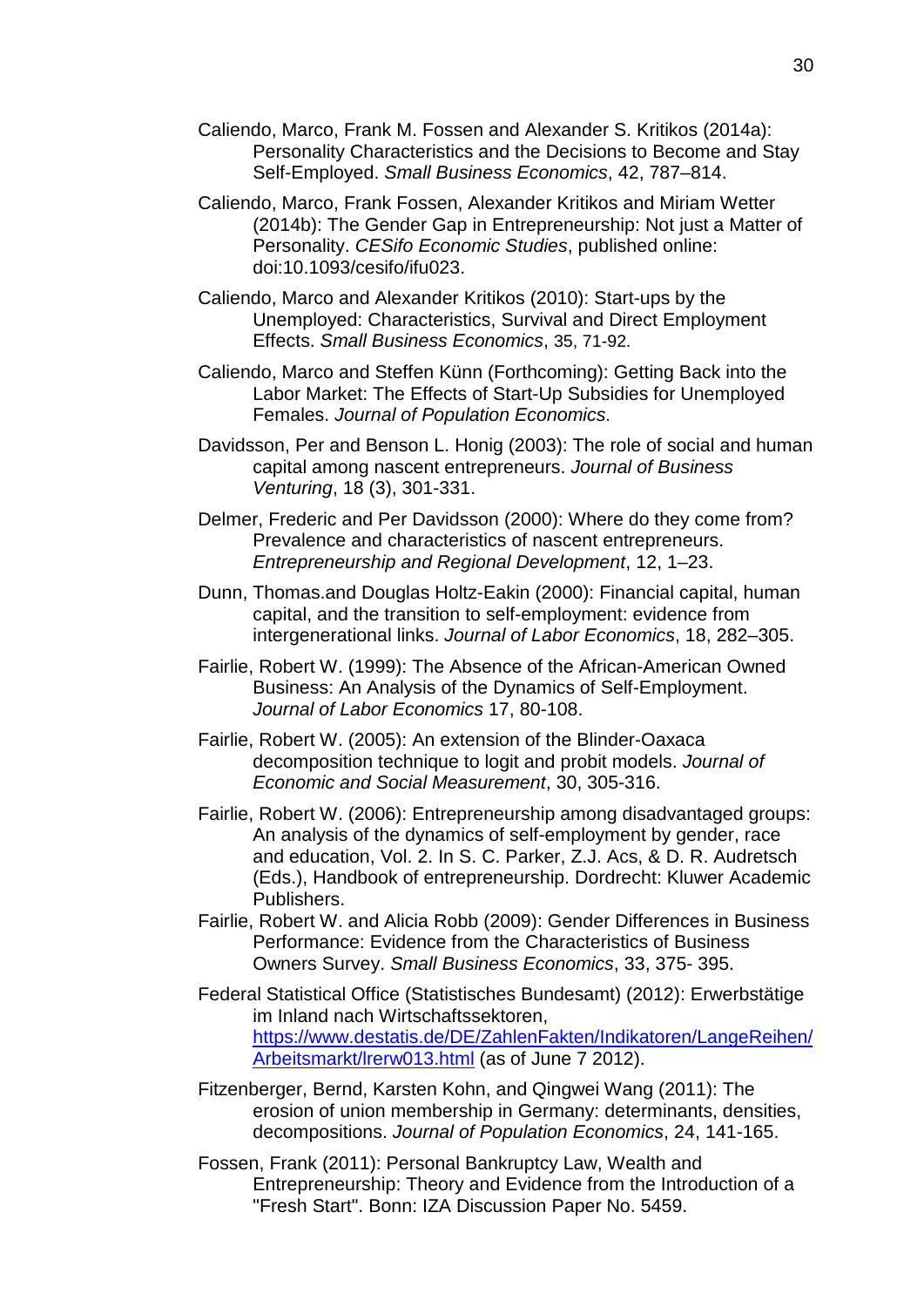- Fotopoulos, Georgious (2013): On the spatial stickiness of UK New firm formation rates. *Journal of Economic Geography* (forthcoming). DOI 10.1093/jeg/lbt011
- Freytag, Andreas and Roy Thurik (2007): Entrepreneurship and its determinants in a cross-country setting. *Journal of Evolutionary Economics*, 17, 117-131.
- Fritsch, Michael (2013): New Business Formation and Regional Development—A Survey and Assessment of the Evidence. *Foundations and Trends in Entrepreneurship*, 9, 249–364.
- Fritsch, Michael, Elisabeth Bublitz, Alina Sorgner and Michael Wyrwich (2014): How Much of a Socialist Legacy? The Re-emergence of Entrepreneurship in the East German Transformation to a Market Economy. *Small Business Economics*, 43, 427-446.
- Fritsch, Michael, Alexander Kritikos and Alina Rusakova (2012): Who Starts a Business and Who is Self-Employed in Germany? Discussion Paper 1184, German Institut for Economic Research (DIW), Berlin.
- Fritsch, Michael and Pamela Mueller (2007): The Persistence of Regional New Business Formation-Activity over Time – Assessing the Potential of Policy Promotion Programs. *Journal of Evolutionary Economics*, 17, 299-315.
- Fritsch, Michael and Michael Wyrwich (2014): The Long Persistence of Regional Levels of Entrepreneurship: Germany 1925 to 2005. *Regional Studies*, 48, 955-973.
- Georgellis, Y. and H. J. Wall (2005), "Gender Differences in Self-Employment", *International Review of Applied Economics*, 19, 321– 42.
- Hinz, Thomas and Monika Jungbauer-Gans (1999): Starting a Business after Unemployment: Characteristics and Chances of Success. *Entrepreneurship and Regional Development*, 11, 317–333.
- Hundt, Christian and Rolf Sternberg (2014): Explaining New Firm Creation in Europe from a Spatial and Time Perspective: A Multilevel analysis based upon data of individuals, regions and countries. *Papers in Regional Science*, published online: DOI:10.1111/pirs.12133.
- Johnson, Simon and Gary Loveman (1995): *Starting over in Eastern Europe - Entrepreneurship and Economic Renewal*. Cambridge (MA) Harvard Business School Press.
- Kawka, Rupert (2007): Regional Disparities in the GDR: Do They Still Matter? In: Sebastian Lentz Sebastian (ed.), *German Annual of Spatial Research and Policy: Restructuring Eastern Germany*. Berlin: Springer, 111-122.
- Koellinger, Phillip; Maria, Minniti and Christian Schade (2013): Gender differences in entrepreneurial propensity*. Oxford Bulletin of Economics and Statistics*, 75, 213-234.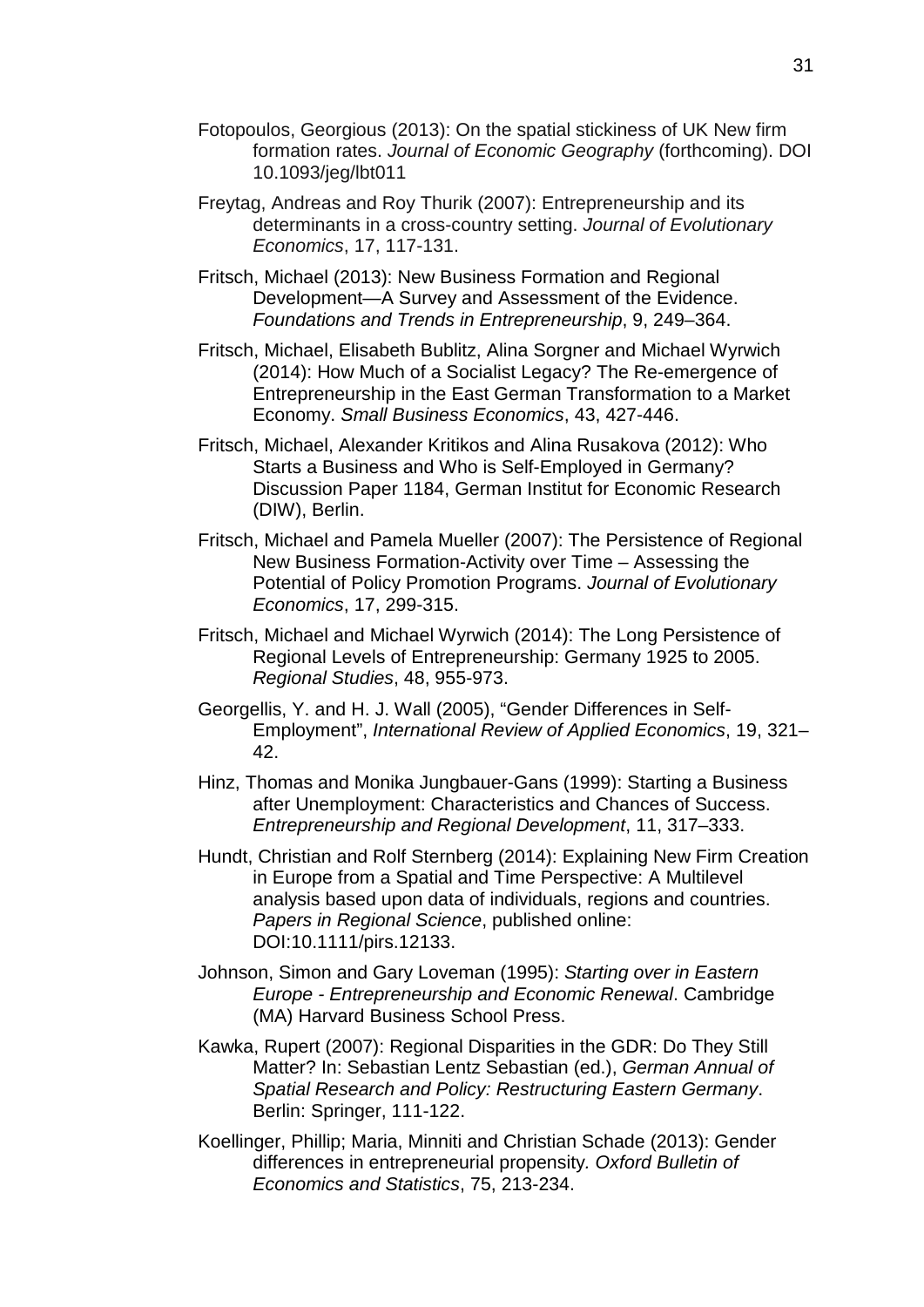- Lohmann, Henning and Silvia Luber (2004): Trends in Self‐Employment in Germany: Different Types, Different Developments? In Richard Arum and Walter Mueller (eds.): *The Reemergence of Self*‐*Employment: A Comparative Study of Self*‐*Employment Dynamics and Social Inequality*. Princeton (NJ): Princeton University Press), 36‐74.
- Marlow, Susan and Janine Swail (2014): Gender, Risk and Finance: why can't a woman be more like a man? *Entrepreneurship and Regional Development*, 26, 80–96.
- McMillan, John and Christopher Woodruff (2002): The Central Role of Entrepreneurs in Transition Economies. *Journal of Economic Perspectives*, 16, 153-170.
- Oaxaca, Ronald L. and Michael R. Ransom (1994): On Discrimination and Decomposition of Wage Differentials. *Journal of Econometrics*, 61, 5-21.
- Organisation for Economic Co-operationand Development OECD (2010): *Factbook 2010 – Economic, Environmental and Social Statistics*. Paris: OECD.
- Parker, Simon C. (2009): *The Economics of Entrepreneurship*. Cambridge University Press.
- Pickel, Andreas (1992): *Radical Transitions: The Survival and Revival of Entrepreneurship in the GDR*. Boulder: Westview Press.
- Piore, Michael J. and Charles F. Sabel (1984): *The Second Industrial Divide: Possibilities for Prosperity*. New York: Basic Books.
- Pistrui, David et al. (2000): Entrepreneurial Orientation and Family Forces in the New Germany: Similarities and Differences Between East and West German Entrepreneurs. *Family Business Review*, 13, 251-264.
- Rosti, L. and F. Chelli (2005): Gender Discrimination, Entrepreneurial Talent and Self-Employment. *Small Business Economics*, 24, 131– 42.
- Smallbone, David and Friederike Welter (2001): The Distinctiveness of Entrepreneurship in Transition Economies. *Small Business Economics*, 16, 249–262.
- Smallbone, David and Friederike Welter (2009): *Entrepreneurship and Small Business Development in Post-Socialist Economies*. Abingdon: Routledge.
- Thurik, Roy, David B. Audretsch and Erik Stam (2013): The rise of the entrepreneurial economy and the future of dynamic capitalism. *Technovation*, 33, 302-310
- Van Der Sluis, J., M. van Praag and W. Vijverberg (2008): Education and Entrepreneurship Selection and Performance: A Review of the Empirical Literature. *Journal of Economic Surveys*, 22, 795–841.
- van Stel, André, Gerard Scholman and Sander Wennekers (2012): Solo self-employed versus employer entrepreneurs: prevalence,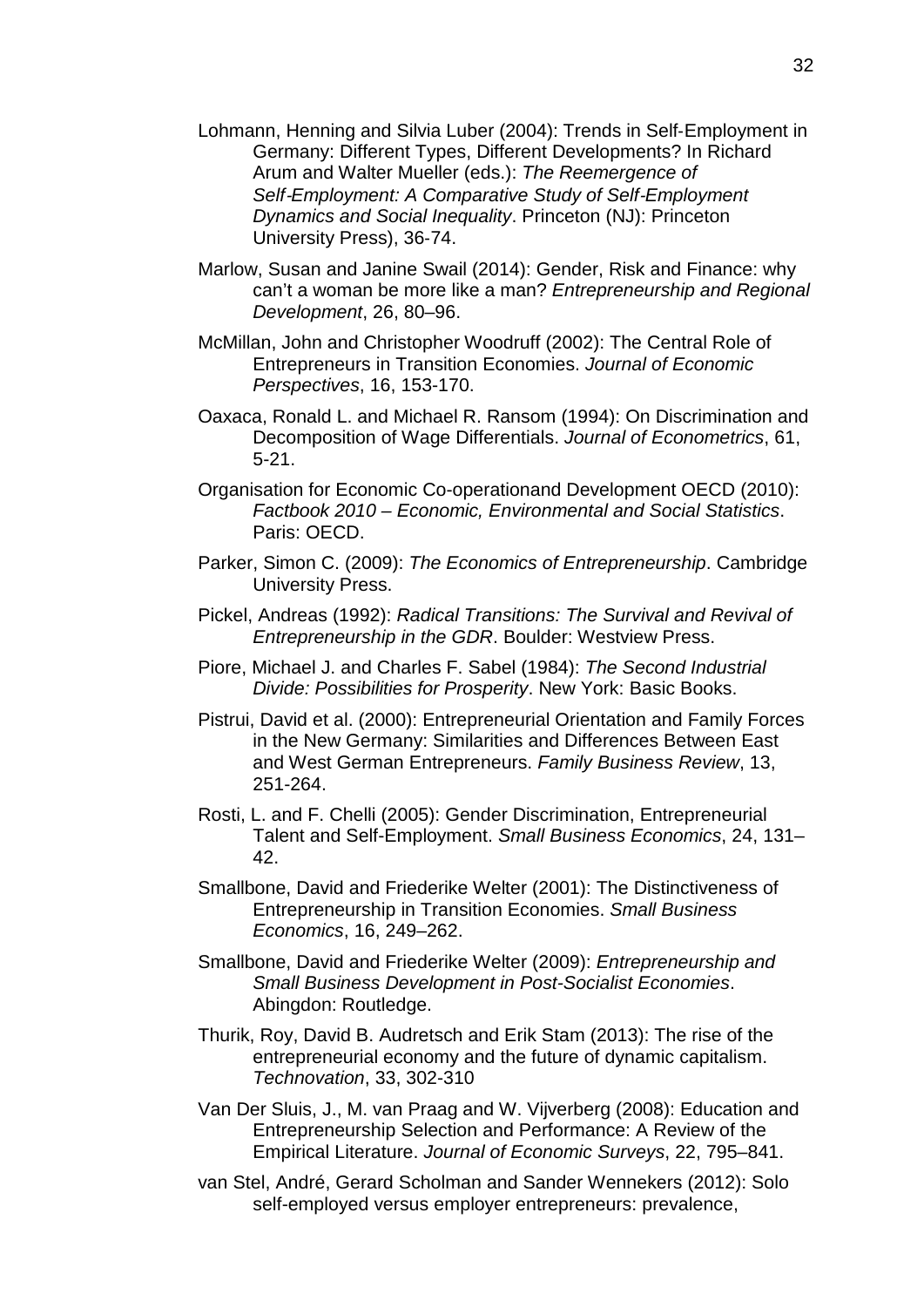determinants and macro-economic impact. Zoetemeer: EIM Research Report No. H201212.

- Verheul, Ingrid, Roy Thurik, Isabel and Peter van der Zwan (2012). Explaining preferences and actual involvement in self-employment: Gender and the entrepreneurial personality. *Journal of Economic Psychology*, 33, 325-341.
- Welter, Friederike (2006): Women's entrepreneurship in Germany: progress in a still traditional environment. In Candida G. Brush, Nancy M. Carter,Elisabeth J. Gatewood, Patricia G. Greene and Myra M. Hart (eds): *Growth-oriented Women Entrepreneurs and Their Businesses: A Global Research Perspective*. Edward Elgar Publishing, Cheltenham, 128-153.
- Welter, Friederike (2009): Policy delivery: challenges and opportunities for entrepreneurship and SME development. OECD Local Entrepreneurship Reviews—Strengthening Entrepreneurship and Economic Development in East Germany: Lessons from Local Approaches. OECD, Paris and Trento, 195–216.
- Wennekers, Sander, Martin Carree, Andre van Stel and Roy Thurik (2010): The Relationship between Entrepreneurship and Economic Development: is it U-shaped? *Foundations and Trends in Entrepreneurship*, 6, 167-237.
- Wyrwich, Michael (2013): Can socioeconomic heritage produce a lost generation with regard to entrepreneurship? *Journal of Business Venturing*, 88, 667-682.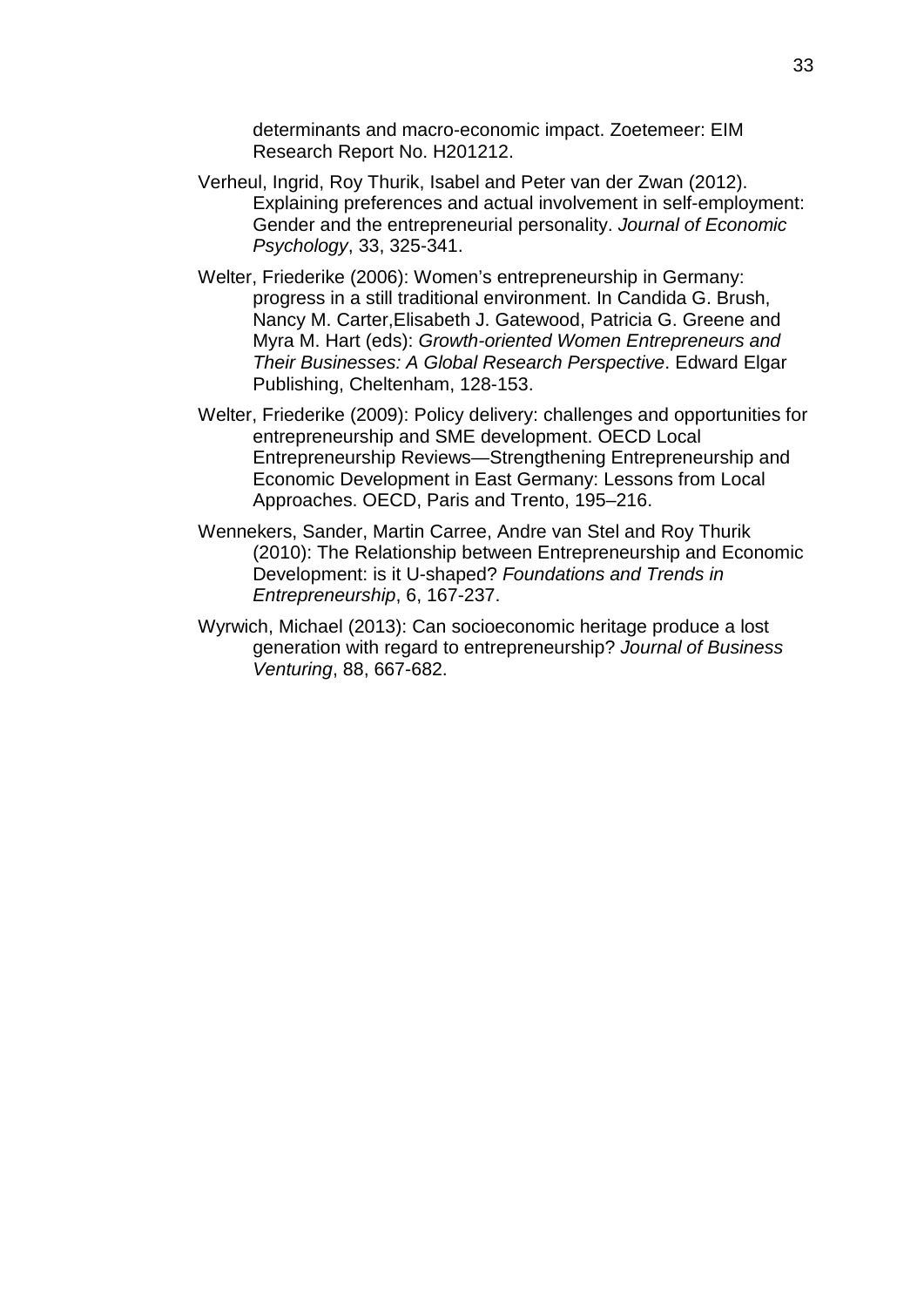### **Appendix**

Table A1: Development of industrial structure of solo self-employed and self-employed with employees.

|                                              |           |           | Solo self-employed |           |           |           |           | <b>Employers</b> |           |          |
|----------------------------------------------|-----------|-----------|--------------------|-----------|-----------|-----------|-----------|------------------|-----------|----------|
| Industrial sector                            | 1991      | 1996      | 2000               | 2004      | 2009      | 1991      | 1996      | 2000             | 2004      | 2009     |
| Agriculture and                              | 305,124   | 220,689   | 213,814            | 188,918   | 163,503   | 109,600   | 110,038   | 105,966          | 100,201   | 111,094  |
| forestry                                     | 22.06%    | 13.45%    | 11.61%             | 9.10%     | 6.94%     | 6.63%     | 6.23%     | 5.88%            | 5.64%     | 5.98%    |
| Mining,                                      | 145,203   | 157,719   | 148,488            | 157,106   | 149,605   | 335,108   | 242,739   | 234,475          | 219,508   | 200,209  |
| manufacturing,<br>energy and water<br>supply | 10.50%    | 9.61%     | 8.06%              | 7.57%     | 6.35%     | 20.26%    | 13.73%    | 13.02%           | 12.36%    | 10.77%   |
| Construction                                 | 62,957    | 118,076   | 140,077            | 168,950   | 234,521   | 179,864   | 238,054   | 251,445          | 221,885   | 238,255  |
|                                              | 4.55%     | 7.20%     | 7.60%              | 8.14%     | 9.95%     | 10.88%    | 13.47%    | 13.96%           | 12.49%    | 12.82%   |
| Trading and                                  | 327,013   | 382,612   | 395,871            | 404,638   | 383,092   | 485,186   | 555,571   | 528,199          | 502,148   | 501,128  |
| hospitality                                  | 23.64%    | 23.32%    | 21.49%             | 19.49%    | 16.26%    | 29.34%    | 31.43%    | 29.33%           | 28.26%    | 26.96%   |
| Transport and                                | 58,044    | 63,151    | 72,957             | 65,986    | 66,546    | 65,518    | 64,788    | 77,155           | 70,029    | 70,353   |
| communication                                | 4.20%     | 3.85%     | 3.96%              | 3.18%     | 2.82%     | 3.96%     | 3.67%     | 4.28%            | 3.94%     | 3.78%    |
| Credit and                                   | 66,575    | 76,921    | 98,346             | 105,664   | 99,775    | 36,545    | 33,760    | 34,819           | 37,807    | 53,261   |
| insurance                                    | 4.81%     | 4.69%     | 5.34%              | 5.09%     | 4.23%     | 2.21%     | 1.91%     | 1.93%            | 2.13%     | 2.86%    |
| Renting, business                            | 418,167   | 621,863   | 772,575            | 984,354   | 1,254,201 | 441,964   | 522,578   | 568,960          | 625,070   | 682,207  |
| and socialservices                           | 30.23%    | 37.89%    | 41.94%             | 47.42%    | 53.23%    | 26.72%    | 29.57%    | 31.59%           | 35.18%    | 36.70%   |
| Total                                        | 1,383,083 | 1,641,032 | 1,842,128          | 2,075,726 | 2,356,033 | 1,653,786 | 1,767,528 | ,801,018         | 1,776,647 | ,859,101 |
|                                              | 100%      | 100%      | 100%               | 100%      | 100%      | 100%      | 100%      | 100%             | 100%      | 100%     |

Notes: Own calculations on the basis of the German Micro-Census.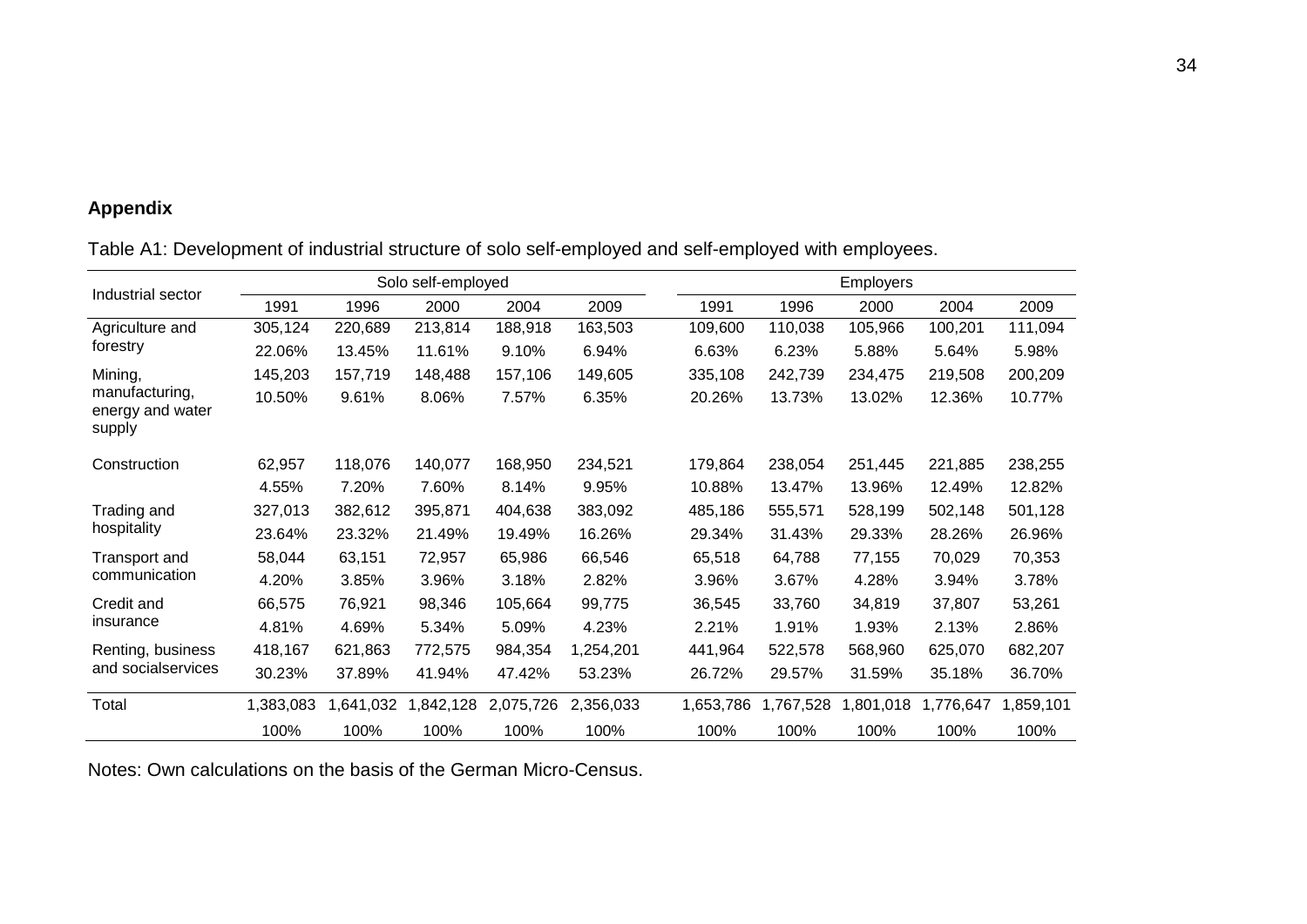|                                         | East and West Germany |           |        |           | East Germany   |           |        |           | <b>West Germany</b> |           |       |           |
|-----------------------------------------|-----------------------|-----------|--------|-----------|----------------|-----------|--------|-----------|---------------------|-----------|-------|-----------|
|                                         | 1991                  |           |        | 2009      |                | 1991      | 2009   |           | 1991                |           | 2009  |           |
|                                         | Mean                  | <b>SD</b> | Mean   | <b>SD</b> | Mean           | <b>SD</b> | Mean   | <b>SD</b> | Mean                | <b>SD</b> | Mean  | <b>SD</b> |
| Self-employment                         | 0.081                 | 0.273     | 0.11   | 0.313     | 0.05           | 0.219     | 0.112  | 0.316     | 0.091               | 0.288     | 0.109 | 0.312     |
| Solo self-employment                    | 0.039                 | 0.193     | 0.064  | 0.245     | 0.024          | 0.154     | 0.072  | 0.258     | 0.043               | 0.204     | 0.062 | 0.241     |
| Self-employment with employees          | 0.046                 | 0.209     | 0.052  | 0.222     | 0.027          | 0.163     | 0.047  | 0.212     | 0.052               | 0.222     | 0.053 | 0.225     |
| Age                                     | 38.332                | 12.352    | 41.873 | 12.416    | 37.87          | 11.746    | 41.925 | 12.221    | 38.476              | 12.532    | 41.86 | 12.464    |
| Married                                 | 0.639                 | 0.48      | 0.561  | 0.496     | 0.681          | 0.466     | 0.523  | 0.499     | 0.626               | 0.484     | 0.57  | 0.495     |
| Female                                  | 0.421                 | 0.494     | 0.465  | 0.498     | 0.464          | 0.499     | 0.479  | 0.5       | 0.408               | 0.491     | 0.461 | 0.498     |
| German nationality                      | 0.943                 | 0.233     | 0.933  | 0.249     | 0.982          | 0.135     | 0.974  | 0.158     | 0.93                | 0.254     | 0.923 | 0.266     |
| Service sector affiliation              | 0.548                 | 0.498     | 0.612  | 0.487     | 0.53           | 0.499     | 0.623  | 0.485     | 0.554               | 0.497     | 0.609 | 0.488     |
| Construction sector affiliation         | 0.072                 | 0.259     | 0.066  | 0.247     | 0.086          | 0.281     | 0.09   | 0.286     | 0.068               | 0.252     | 0.06  | 0.237     |
| Crafts occupation (deregulated in 2004) | 0.023                 | 0.149     | 0.037  | 0.19      | 0.023          | 0.151     | 0.035  | 0.184     | 0.023               | 0.149     | 0.038 | 0.192     |
| Without educational degree              | 0.165                 | 0.371     | 0.167  | 0.373     | 0.08           | 0.271     | 0.11   | 0.313     | 0.192               | 0.394     | 0.181 | 0.385     |
| Vocational training                     | 0.719                 | 0.45      | 0.656  | 0.475     | 0.801          | 0.399     | 0.708  | 0.455     | 0.692               | 0.462     | 0.643 | 0.479     |
| Tertiary education                      | 0.117                 | 0.321     | 0.177  | 0.381     | 0.119          | 0.324     | 0.182  | 0.386     | 0.116               | 0.32      | 0.175 | 0.38      |
| East Germany                            | 0.238                 | 0.426     | 0.199  | 0.399     | $\blacksquare$ |           |        |           |                     |           |       |           |

# Table A2: Sample means and standard deviations of key variables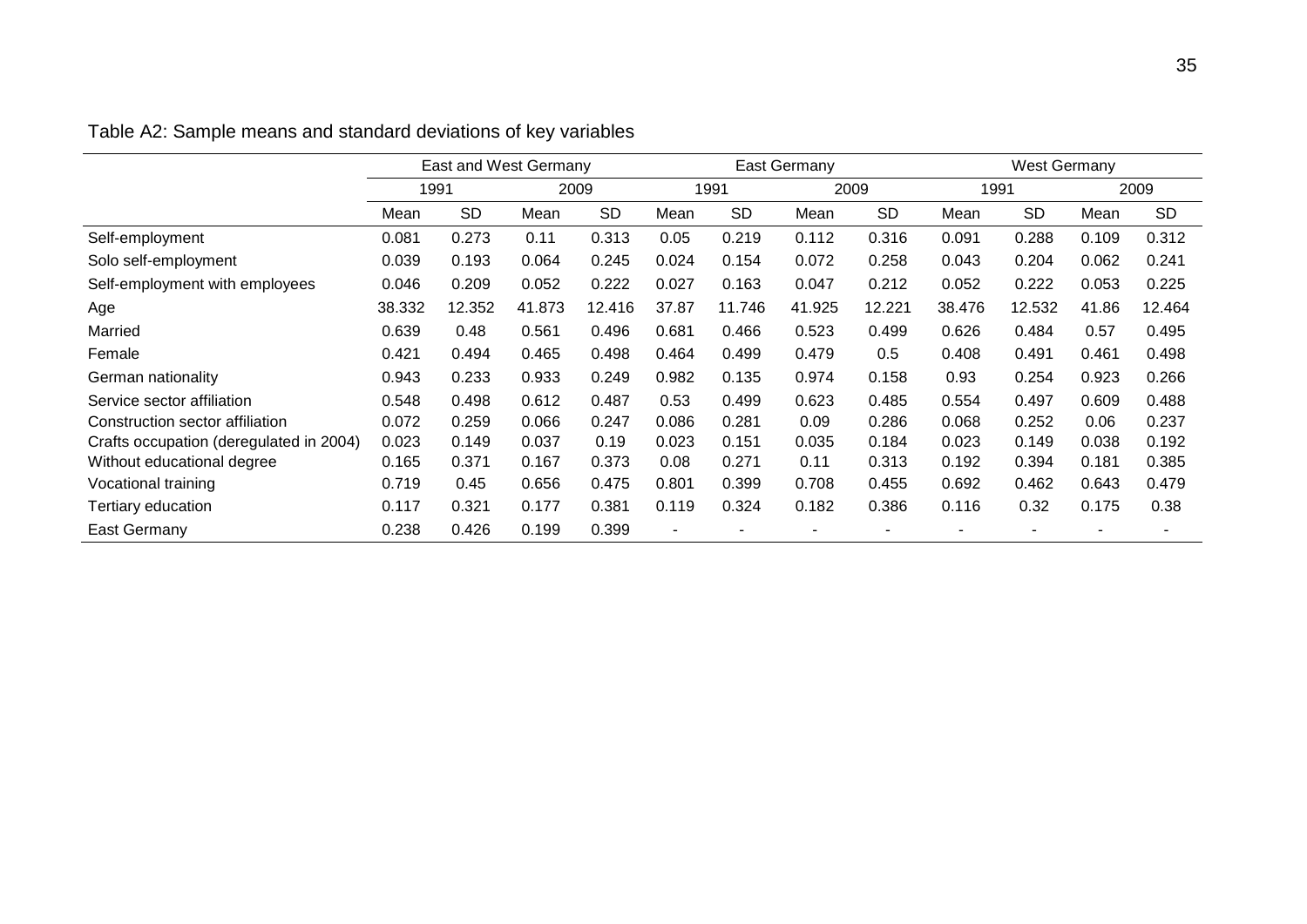|                                                      |                | East Germany   |                |              | <b>West Germany</b> |               |  |  |  |
|------------------------------------------------------|----------------|----------------|----------------|--------------|---------------------|---------------|--|--|--|
|                                                      | 1991           | 2009           | 1991 and 2009  | 1991         | 2009                | 1991 and 2009 |  |  |  |
| Age                                                  | $0.00301***$   | 0.00708***     | 0.00475***     | 0.00344***   | 0.00649***          | 0.00522***    |  |  |  |
|                                                      | (0.000478)     | (0.000643)     | (0.000358)     | (0.000266)   | (0.000272)          | (0.000188)    |  |  |  |
| Age squared                                          | $-2.66e-05***$ | $-5.59e-05***$ | $-3.51e-05***$ | $-1.72e-06$  | $-3.47e-05***$      | -2.07e-05***  |  |  |  |
|                                                      | $(5.98e-06)$   | $(7.45e-06)$   | $(4.30e-06)$   | $(3.07e-06)$ | $(3.02e-06)$        | $(2.12e-06)$  |  |  |  |
| Married $(1 = yes; 0 = no)$                          | 0.00188        | $-0.00293$     | $-0.00968***$  | 0.00622***   | $-0.000108$         | 0.00130       |  |  |  |
|                                                      | (0.00158)      | (0.00229)      | (0.00130)      | (0.00129)    | (0.00114)           | (0.000848)    |  |  |  |
| Female (1=yes; 0=no)                                 | $-0.0367***$   | $-0.0596***$   | $-0.0450***$   | $-0.0456***$ | $-0.0626***$        | $-0.0548***$  |  |  |  |
|                                                      | (0.00142)      | (0.00219)      | (0.00123)      | (0.00108)    | (0.00108)           | (0.000758)    |  |  |  |
| German (1=yes; 0=no)                                 | $-0.0115**$    | $-0.0468***$   | $-0.0396***$   | $0.0128***$  | $-0.0124***$        | $-0.00283*$   |  |  |  |
|                                                      | (0.00559)      | (0.00768)      | (0.00501)      | (0.00207)    | (0.00216)           | (0.00154)     |  |  |  |
| Without vocational qualification                     |                |                |                | Reference    | $0.0246***$         |               |  |  |  |
| Vocational training (1=yes; 0=no)                    | $0.0183***$    | $0.0125***$    | $0.0150***$    | $0.0194***$  |                     | $0.0210***$   |  |  |  |
|                                                      | (0.00237)      | (0.00415)      | (0.00217)      | (0.00141)    | (0.00161)           | (0.00108)     |  |  |  |
| Tertiary education (1=yes; 0=no)                     | $0.0431***$    | 0.0963***      | $0.0713***$    | $0.0460***$  | $0.0816***$         | 0.0648***     |  |  |  |
|                                                      | (0.00636)      | (0.00746)      | (0.00475)      | (0.00281)    | (0.00299)           | (0.00204)     |  |  |  |
| Service sector affiliation (1=yes; 0=no)             | $0.0414***$    | $0.102***$     | 0.0692***      | $0.0299***$  | $0.0812***$         | $0.0554***$   |  |  |  |
|                                                      | (0.00159)      | (0.00247)      | (0.00142)      | (0.00111)    | (0.00111)           | (0.000783)    |  |  |  |
| Construction sector affiliation (1=yes; 0=no)        | $0.0291***$    | $0.234***$     | $0.118***$     | $0.0220***$  | $0.169***$          | $0.0824***$   |  |  |  |
|                                                      | (0.00383)      | (0.00990)      | (0.00492)      | (0.00244)    | (0.00460)           | (0.00245)     |  |  |  |
| Crafts occupation, deregulated in 2004 (1=yes; 0=no) | 0.0528***      | $0.0124**$     | 0.0356***      | $0.0423***$  | $0.0107***$         | $0.0264***$   |  |  |  |
|                                                      | (0.00748)      | (0.00604)      | (0.00464)      | (0.00435)    | (0.00296)           | (0.00250)     |  |  |  |
| Dummies for Federal States                           | Yes***         | Yes***         | Yes***         | Yes***       | Yes***              | Yes***        |  |  |  |
| Number of observations                               | 75,407         | 63,172         | 138,579        | 230,797      | 253,514             | 484,311       |  |  |  |
| McFadden Pseudo R2                                   | 0.0678         | 0.105          | 0.0946         | 0.0787       | 0.104               | 0.0888        |  |  |  |
| Log Likelihood                                       | $-13,879$      | $-19,870$      | $-34,444$      | $-64,769$    | $-78,316$           | $-143,928$    |  |  |  |
| Wald Chi <sub>2</sub>                                | $2,142***$     | 4,067***       | $6,721***$     | 11,370***    | 16,402***           | 26,828***     |  |  |  |

### Table A3: Determinants of self-employment—East and West Germany

*Notes:* marginal effects after logit regression with robust standard errors (in parentheses). \*\*\*: statistically significant at the 1 percent level; \*\*: statistically significant at the 5 percent level; \*: statistically significant at the 10 percent level.